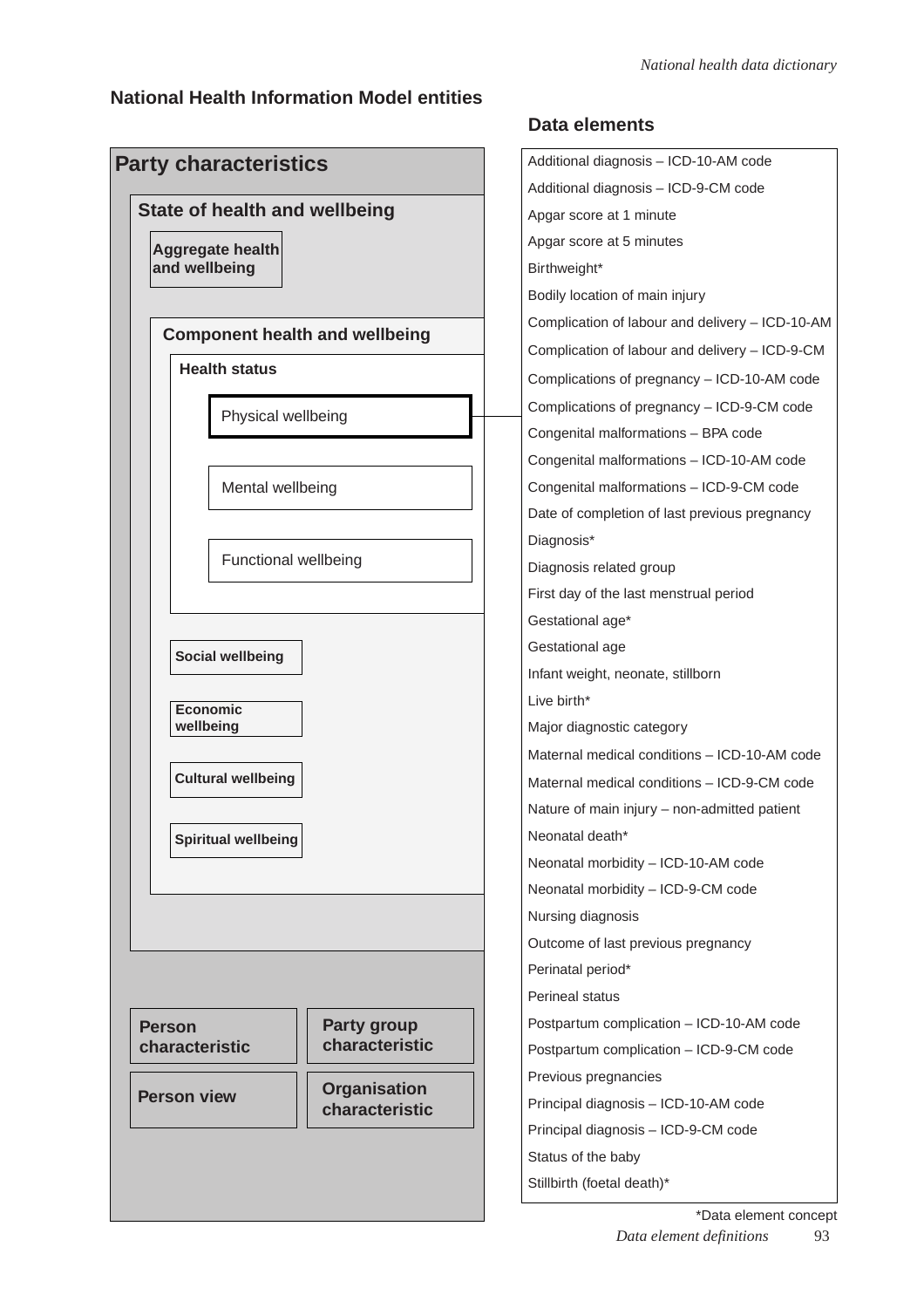## **Additional diagnosis - ICD-10-AM code**

| Identifying and definitional attributes<br><b>NHIK</b> identifier:<br>000005<br><b>Version number:</b><br>4<br>Data element type:<br><b>DATA ELEMENT</b><br><b>Definition:</b><br>A condition or complaint either coexisting with the principal diagnosis or<br>arising during the episode of care or attendance at a health care facility.<br><b>Context:</b><br>Institutional health care: additional diagnoses give information on factors<br>which result in increased length of stay, more intensive treatment or the use of<br>greater resources. They are used for casemix analyses relating to severity of<br>illness and for correct classification of patients into Australian National<br>Diagnosis related groups.<br>Relational and representational attributes<br>Alphanumeric<br><b>Representational form:</b><br><b>CODE</b><br>Datatype:<br><b>Field size:</b><br><b>Min.</b> $3$<br>Max.<br><b>Representational layout:</b> ANN.NN<br>- 6<br>Data domain:<br>ICD-10-AM - disease codes<br><b>Guide for use:</b><br>Record each additional diagnosis relevant to the episode of care in accordance<br>with the Australian Coding Standards (ICD-10-AM).<br>Generally, External cause, Place of occurrence and Activity codes will be<br>included in the string of additional diagnosis codes. In some data collections |
|-----------------------------------------------------------------------------------------------------------------------------------------------------------------------------------------------------------------------------------------------------------------------------------------------------------------------------------------------------------------------------------------------------------------------------------------------------------------------------------------------------------------------------------------------------------------------------------------------------------------------------------------------------------------------------------------------------------------------------------------------------------------------------------------------------------------------------------------------------------------------------------------------------------------------------------------------------------------------------------------------------------------------------------------------------------------------------------------------------------------------------------------------------------------------------------------------------------------------------------------------------------------------------------------------------------------------------------------|
|                                                                                                                                                                                                                                                                                                                                                                                                                                                                                                                                                                                                                                                                                                                                                                                                                                                                                                                                                                                                                                                                                                                                                                                                                                                                                                                                         |
|                                                                                                                                                                                                                                                                                                                                                                                                                                                                                                                                                                                                                                                                                                                                                                                                                                                                                                                                                                                                                                                                                                                                                                                                                                                                                                                                         |
|                                                                                                                                                                                                                                                                                                                                                                                                                                                                                                                                                                                                                                                                                                                                                                                                                                                                                                                                                                                                                                                                                                                                                                                                                                                                                                                                         |
|                                                                                                                                                                                                                                                                                                                                                                                                                                                                                                                                                                                                                                                                                                                                                                                                                                                                                                                                                                                                                                                                                                                                                                                                                                                                                                                                         |
|                                                                                                                                                                                                                                                                                                                                                                                                                                                                                                                                                                                                                                                                                                                                                                                                                                                                                                                                                                                                                                                                                                                                                                                                                                                                                                                                         |
|                                                                                                                                                                                                                                                                                                                                                                                                                                                                                                                                                                                                                                                                                                                                                                                                                                                                                                                                                                                                                                                                                                                                                                                                                                                                                                                                         |
|                                                                                                                                                                                                                                                                                                                                                                                                                                                                                                                                                                                                                                                                                                                                                                                                                                                                                                                                                                                                                                                                                                                                                                                                                                                                                                                                         |
|                                                                                                                                                                                                                                                                                                                                                                                                                                                                                                                                                                                                                                                                                                                                                                                                                                                                                                                                                                                                                                                                                                                                                                                                                                                                                                                                         |
|                                                                                                                                                                                                                                                                                                                                                                                                                                                                                                                                                                                                                                                                                                                                                                                                                                                                                                                                                                                                                                                                                                                                                                                                                                                                                                                                         |
|                                                                                                                                                                                                                                                                                                                                                                                                                                                                                                                                                                                                                                                                                                                                                                                                                                                                                                                                                                                                                                                                                                                                                                                                                                                                                                                                         |
| these codes may also be copied into specific fields.                                                                                                                                                                                                                                                                                                                                                                                                                                                                                                                                                                                                                                                                                                                                                                                                                                                                                                                                                                                                                                                                                                                                                                                                                                                                                    |
| The diagnosis can include a disease, condition, injury, poisoning, sign,<br>symptom, abnormal finding, complaint, or other factor influencing health<br>status.                                                                                                                                                                                                                                                                                                                                                                                                                                                                                                                                                                                                                                                                                                                                                                                                                                                                                                                                                                                                                                                                                                                                                                         |
| ICD-10-AM, the Australian modification of ICD-10, was published by the<br>National Centre for Classification in Health and implemented from July 1998.<br>The classification is revised annually by the National Centre for Classification<br>in Health. The version current for the collection period is required.                                                                                                                                                                                                                                                                                                                                                                                                                                                                                                                                                                                                                                                                                                                                                                                                                                                                                                                                                                                                                     |
| <b>Verification rules:</b>                                                                                                                                                                                                                                                                                                                                                                                                                                                                                                                                                                                                                                                                                                                                                                                                                                                                                                                                                                                                                                                                                                                                                                                                                                                                                                              |
| <b>Collection methods:</b><br>An additional diagnosis should be recorded and coded upon separation for<br>each episode of admitted patient care. The additional diagnosis is derived from<br>and must be substantiated by clinical documentation.                                                                                                                                                                                                                                                                                                                                                                                                                                                                                                                                                                                                                                                                                                                                                                                                                                                                                                                                                                                                                                                                                       |
| <b>Related data:</b><br>supersedes previous data element Additional diagnosis - ICD-9-CM code,<br>version 3                                                                                                                                                                                                                                                                                                                                                                                                                                                                                                                                                                                                                                                                                                                                                                                                                                                                                                                                                                                                                                                                                                                                                                                                                             |
| is used in the derivation of Diagnosis related group, version 1                                                                                                                                                                                                                                                                                                                                                                                                                                                                                                                                                                                                                                                                                                                                                                                                                                                                                                                                                                                                                                                                                                                                                                                                                                                                         |
| supplements the data element Principal diagnosis - ICD-10-AM code, version 3                                                                                                                                                                                                                                                                                                                                                                                                                                                                                                                                                                                                                                                                                                                                                                                                                                                                                                                                                                                                                                                                                                                                                                                                                                                            |

### **Administrative attributes**

*Source document:* International Statistical Classification of Diseases and Related Health Problems - Tenth Revision - Australian Modification (1998); National Centre for Classification in Health, Sydney.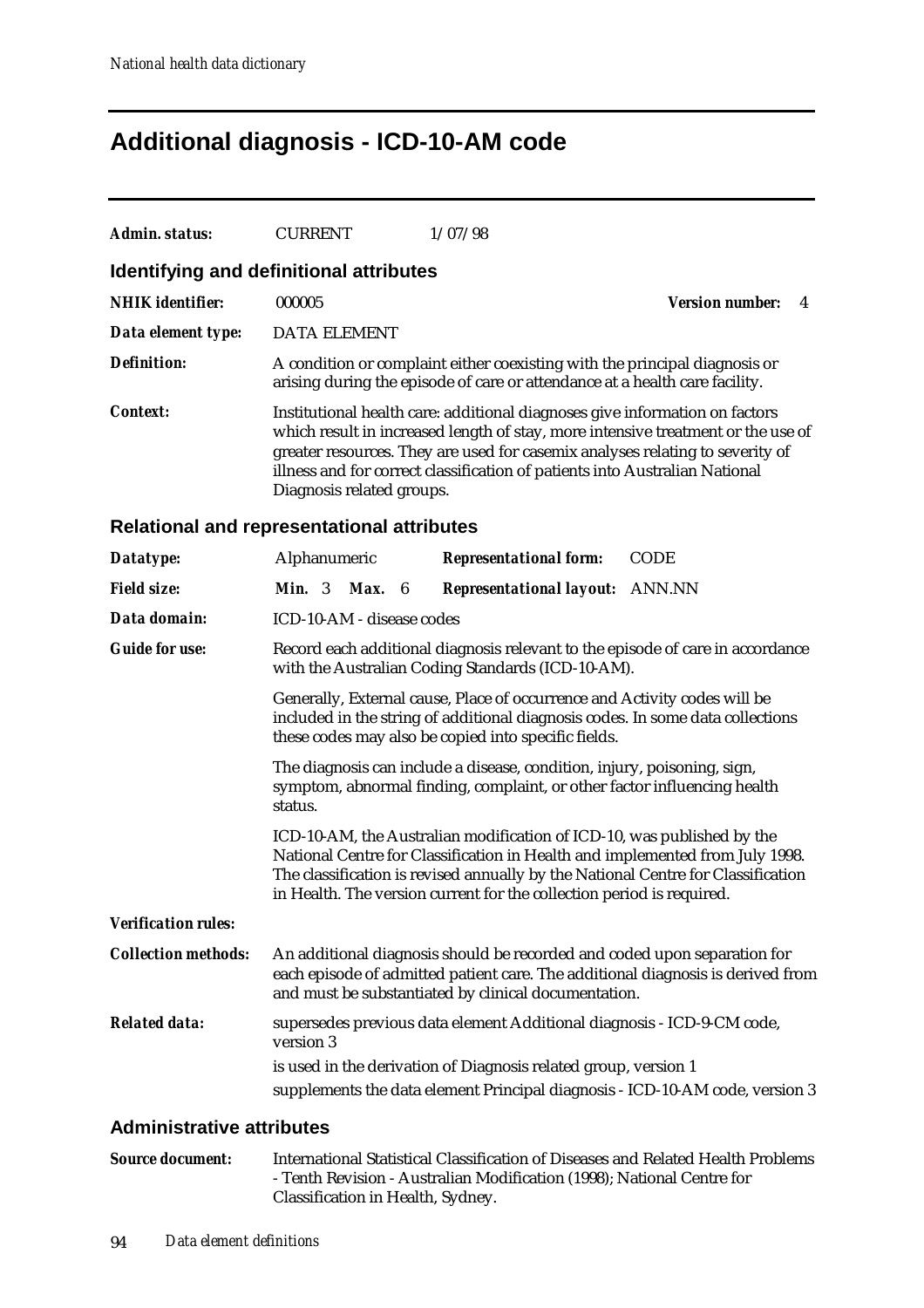### **Additional diagnosis - ICD-10-AM code (continued)**

*Source organisation:* National Centre for Classification in Health (Sydney)

#### *National minimum data sets:*

Community mental health care from  $1/07/98$  to

*Comments:* Additional diagnoses are significant for the allocation of Australian National Diagnosis Related Groups. The allocation of patients to major problem or complication and co-morbidity Diagnosis Related Groups is made on the basis of the presence of certain specified Additional diagnoses. Additional diagnoses should be recorded when relevant to the patient's episode of care and not restricted by the number of fields on the morbidity form or computer screen.

> This item is updated annually according to advice received from the National Centre for Classification in Health, and is consistent with the Australian Coding Standards (ICD-10-AM, 1998).

> External cause codes, although not a diagnosis or condition code, should be sequenced together with the additional diagnoses codes so that meaning is given to the data for use in injury surveillance and other monitoring activities.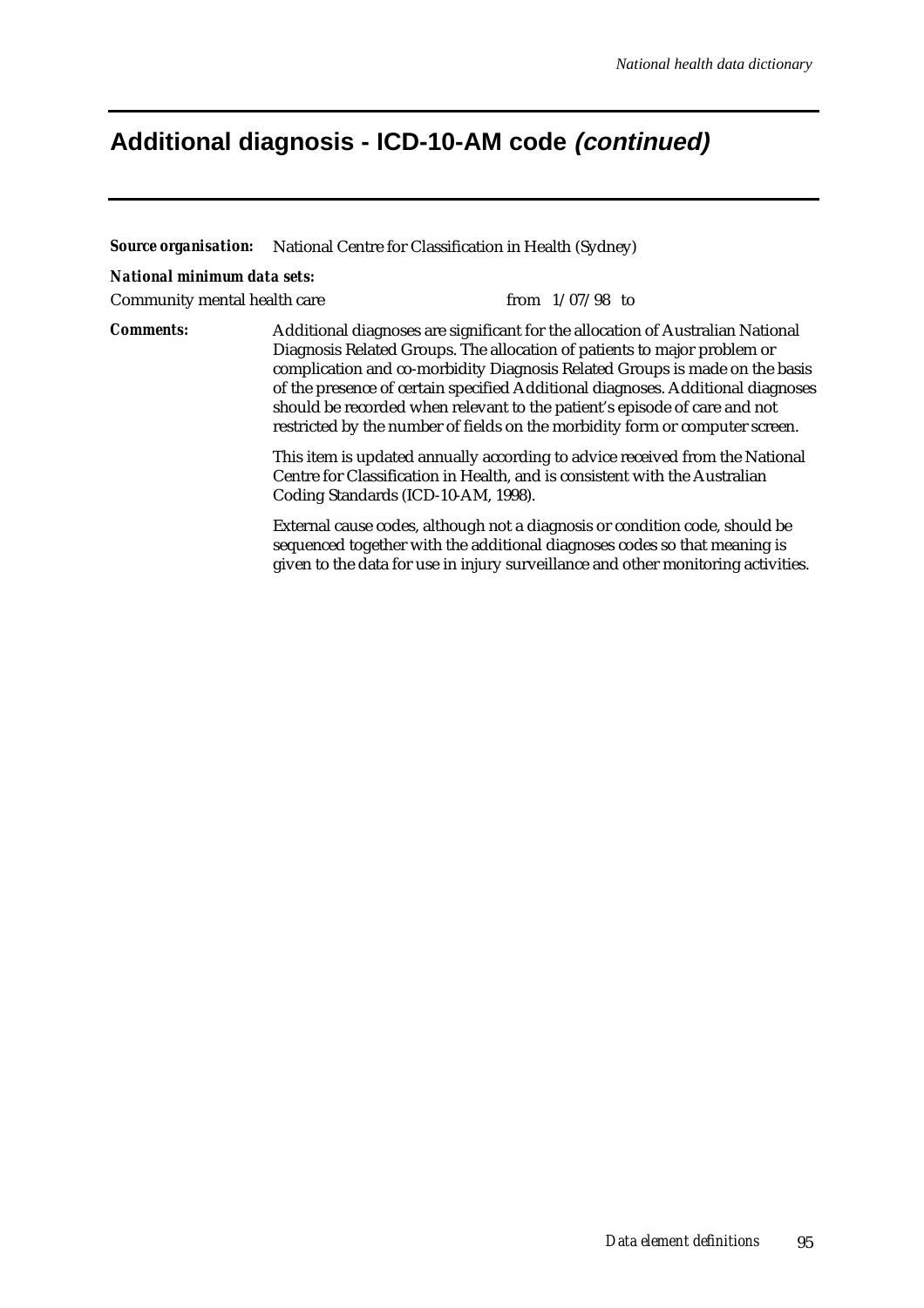# **Additional diagnosis - ICD-9-CM code**

| <b>Admin. status:</b>      | <b>SUPERSEDED</b>                                                                                                                                                      | 30/06/99                                                                                                                                                                                                                                                                                                                            |                             |
|----------------------------|------------------------------------------------------------------------------------------------------------------------------------------------------------------------|-------------------------------------------------------------------------------------------------------------------------------------------------------------------------------------------------------------------------------------------------------------------------------------------------------------------------------------|-----------------------------|
|                            | Identifying and definitional attributes                                                                                                                                |                                                                                                                                                                                                                                                                                                                                     |                             |
| <b>NHIK</b> identifier:    | 000005                                                                                                                                                                 |                                                                                                                                                                                                                                                                                                                                     | <b>Version number:</b><br>3 |
| Data element type:         | <b>DATA ELEMENT</b>                                                                                                                                                    |                                                                                                                                                                                                                                                                                                                                     |                             |
| <b>Definition:</b>         | - therapeutic treatment;<br>- clinical evaluation;<br>- diagnostic procedure;<br>- extended length of hospital stay; or<br>- increased nursing care and/or monitoring. | Diagnoses or conditions that affect a person's care in terms of requiring:                                                                                                                                                                                                                                                          |                             |
|                            | Additional diagnoses include:                                                                                                                                          | - co-morbid conditions, that is, co-existing conditions; and/or<br>- complications, that is, conditions that arose during the episode of care.                                                                                                                                                                                      |                             |
| <b>Context:</b>            | Diagnosis Related Groups.                                                                                                                                              | Institutional health care: additional diagnoses give information on factors<br>which result in increased length of stay, more intensive treatment or the use of<br>greater resources. They are required for casemix analyses relating to severity<br>of illness and for correct classification of patients into Australian National |                             |
|                            | <b>Relational and representational attributes</b>                                                                                                                      |                                                                                                                                                                                                                                                                                                                                     |                             |
| Datatype:                  | Alphanumeric                                                                                                                                                           | <b>CODE</b><br><b>Representational form:</b>                                                                                                                                                                                                                                                                                        |                             |
| <b>Field size:</b>         | <b>Min.</b> 3<br>Max.<br>- 6                                                                                                                                           | <b>Representational layout: ANN.NN</b>                                                                                                                                                                                                                                                                                              |                             |
| Data domain:               |                                                                                                                                                                        |                                                                                                                                                                                                                                                                                                                                     |                             |
| <b>Guide for use:</b>      |                                                                                                                                                                        | Record all additional diagnoses made during the episode of care.                                                                                                                                                                                                                                                                    |                             |
|                            | 1995 and implemented in July 1995.                                                                                                                                     | The classification is revised annually by the National Center for Health<br>Statistics (USA) and the National Coding Centre (Australia). An Australian<br>edition of ICD-9-CM was published by the National Coding Centre in early                                                                                                  |                             |
|                            | ICD-10-AM on 1 July 1998.                                                                                                                                              | Although this data element has been superseded by Additional diagnosis -<br>ICD-10-AM code, Version 4, it remains an acceptable interim standard (until 30<br>June 1999) for use by those States and Territories that will not be implementing                                                                                      |                             |
| <b>Verification rules:</b> |                                                                                                                                                                        |                                                                                                                                                                                                                                                                                                                                     |                             |
| <b>Collection methods:</b> |                                                                                                                                                                        |                                                                                                                                                                                                                                                                                                                                     |                             |
| <b>Related data:</b>       |                                                                                                                                                                        | supplements the data element Principal diagnosis, version 1<br>supplements the data element Principal diagnosis - ICD-9-CM code, version 2<br>supersedes previous data element Additional diagnoses, version 2<br>is used in the derivation of Diagnosis related group, version 1                                                   |                             |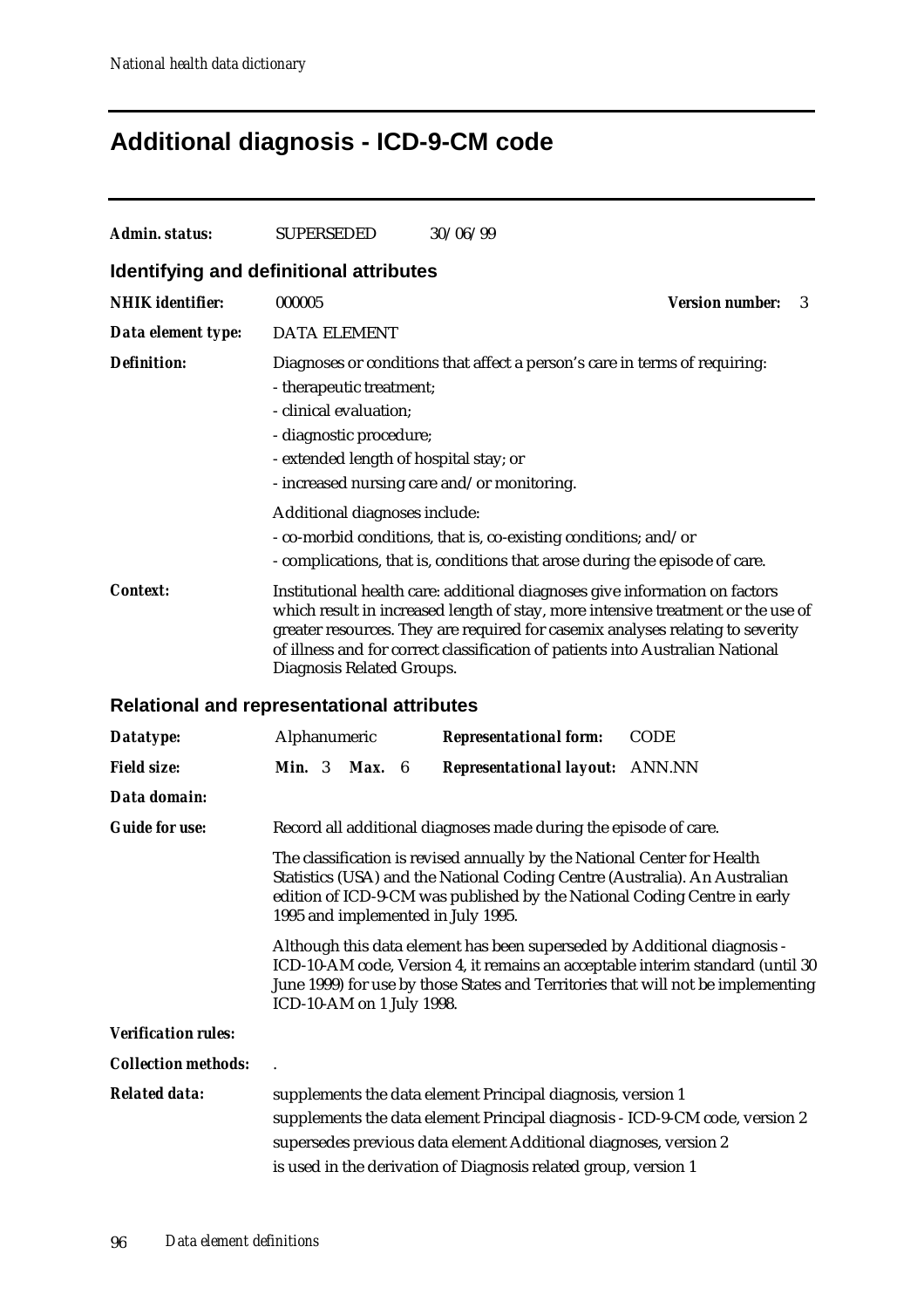# **Additional diagnosis - ICD-9-CM code (continued)**

#### **Administrative attributes**

| <b>Source document:</b>          | Australian Version of the International Classification of Diseases, 9th Revision,<br>Clinical Modification, published by the National Centre for Classification in<br>Health (1996) Sydney.                                                                                                                                                                                                                                                                                               |  |                   |  |
|----------------------------------|-------------------------------------------------------------------------------------------------------------------------------------------------------------------------------------------------------------------------------------------------------------------------------------------------------------------------------------------------------------------------------------------------------------------------------------------------------------------------------------------|--|-------------------|--|
| <b>Source organisation:</b>      | <b>National Coding Centre (Australia)</b>                                                                                                                                                                                                                                                                                                                                                                                                                                                 |  |                   |  |
| National minimum data sets:      |                                                                                                                                                                                                                                                                                                                                                                                                                                                                                           |  |                   |  |
| Institutional health care        |                                                                                                                                                                                                                                                                                                                                                                                                                                                                                           |  | from $1/07/89$ to |  |
| Institutional mental health care |                                                                                                                                                                                                                                                                                                                                                                                                                                                                                           |  | from $1/07/97$ to |  |
| <b>Comments:</b>                 | Additional diagnoses are significant for the allocation of Australian National<br>Diagnosis Related Groups. The allocation of patients to major problem or<br>complication and co-morbidity Diagnosis Related Groups is made on the basis<br>of the presence of certain specified additional diagnoses. Additional diagnoses<br>should be recorded when relevant to the patient's episode of care and not<br>restricted by the number of fields on the morbidity form or computer screen. |  |                   |  |
|                                  | This item is updated annually according to advice received from the National<br>Centre for Classification in Health, and is consistent with the National Coding<br>Standards.                                                                                                                                                                                                                                                                                                             |  |                   |  |
|                                  | External cause codes, although not a diagnosis or condition code, should be<br>sequenced together with the additional diagnoses codes so that meaning is<br>given to the data for use in injury surveillance and other monitoring activities.                                                                                                                                                                                                                                             |  |                   |  |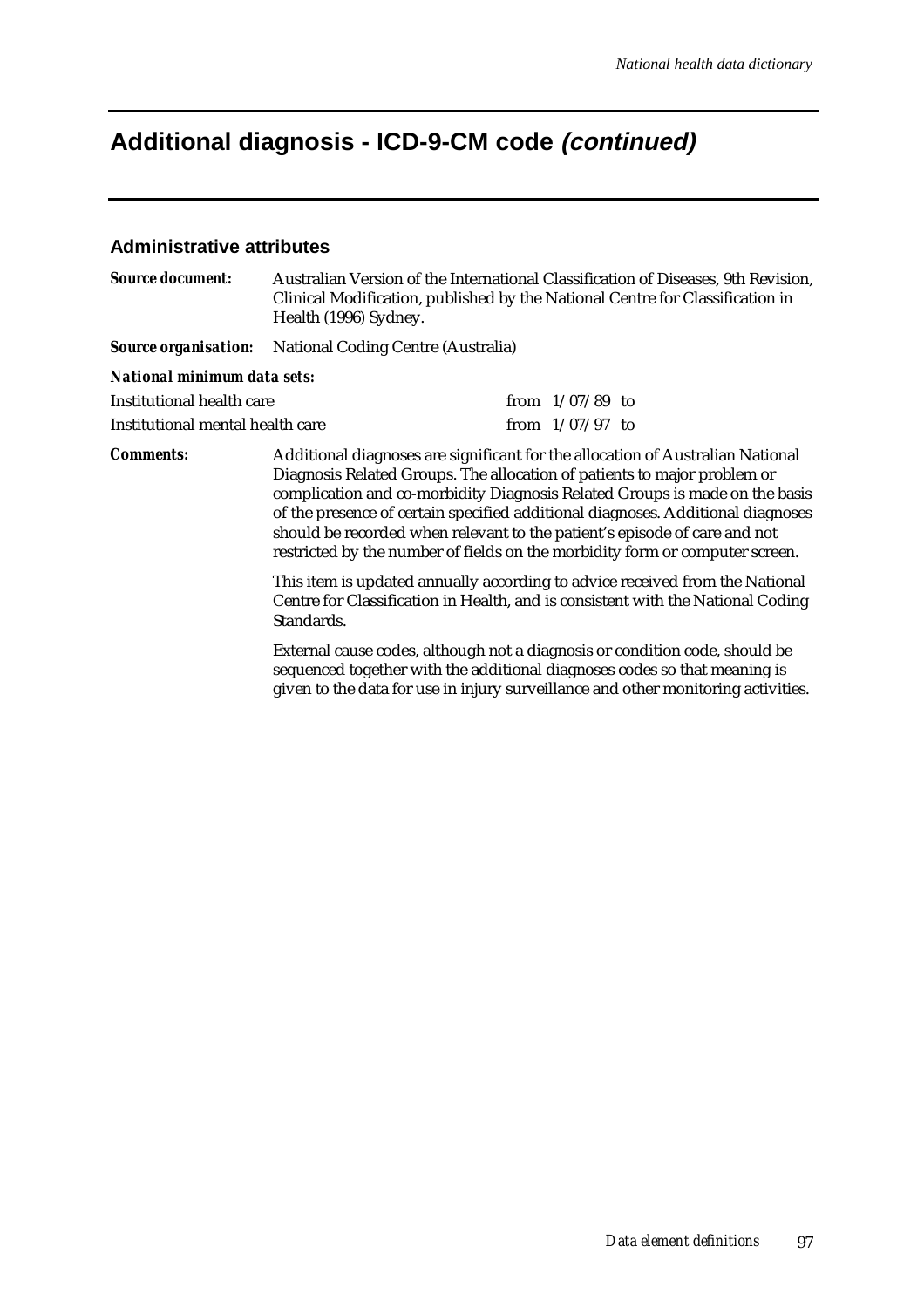## **Apgar score at 1 minute**

| Admin. status:                   | <b>CURRENT</b>                                    | 1/07/97                                                                                                                                                          |                             |
|----------------------------------|---------------------------------------------------|------------------------------------------------------------------------------------------------------------------------------------------------------------------|-----------------------------|
|                                  | Identifying and definitional attributes           |                                                                                                                                                                  |                             |
| <b>NHIK</b> identifier:          | 000344                                            |                                                                                                                                                                  | <b>Version number:</b><br>1 |
| Data element type:               | <b>DATA ELEMENT</b>                               |                                                                                                                                                                  |                             |
| <b>Definition:</b>               |                                                   | Numerical score to evaluate the baby's condition at 1 minute after birth.                                                                                        |                             |
| <b>Context:</b>                  | of the health of a baby.                          | Perinatal statistics: required to analyse pregnancy outcome, particularly after<br>complications of pregnancy, labour and birth. The Apgar score is an indicator |                             |
|                                  | <b>Relational and representational attributes</b> |                                                                                                                                                                  |                             |
| Datatype:                        | Numeric                                           | <b>Representational form:</b>                                                                                                                                    | <b>CODE</b>                 |
| <b>Field size:</b>               | Min. 2<br>$Max.$ 2                                | <b>Representational layout:</b>                                                                                                                                  | NN                          |
| Data domain:                     | Apgar score (00-10), or 99 (not stated)           |                                                                                                                                                                  |                             |
| <b>Guide for use:</b>            | 10.                                               | The score is based on the five characteristics of heart rate, respiratory<br>condition, muscle tone, reflexes and colour. The maximum or best score being        |                             |
| <b>Verification rules:</b>       |                                                   |                                                                                                                                                                  |                             |
| <b>Collection methods:</b>       |                                                   |                                                                                                                                                                  |                             |
| <b>Related data:</b>             | is a qualifier of Status of the baby, version 1   | supersedes previous data element Apgar score, version 1                                                                                                          |                             |
| <b>Administrative attributes</b> |                                                   |                                                                                                                                                                  |                             |
| <b>Source document:</b>          |                                                   |                                                                                                                                                                  |                             |
| <b>Source organisation:</b>      |                                                   | National Perinatal Data Advisory Committee                                                                                                                       |                             |

*National minimum data sets:*

*Comments:*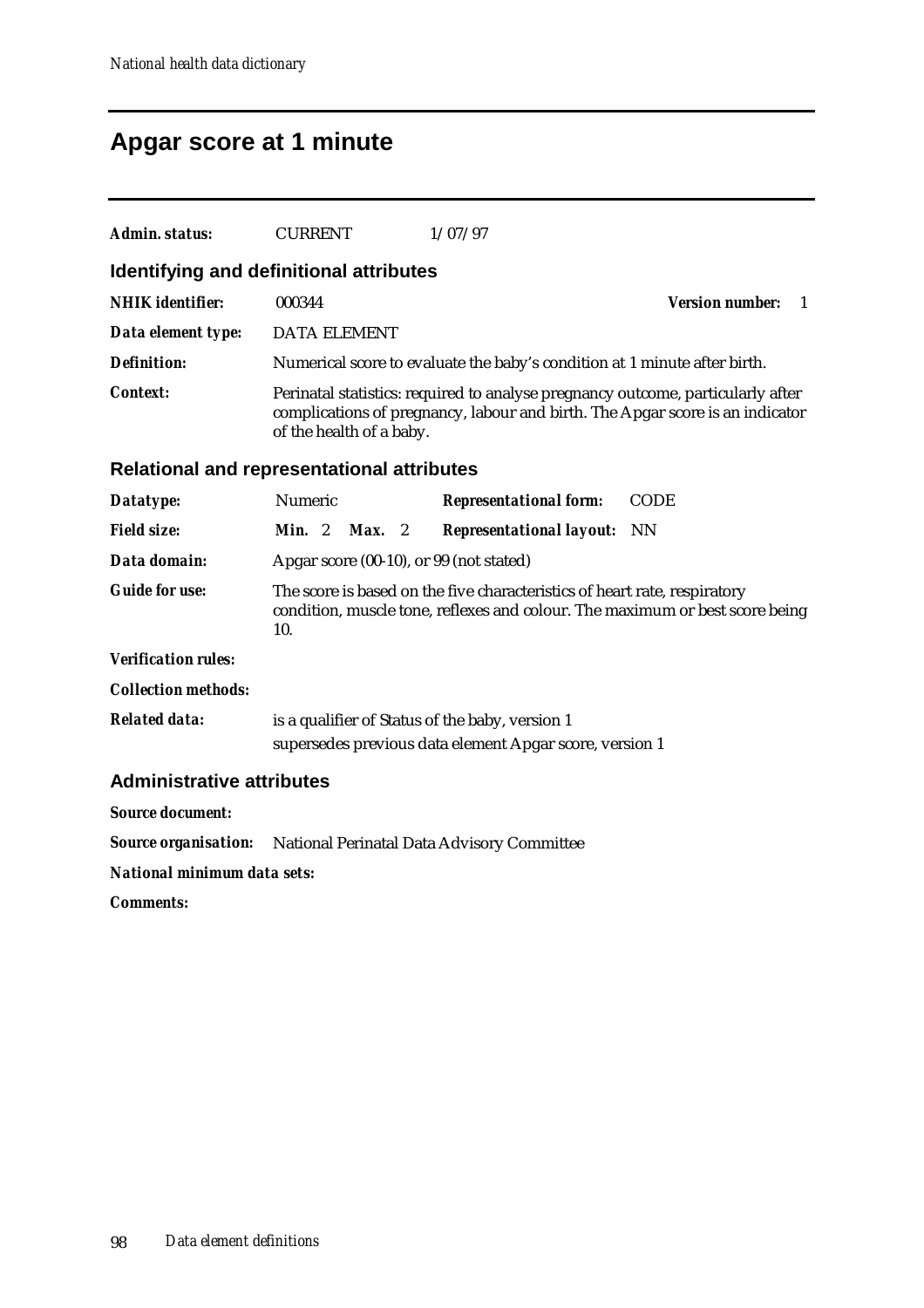# **Apgar score at 5 minutes**

| Admin. status:                                                         | <b>CURRENT</b>                                                                                                                                                                               |        | 1/07/97                                                                   |                                                                              |
|------------------------------------------------------------------------|----------------------------------------------------------------------------------------------------------------------------------------------------------------------------------------------|--------|---------------------------------------------------------------------------|------------------------------------------------------------------------------|
| Identifying and definitional attributes                                |                                                                                                                                                                                              |        |                                                                           |                                                                              |
| <b>NHIK</b> identifier:                                                | 000345                                                                                                                                                                                       |        |                                                                           | <b>Version number:</b><br>$\overline{1}$                                     |
| Data element type:                                                     | <b>DATA ELEMENT</b>                                                                                                                                                                          |        |                                                                           |                                                                              |
| <b>Definition:</b>                                                     |                                                                                                                                                                                              |        |                                                                           | Numerical score to evaluate the baby's condition at 5 minutes after birth.   |
| <b>Context:</b>                                                        | Perinatal statistics: required to analyse pregnancy outcome, particularly after<br>complications of pregnancy, labour and birth. The Apgar score is an indicator<br>of the health of a baby. |        |                                                                           |                                                                              |
| <b>Relational and representational attributes</b>                      |                                                                                                                                                                                              |        |                                                                           |                                                                              |
| Datatype:                                                              | Numeric                                                                                                                                                                                      |        | <b>Representational form:</b>                                             | <b>CODE</b>                                                                  |
| <b>Field size:</b>                                                     | Min. 2                                                                                                                                                                                       | Max. 2 | <b>Representational layout:</b> NN                                        |                                                                              |
| Data domain:                                                           |                                                                                                                                                                                              |        | Apgar score (00-10), or 99 (not stated)                                   |                                                                              |
| <b>Guide for use:</b>                                                  | 10.                                                                                                                                                                                          |        | The score is based on the five characteristics of heart rate, respiratory | condition, muscle tone, reflexes and colour. The maximum or best score being |
| <b>Verification rules:</b>                                             |                                                                                                                                                                                              |        |                                                                           |                                                                              |
| <b>Collection methods:</b>                                             |                                                                                                                                                                                              |        |                                                                           |                                                                              |
| <b>Related data:</b>                                                   |                                                                                                                                                                                              |        | supersedes previous data element Apgar score, version 1                   |                                                                              |
| <b>Administrative attributes</b>                                       |                                                                                                                                                                                              |        |                                                                           |                                                                              |
| <b>Source document:</b>                                                |                                                                                                                                                                                              |        |                                                                           |                                                                              |
| <b>Source organisation:</b> National Perinatal Data Advisory Committee |                                                                                                                                                                                              |        |                                                                           |                                                                              |
| <b>National minimum data sets:</b>                                     |                                                                                                                                                                                              |        |                                                                           |                                                                              |
| <b>Comments:</b>                                                       |                                                                                                                                                                                              |        |                                                                           |                                                                              |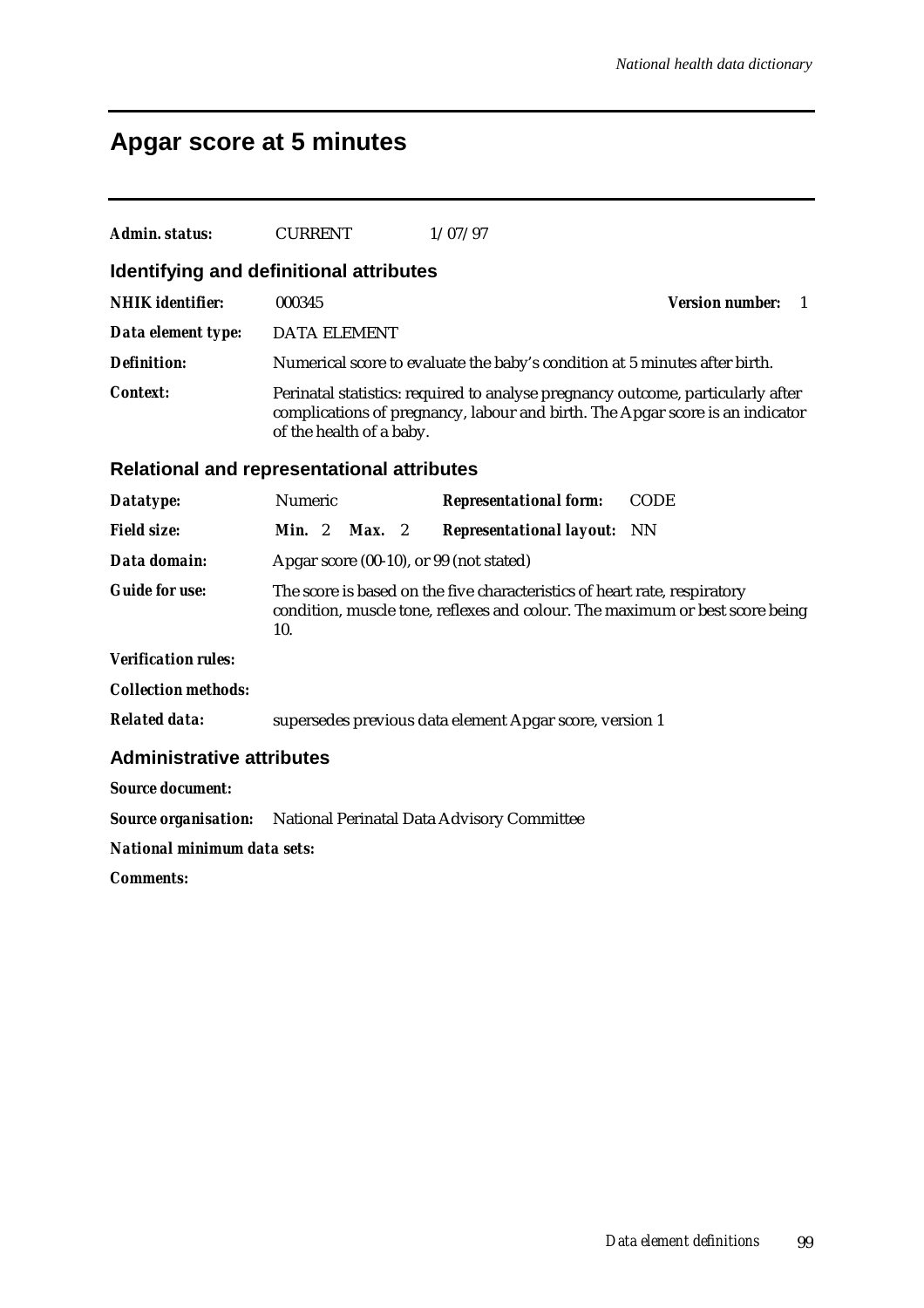# **Birthweight**

| Admin. status:                                    | <b>CURRENT</b>                                                                                                                          |                      | 1/07/96                                                                    |                        |    |
|---------------------------------------------------|-----------------------------------------------------------------------------------------------------------------------------------------|----------------------|----------------------------------------------------------------------------|------------------------|----|
| Identifying and definitional attributes           |                                                                                                                                         |                      |                                                                            |                        |    |
| <b>NHIK</b> identifier:                           | 000021                                                                                                                                  |                      |                                                                            | <b>Version number:</b> | -1 |
| Data element type:                                |                                                                                                                                         | DATA ELEMENT CONCEPT |                                                                            |                        |    |
| <b>Definition:</b>                                | The first weight of the foetus or baby obtained after birth. The World Health<br>Organization further defines the following categories: |                      |                                                                            |                        |    |
|                                                   |                                                                                                                                         |                      | - Extremely low birthweight: less than 1,000 g (up to and including 999 g) |                        |    |
|                                                   | - Very low birthweight: less than 1,500 g (up to and including 1,499 g)                                                                 |                      |                                                                            |                        |    |
|                                                   |                                                                                                                                         |                      | - Low birthweight: less than 2,500 g (up to and including 2,499 g)         |                        |    |
| <b>Context:</b>                                   | Perinatal                                                                                                                               |                      |                                                                            |                        |    |
| <b>Relational and representational attributes</b> |                                                                                                                                         |                      |                                                                            |                        |    |
| Datatype:                                         |                                                                                                                                         |                      | <b>Representational form:</b>                                              |                        |    |
| <b>Field size:</b>                                | Min.                                                                                                                                    | Max.                 | <b>Representational layout:</b>                                            |                        |    |
| Data domain:                                      |                                                                                                                                         |                      |                                                                            |                        |    |
| <b>Guide for use:</b>                             |                                                                                                                                         |                      |                                                                            |                        |    |
| <b>Verification rules:</b>                        |                                                                                                                                         |                      |                                                                            |                        |    |
| <b>Collection methods:</b>                        |                                                                                                                                         |                      |                                                                            |                        |    |

*Related data:*

#### **Administrative attributes**

| <b>Source document:</b>     | International Classification of Diseases and Related Health Problems, 10th<br>Revision, WHO, 1992                                                                                                                                                                                                                                                                             |  |  |  |
|-----------------------------|-------------------------------------------------------------------------------------------------------------------------------------------------------------------------------------------------------------------------------------------------------------------------------------------------------------------------------------------------------------------------------|--|--|--|
| <b>Source organisation:</b> | National Perinatal Data Advisory Committee                                                                                                                                                                                                                                                                                                                                    |  |  |  |
| National minimum data sets: |                                                                                                                                                                                                                                                                                                                                                                               |  |  |  |
| <b>Perinatal collection</b> | from $1/07/97$ to                                                                                                                                                                                                                                                                                                                                                             |  |  |  |
| <b>Comments:</b>            | The definitions of low, very low, and extremely low birthweight do not<br>constitute mutually exclusive categories. Below the set limits they are all-<br>inclusive and therefore overlap (i.e. low includes very low and extremely low,<br>while very low includes extremely low).                                                                                           |  |  |  |
|                             | For live births, birthweight should preferably be measured within the first<br>hour of life before significant postnatal weight loss has occurred. While<br>statistical tabulations include 500 g groupings for birthweight, weights should<br>not be recorded in those groupings. The actual weight should be recorded to<br>the degree of accuracy to which it is measured. |  |  |  |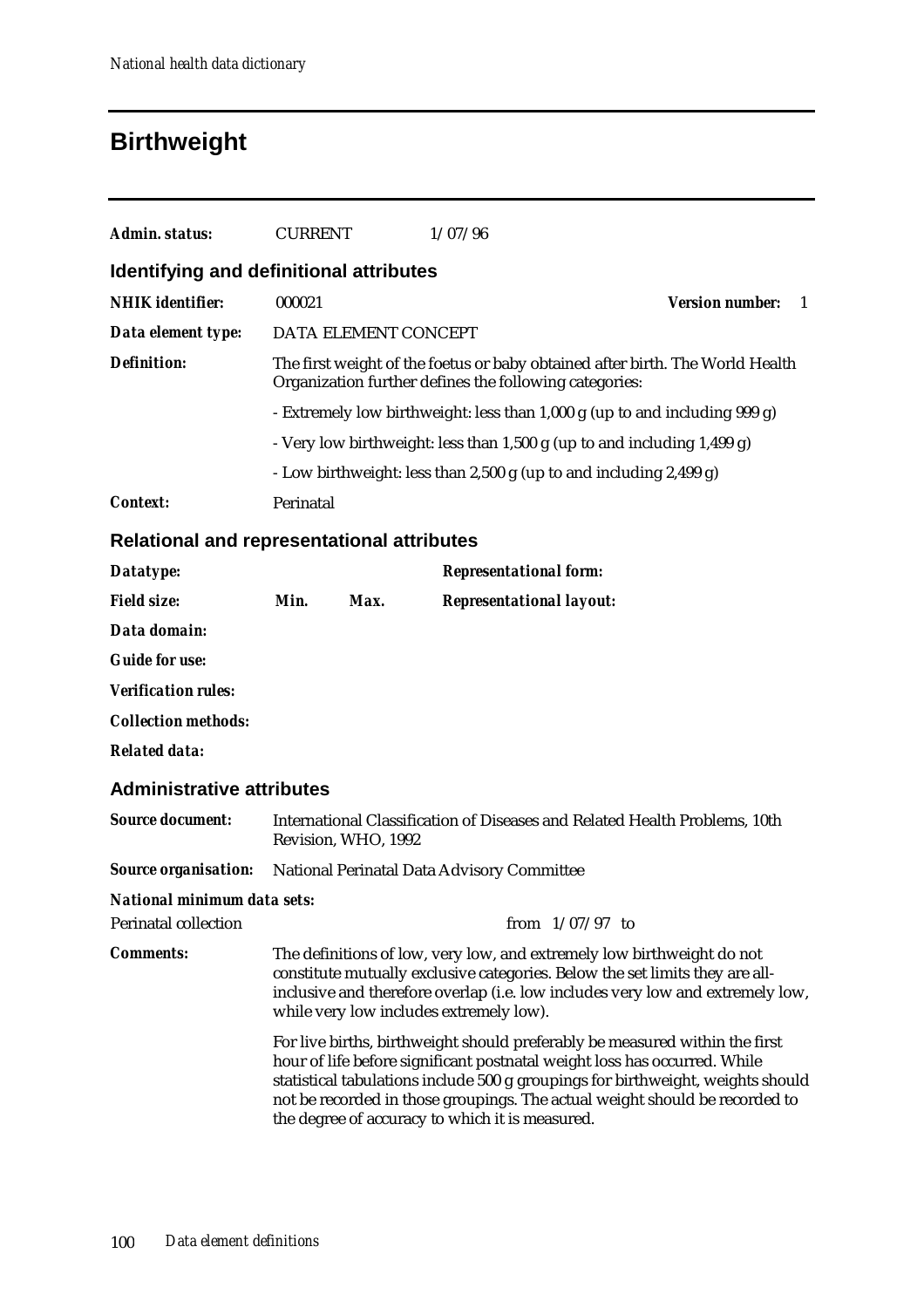# **Bodily location of main injury**

| Admin. status:                          | <b>CURRENT</b>                      | 1/07/96                                                 |                                                                                                                                                                                                                                      |
|-----------------------------------------|-------------------------------------|---------------------------------------------------------|--------------------------------------------------------------------------------------------------------------------------------------------------------------------------------------------------------------------------------------|
| Identifying and definitional attributes |                                     |                                                         |                                                                                                                                                                                                                                      |
| <b>NHIK</b> identifier:                 | 000086                              |                                                         | <b>Version number:</b>                                                                                                                                                                                                               |
| Data element type:                      | DATA ELEMENT                        |                                                         |                                                                                                                                                                                                                                      |
| Definition:                             | person at the health care facility. |                                                         | The bodily location of the injury chiefly responsible for the attendance of the                                                                                                                                                      |
| <b>Context:</b>                         |                                     | Bodily location of main injury indicates the diagnosis. | Injury surveillance: the injury diagnosis is necessary for purposes including<br>epidemiological research, casemix studies and planning. The data element<br>Nature of main injury - non-admitted patient together with data element |

### **Relational and representational attributes**

| Datatype:             | Numeric |                              | <b>Representational form:</b>                                                                                                                                                                                                                                                                                                | <b>CODE</b> |
|-----------------------|---------|------------------------------|------------------------------------------------------------------------------------------------------------------------------------------------------------------------------------------------------------------------------------------------------------------------------------------------------------------------------|-------------|
| <b>Field size:</b>    | Min. 2  | Max. 2                       | <b>Representational layout:</b> NN                                                                                                                                                                                                                                                                                           |             |
| Data domain:          | 01      |                              | Head (excludes face [02])                                                                                                                                                                                                                                                                                                    |             |
|                       | 02      | Face (excludes eye)          |                                                                                                                                                                                                                                                                                                                              |             |
|                       | 03      | <b>Neck</b>                  |                                                                                                                                                                                                                                                                                                                              |             |
|                       | 04      | <b>Thorax</b>                |                                                                                                                                                                                                                                                                                                                              |             |
|                       | 05      | Abdomen                      |                                                                                                                                                                                                                                                                                                                              |             |
|                       | 06      |                              | Lower back (includes loin)                                                                                                                                                                                                                                                                                                   |             |
|                       | 07      |                              | Pelvis (includes perineum, anogenital area and buttocks)                                                                                                                                                                                                                                                                     |             |
|                       | 08      | Shoulder                     |                                                                                                                                                                                                                                                                                                                              |             |
|                       | 09      | Upper arm                    |                                                                                                                                                                                                                                                                                                                              |             |
|                       | 10      | Elbow                        |                                                                                                                                                                                                                                                                                                                              |             |
|                       | 11      | Forearm                      |                                                                                                                                                                                                                                                                                                                              |             |
|                       | 12      | Wrist                        |                                                                                                                                                                                                                                                                                                                              |             |
|                       | 13      |                              | Hand (include fingers)                                                                                                                                                                                                                                                                                                       |             |
|                       | 14      | Hip                          |                                                                                                                                                                                                                                                                                                                              |             |
|                       | 15      | Thigh                        |                                                                                                                                                                                                                                                                                                                              |             |
|                       | 16      | <b>Knee</b>                  |                                                                                                                                                                                                                                                                                                                              |             |
|                       | 17      | Lower leg                    |                                                                                                                                                                                                                                                                                                                              |             |
|                       | 18      | Ankle                        |                                                                                                                                                                                                                                                                                                                              |             |
|                       | 19      | Foot (include toes)          |                                                                                                                                                                                                                                                                                                                              |             |
|                       | 20      |                              | <b>Unspecified bodily location</b>                                                                                                                                                                                                                                                                                           |             |
|                       | 21      |                              | Multiple injuries (involving more than one bodily location)                                                                                                                                                                                                                                                                  |             |
|                       | 22      |                              | <b>Bodily location not required</b>                                                                                                                                                                                                                                                                                          |             |
| <b>Guide for use:</b> |         | ICD-9-CM until 30 June 1999. | If the full ICD-10-AM code is used to code the injury, this item is not required<br>(see data elements Principal diagnosis and Additional diagnosis). New South<br>Wales, Australian Capital Territory, Victoria and the Northern Territory have<br>implemented ICD-10-AM from 1 July 1998. Other States may continue to use |             |
|                       |         |                              | If any code from 01 to 12 or 26 to 29 in the data element Nature of main injury<br>has been selected, the body region affected by that injury must be specified.                                                                                                                                                             |             |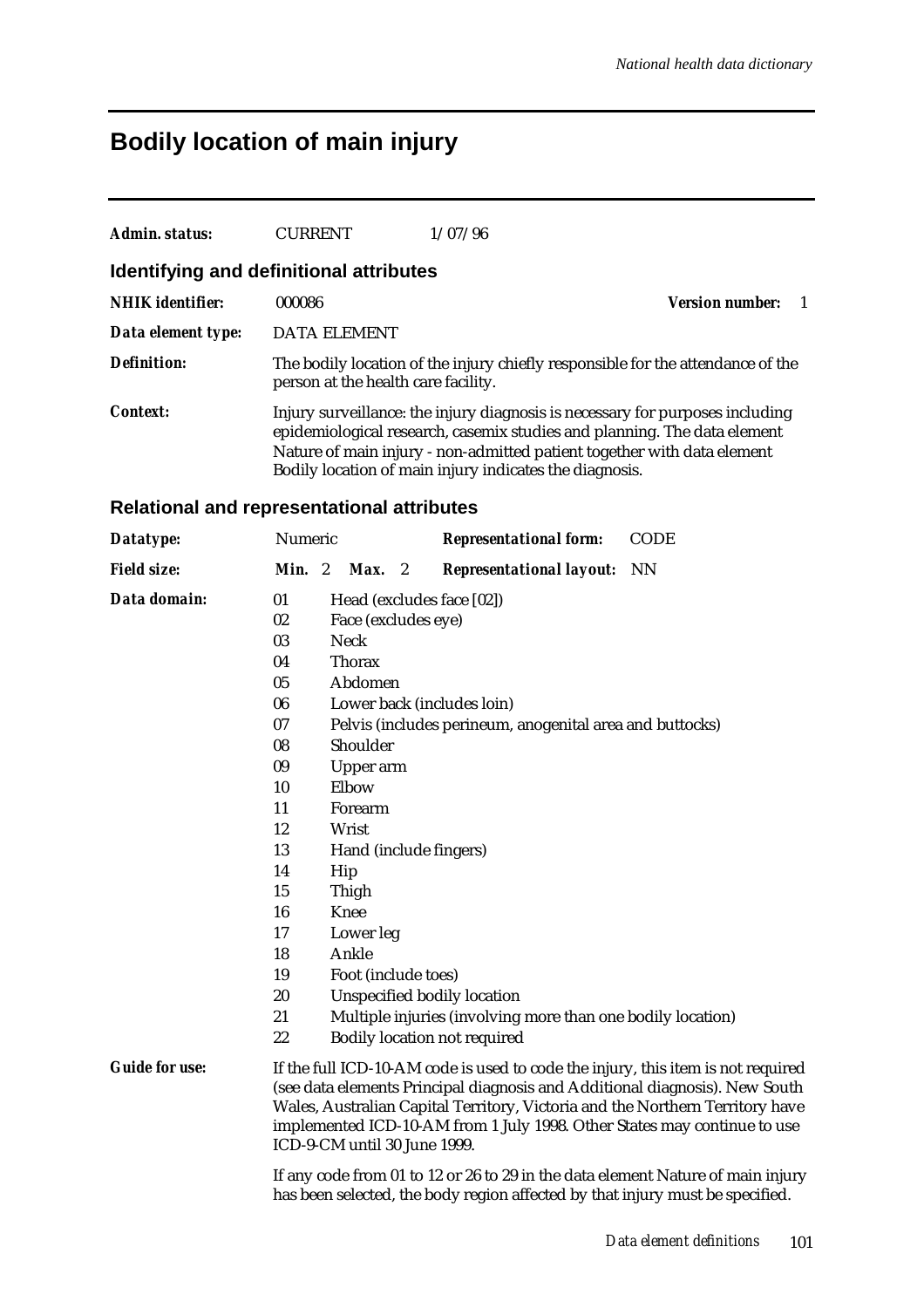# **Bodily location of main injury (continued)**

University, Adelaide.

| <b>Guide for use</b><br>(cont'd): | Select the category that best describes the location of the injury. If two or more<br>categories are judged to be equally appropriate, select the one that comes first<br>on the code list. A major injury, if present, should always be coded rather than<br>a minor injury. If a major injury has been sustained (e.g. a fractured femur),<br>along with one or more minor injuries (e.g. some small abrasions), the major<br>injury should be coded in preference to coding 'multiple injuries'. As a general<br>guide, an injury which, on its own, would be unlikely to have led to the<br>attendance may be regarded as 'minor'. Bodily location of main injury code is<br>not required with other Nature of main injury codes (code 22 may be used as a<br>filler to indicate that a specific body region code is not required). |  |  |
|-----------------------------------|-----------------------------------------------------------------------------------------------------------------------------------------------------------------------------------------------------------------------------------------------------------------------------------------------------------------------------------------------------------------------------------------------------------------------------------------------------------------------------------------------------------------------------------------------------------------------------------------------------------------------------------------------------------------------------------------------------------------------------------------------------------------------------------------------------------------------------------------|--|--|
| <b>Verification rules:</b>        |                                                                                                                                                                                                                                                                                                                                                                                                                                                                                                                                                                                                                                                                                                                                                                                                                                         |  |  |
| <b>Collection methods:</b>        |                                                                                                                                                                                                                                                                                                                                                                                                                                                                                                                                                                                                                                                                                                                                                                                                                                         |  |  |
| <b>Related data:</b>              | is used in conjunction with Nature of main injury - non-admitted patient,<br>version 1                                                                                                                                                                                                                                                                                                                                                                                                                                                                                                                                                                                                                                                                                                                                                  |  |  |
| <b>Administrative attributes</b>  |                                                                                                                                                                                                                                                                                                                                                                                                                                                                                                                                                                                                                                                                                                                                                                                                                                         |  |  |
| <b>Source document:</b>           |                                                                                                                                                                                                                                                                                                                                                                                                                                                                                                                                                                                                                                                                                                                                                                                                                                         |  |  |
| <b>Source organisation:</b>       | AIHW National Injury Surveillance Unit and National Data Standards for<br><b>Injury Surveillance Advisory Group</b>                                                                                                                                                                                                                                                                                                                                                                                                                                                                                                                                                                                                                                                                                                                     |  |  |
| National minimum data sets:       |                                                                                                                                                                                                                                                                                                                                                                                                                                                                                                                                                                                                                                                                                                                                                                                                                                         |  |  |
| Injury surveillance               | from $1/07/89$ to                                                                                                                                                                                                                                                                                                                                                                                                                                                                                                                                                                                                                                                                                                                                                                                                                       |  |  |
| <b>Comments:</b>                  | This item is related to the ICD injury and poisoning classification (in ICD-9-<br>CM and ICD-10-AM). ICD-10-AM is the preferred national standard.<br>However, some States and Territories may continue to use ICD-9-CM until 30<br>June 1999. Coding to the full ICD injury and poisoning classification (data<br>element Principal diagnosis) is not available in most settings where basic<br>injury surveillance is undertaken. This item, in combination with data element<br>Nature of main injury - non-admitted patient, is a practicable alternative. Data<br>coded to the full ICD codes can be aggregated to match this item, facilitating<br>data comparison. Further information on the national injury surveillance<br>program can be obtained from the National Injury Surveillance Unit, Flinders                       |  |  |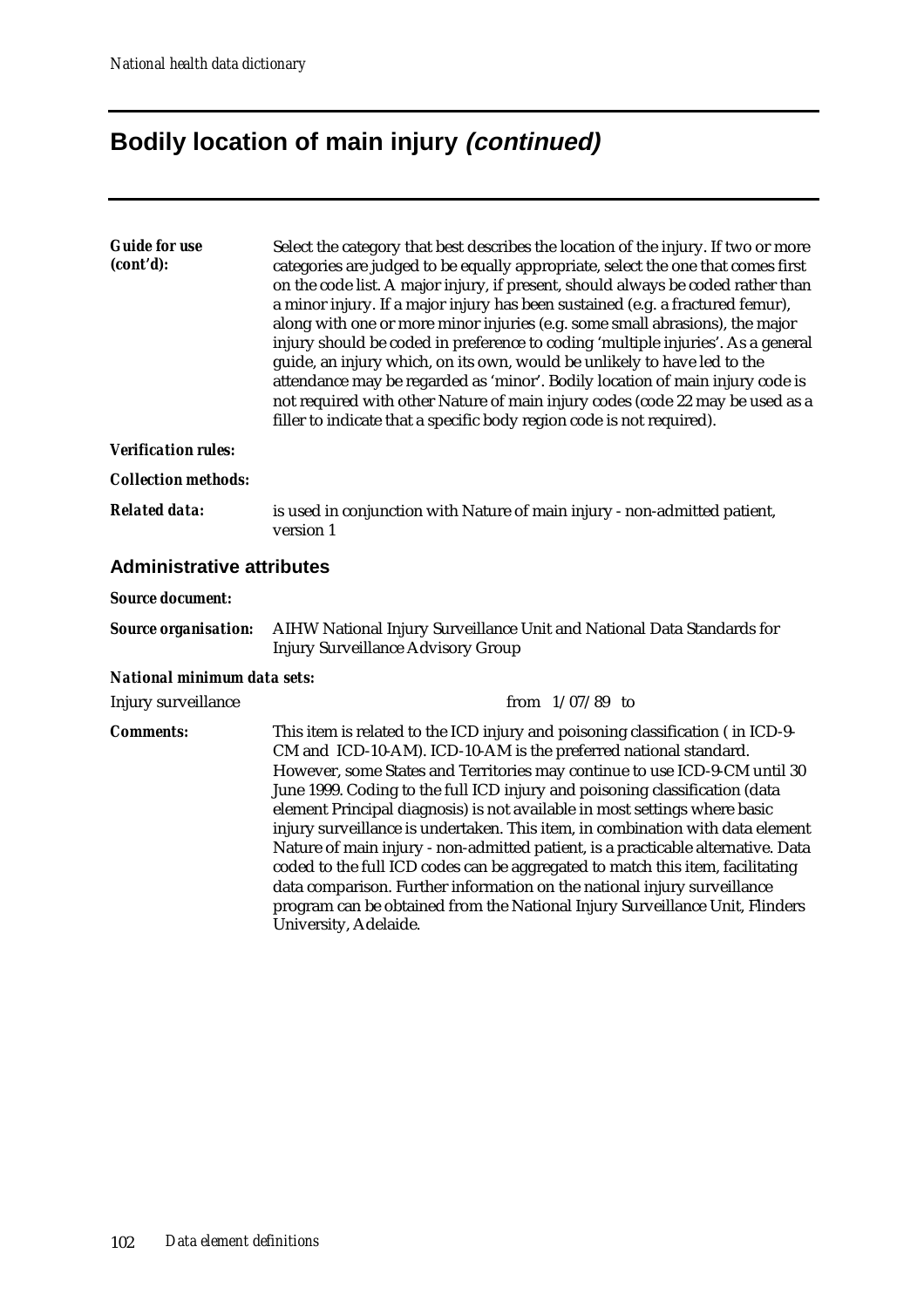# **Complication of labour and delivery - ICD-10-AM code**

| Admin. status:                                 | <b>CURRENT</b>                                                                                                                                                                                      |  | 1/07/98                                                                                                                                                                                                                                                   |                                        |  |
|------------------------------------------------|-----------------------------------------------------------------------------------------------------------------------------------------------------------------------------------------------------|--|-----------------------------------------------------------------------------------------------------------------------------------------------------------------------------------------------------------------------------------------------------------|----------------------------------------|--|
| <b>Identifying and definitional attributes</b> |                                                                                                                                                                                                     |  |                                                                                                                                                                                                                                                           |                                        |  |
| <b>NHIK</b> identifier:                        | 000027                                                                                                                                                                                              |  |                                                                                                                                                                                                                                                           | <b>Version number:</b><br>$\mathbf{2}$ |  |
| Data element type:                             | <b>DATA ELEMENT</b>                                                                                                                                                                                 |  |                                                                                                                                                                                                                                                           |                                        |  |
| <b>Definition:</b>                             | placenta.                                                                                                                                                                                           |  | Medical and obstetric complications (necessitating intervention) arising after<br>the onset of labour and before the completed delivery of the baby and                                                                                                   |                                        |  |
| <b>Context:</b>                                |                                                                                                                                                                                                     |  | Perinatal statistics: complications of labour and delivery may cause maternal<br>morbidity and may affect the health status of the baby at birth.                                                                                                         |                                        |  |
| Relational and representational attributes     |                                                                                                                                                                                                     |  |                                                                                                                                                                                                                                                           |                                        |  |
| Datatype:                                      | Alphanumeric                                                                                                                                                                                        |  | <b>Representational form:</b>                                                                                                                                                                                                                             | <b>CODE</b>                            |  |
| <b>Field size:</b>                             | <b>Min.</b> 3 <b>Max.</b> 6                                                                                                                                                                         |  | <b>Representational layout: ANN.NN</b>                                                                                                                                                                                                                    |                                        |  |
| Data domain:                                   | ICD-10-AM                                                                                                                                                                                           |  |                                                                                                                                                                                                                                                           |                                        |  |
| <b>Guide for use:</b>                          | There is no arbitrary limit on the number of conditions specified.                                                                                                                                  |  |                                                                                                                                                                                                                                                           |                                        |  |
|                                                | New South Wales, Australian Capital Territory, Victoria and the Northern<br>Territory have implemented ICD-10-AM from 1 July 1998. Other States may<br>continue to use ICD-9-CM until 30 June 1999. |  |                                                                                                                                                                                                                                                           |                                        |  |
| <b>Verification rules:</b>                     | chapter 15 of Volume 1, ICD-10-AM                                                                                                                                                                   |  | Complications should be coded within the Pregnancy, Childbirth, Puerperium                                                                                                                                                                                |                                        |  |
| <b>Collection methods:</b>                     |                                                                                                                                                                                                     |  |                                                                                                                                                                                                                                                           |                                        |  |
| <b>Related data:</b>                           | version 2                                                                                                                                                                                           |  | is used in conjunction with Presentation at birth, version 1<br>is used in conjunction with Method of birth, version 1<br>is used in conjunction with Perineal status, version 1<br>is used in conjunction with Postpartum complication - ICD-10-AM code, |                                        |  |
| <b>Administrative attributes</b>               |                                                                                                                                                                                                     |  |                                                                                                                                                                                                                                                           |                                        |  |
| <b>Source document:</b>                        | Classification in Health, Sydney.                                                                                                                                                                   |  | International Statistical Classification of Diseases and Related health Problems<br>- 10th Revision, Australian Modification (1998) National Centre for                                                                                                   |                                        |  |
| <b>Source organisation:</b>                    |                                                                                                                                                                                                     |  | National Perinatal Data Advisory Committee                                                                                                                                                                                                                |                                        |  |
| National minimum data sets:                    |                                                                                                                                                                                                     |  |                                                                                                                                                                                                                                                           |                                        |  |
| <b>Comments:</b>                               |                                                                                                                                                                                                     |  |                                                                                                                                                                                                                                                           |                                        |  |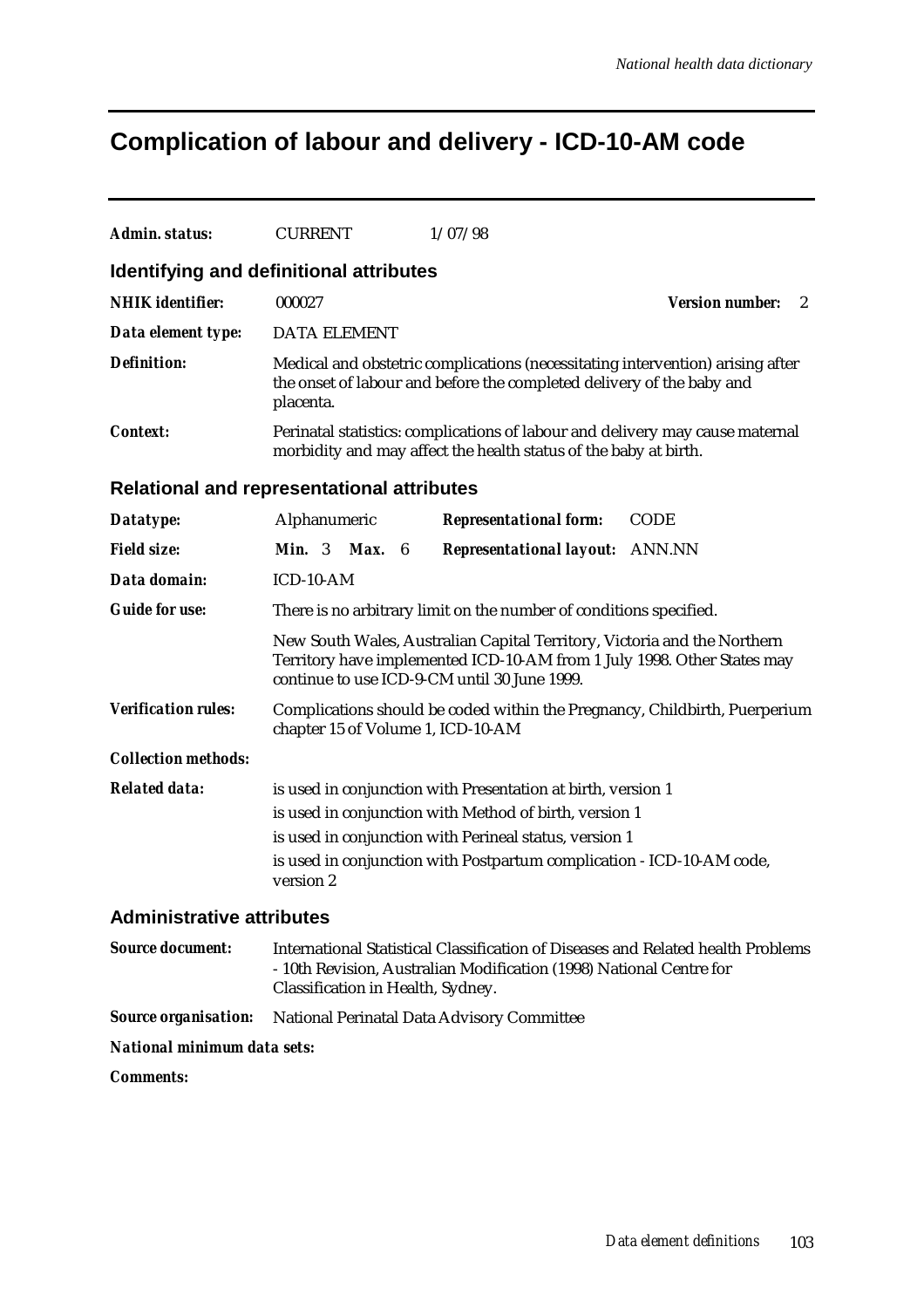## **Complication of labour and delivery - ICD-9-CM code**

| Admin. status:                                    | <b>SUPERSEDED</b>                                                                                                                                                                                                                                                                          |  | 30/06/99                                                                                                                                                           |                             |
|---------------------------------------------------|--------------------------------------------------------------------------------------------------------------------------------------------------------------------------------------------------------------------------------------------------------------------------------------------|--|--------------------------------------------------------------------------------------------------------------------------------------------------------------------|-----------------------------|
| Identifying and definitional attributes           |                                                                                                                                                                                                                                                                                            |  |                                                                                                                                                                    |                             |
| <b>NHIK</b> identifier:                           | 000027                                                                                                                                                                                                                                                                                     |  |                                                                                                                                                                    | <b>Version number:</b><br>1 |
| Data element type:                                | <b>DATA ELEMENT</b>                                                                                                                                                                                                                                                                        |  |                                                                                                                                                                    |                             |
| <b>Definition:</b>                                | placenta.                                                                                                                                                                                                                                                                                  |  | Medical and obstetric complications (necessitating intervention) arising after<br>the onset of labour and before the completed delivery of the baby and            |                             |
| <b>Context:</b>                                   |                                                                                                                                                                                                                                                                                            |  | Perinatal statistics: complications of labour and delivery may cause maternal<br>morbidity and may affect the health status of the baby at birth.                  |                             |
| <b>Relational and representational attributes</b> |                                                                                                                                                                                                                                                                                            |  |                                                                                                                                                                    |                             |
| Datatype:                                         | Numeric                                                                                                                                                                                                                                                                                    |  | <b>Representational form:</b>                                                                                                                                      | <b>CODE</b>                 |
| <b>Field size:</b>                                | <b>Min.</b> $5$<br><b>Max.</b> $5$                                                                                                                                                                                                                                                         |  | <b>Representational layout:</b>                                                                                                                                    | <b>NNNNN</b>                |
| Data domain:                                      | ICD-9-CM                                                                                                                                                                                                                                                                                   |  |                                                                                                                                                                    |                             |
| <b>Guide for use:</b>                             |                                                                                                                                                                                                                                                                                            |  | There is no arbitrary limit on the number of conditions specified.                                                                                                 |                             |
|                                                   | Although this data element has been superseded by Complication of labour<br>and delivery - ICD-10-AM code, Version 2, it remains an acceptable interim<br>standard (until 30 June 1999) for use by those States and Territories that will<br>not be implementing ICD-10-AM on 1 July 1998. |  |                                                                                                                                                                    |                             |
| <b>Verification rules:</b>                        |                                                                                                                                                                                                                                                                                            |  |                                                                                                                                                                    |                             |
| <b>Collection methods:</b>                        |                                                                                                                                                                                                                                                                                            |  |                                                                                                                                                                    |                             |
| <b>Related data:</b>                              |                                                                                                                                                                                                                                                                                            |  | is used in conjunction with Presentation at birth, version 1                                                                                                       |                             |
|                                                   |                                                                                                                                                                                                                                                                                            |  | is used in conjunction with Method of birth, version 1                                                                                                             |                             |
|                                                   | 1                                                                                                                                                                                                                                                                                          |  | is used in conjunction with Perineal status, version 1<br>is used in conjunction with Postpartum complication - ICD-9-CM code, version                             |                             |
| <b>Administrative attributes</b>                  |                                                                                                                                                                                                                                                                                            |  |                                                                                                                                                                    |                             |
| <b>Source document:</b>                           | Health (1996) Sydney.                                                                                                                                                                                                                                                                      |  | Australian Version of the International Classification of Diseases, 9th Revision,<br>Clinical Modification, published by the National Centre for Classification in |                             |
| <b>Source organisation:</b>                       |                                                                                                                                                                                                                                                                                            |  | National Perinatal Data Advisory Committee                                                                                                                         |                             |
| National minimum data sets:                       |                                                                                                                                                                                                                                                                                            |  |                                                                                                                                                                    |                             |

*Comments:*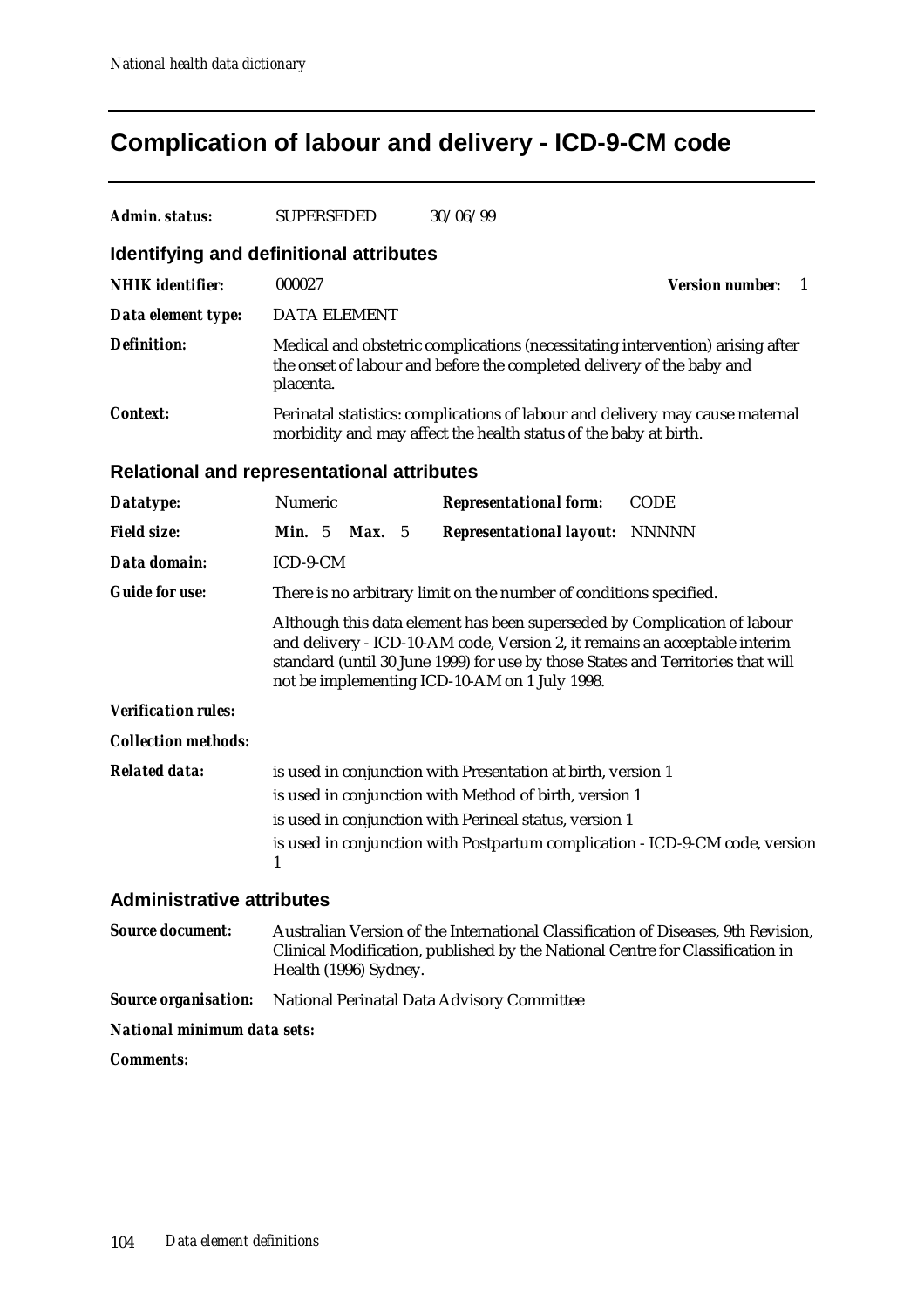# **Complications of pregnancy - ICD-10-AM code**

| Admin. status:                   | <b>CURRENT</b>                                                                                                                                                                                         | 1/07/98                                                                                                                                                                                                                     |                             |  |  |
|----------------------------------|--------------------------------------------------------------------------------------------------------------------------------------------------------------------------------------------------------|-----------------------------------------------------------------------------------------------------------------------------------------------------------------------------------------------------------------------------|-----------------------------|--|--|
|                                  | Identifying and definitional attributes                                                                                                                                                                |                                                                                                                                                                                                                             |                             |  |  |
| <b>NHIK</b> identifier:          | 000028                                                                                                                                                                                                 |                                                                                                                                                                                                                             | <b>Version number:</b><br>2 |  |  |
| Data element type:               | <b>DATA ELEMENT</b>                                                                                                                                                                                    |                                                                                                                                                                                                                             |                             |  |  |
| <b>Definition:</b>               |                                                                                                                                                                                                        | Complications arising up to the period immediately preceding delivery that<br>are directly attributable to the pregnancy and may have significantly affected<br>care during the current pregnancy and/or pregnancy outcome. |                             |  |  |
| <b>Context:</b>                  | Perinatal statistics: complications often influence the course and outcome of<br>pregnancy, possibly resulting in hospital admissions and/or adverse effects on<br>the foetus and perinatal morbidity. |                                                                                                                                                                                                                             |                             |  |  |
|                                  | Relational and representational attributes                                                                                                                                                             |                                                                                                                                                                                                                             |                             |  |  |
| Datatype:                        | Alphanumeric                                                                                                                                                                                           | <b>Representational form:</b>                                                                                                                                                                                               | <b>CODE</b>                 |  |  |
| <b>Field size:</b>               | <b>Min.</b> $3$<br><b>Max.</b> $6$                                                                                                                                                                     | <b>Representational layout:</b>                                                                                                                                                                                             | NNN.NN                      |  |  |
| Data domain:                     | ICD-10-AM - disease codes                                                                                                                                                                              |                                                                                                                                                                                                                             |                             |  |  |
| <b>Guide for use:</b>            |                                                                                                                                                                                                        | Examples of these conditions include threatened abortion, antepartum<br>haemorrhage, pregnancy-induced hypertension and gestational diabetes.<br>There is no arbitrary limit on the number of complications specified.      |                             |  |  |
|                                  | New South Wales, Australian Capital Territory, Victoria and the Northern<br>Territory have implemented ICD-10-AM from 1 July 1998. Other States may<br>continue to use ICD-9-CM until 30 June 1999.    |                                                                                                                                                                                                                             |                             |  |  |
| <b>Verification rules:</b>       | Complications should be coded within the Pregnancy, Childbirth, Puerperium<br>chapter 15 of Volume 1, ICD-10-AM                                                                                        |                                                                                                                                                                                                                             |                             |  |  |
| <b>Collection methods:</b>       |                                                                                                                                                                                                        |                                                                                                                                                                                                                             |                             |  |  |
| <b>Related data:</b>             | version 1                                                                                                                                                                                              | is used in conjunction with Maternal medical conditions - ICD-9-CM code,                                                                                                                                                    |                             |  |  |
|                                  | code, version 1                                                                                                                                                                                        | supersedes previous data element Complications of pregnancy - ICD-9-CM                                                                                                                                                      |                             |  |  |
| <b>Administrative attributes</b> |                                                                                                                                                                                                        |                                                                                                                                                                                                                             |                             |  |  |
| <b>Source document:</b>          | Classification in Health, Sydney.                                                                                                                                                                      | International Statistical Classification of Diseases and Related Health Problems<br>-Tenth Revision - Australian Modification (1998) National Centre for                                                                    |                             |  |  |
| <b>Source organisation:</b>      |                                                                                                                                                                                                        | National Perinatal Data Advisory Committee                                                                                                                                                                                  |                             |  |  |

*National minimum data sets:*

*Comments:*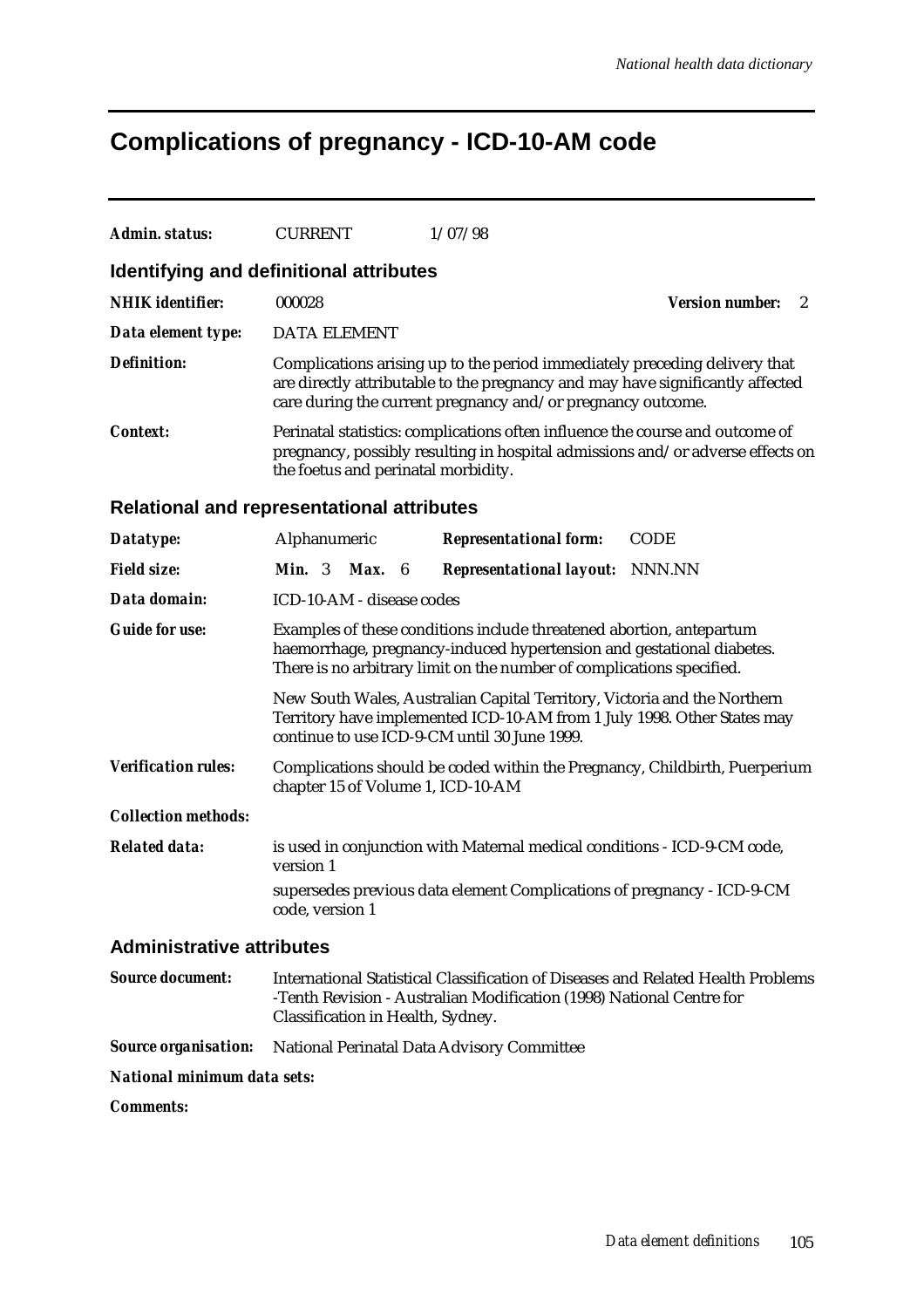# **Complications of pregnancy - ICD-9-CM code**

| Admin. status:                                    | <b>SUPERSEDED</b>                                                                                                                                                                                                                                                                 | 30/06/99                                                                                                                                                                                                                    |                              |  |  |  |
|---------------------------------------------------|-----------------------------------------------------------------------------------------------------------------------------------------------------------------------------------------------------------------------------------------------------------------------------------|-----------------------------------------------------------------------------------------------------------------------------------------------------------------------------------------------------------------------------|------------------------------|--|--|--|
| Identifying and definitional attributes           |                                                                                                                                                                                                                                                                                   |                                                                                                                                                                                                                             |                              |  |  |  |
| <b>NHIK</b> identifier:                           | 000028                                                                                                                                                                                                                                                                            |                                                                                                                                                                                                                             | <b>Version number:</b><br>-1 |  |  |  |
| Data element type:                                | <b>DATA ELEMENT</b>                                                                                                                                                                                                                                                               |                                                                                                                                                                                                                             |                              |  |  |  |
| <b>Definition:</b>                                |                                                                                                                                                                                                                                                                                   | Complications arising up to the period immediately preceding delivery that<br>are directly attributable to the pregnancy and may have significantly affected<br>care during the current pregnancy and/or pregnancy outcome. |                              |  |  |  |
| <b>Context:</b>                                   | the foetus and perinatal morbidity.                                                                                                                                                                                                                                               | Perinatal statistics: complications often influence the course and outcome of<br>pregnancy, possibly resulting in hospital admissions and/or adverse effects on                                                             |                              |  |  |  |
| <b>Relational and representational attributes</b> |                                                                                                                                                                                                                                                                                   |                                                                                                                                                                                                                             |                              |  |  |  |
| Datatype:                                         | Alphanumeric                                                                                                                                                                                                                                                                      | <b>Representational form:</b>                                                                                                                                                                                               | <b>CODE</b>                  |  |  |  |
| <b>Field size:</b>                                | Min. 5 Max. 6                                                                                                                                                                                                                                                                     | <b>Representational layout:</b> NNN.NN                                                                                                                                                                                      |                              |  |  |  |
| Data domain:                                      | ICD-9-CM                                                                                                                                                                                                                                                                          |                                                                                                                                                                                                                             |                              |  |  |  |
| <b>Guide for use:</b>                             | Examples of these conditions include threatened abortion, antepartum<br>haemorrhage, pregnancy-induced hypertension and gestational diabetes.<br>There is no arbitrary limit on the number of complications specified.                                                            |                                                                                                                                                                                                                             |                              |  |  |  |
|                                                   | Although this data element has been superseded by Complications of<br>pregnancy - ICD-10-AM code, Version 2, it remains an acceptable interim<br>standard (until 30 June 1999) for use by those States and Territories that will<br>not be implementing ICD-10-AM on 1 July 1998. |                                                                                                                                                                                                                             |                              |  |  |  |
| <b>Verification rules:</b>                        |                                                                                                                                                                                                                                                                                   |                                                                                                                                                                                                                             |                              |  |  |  |
| <b>Collection methods:</b>                        |                                                                                                                                                                                                                                                                                   |                                                                                                                                                                                                                             |                              |  |  |  |
| <b>Related data:</b>                              | version 1                                                                                                                                                                                                                                                                         | is used in conjunction with Maternal medical conditions - ICD-9-CM code,                                                                                                                                                    |                              |  |  |  |
| <b>Administrative attributes</b>                  |                                                                                                                                                                                                                                                                                   |                                                                                                                                                                                                                             |                              |  |  |  |
| <b>Source document:</b>                           | Health (1996) Sydney.                                                                                                                                                                                                                                                             | Australian Version of the International Classification of Diseases, 9th Revision,<br>Clinical Modification, published by the National Centre for Classification in                                                          |                              |  |  |  |
| <b>Source organisation:</b>                       |                                                                                                                                                                                                                                                                                   | National Perinatal Data Advisory Committee                                                                                                                                                                                  |                              |  |  |  |
| <b>National minimum data sets:</b>                |                                                                                                                                                                                                                                                                                   |                                                                                                                                                                                                                             |                              |  |  |  |
| <b>Comments:</b>                                  |                                                                                                                                                                                                                                                                                   |                                                                                                                                                                                                                             |                              |  |  |  |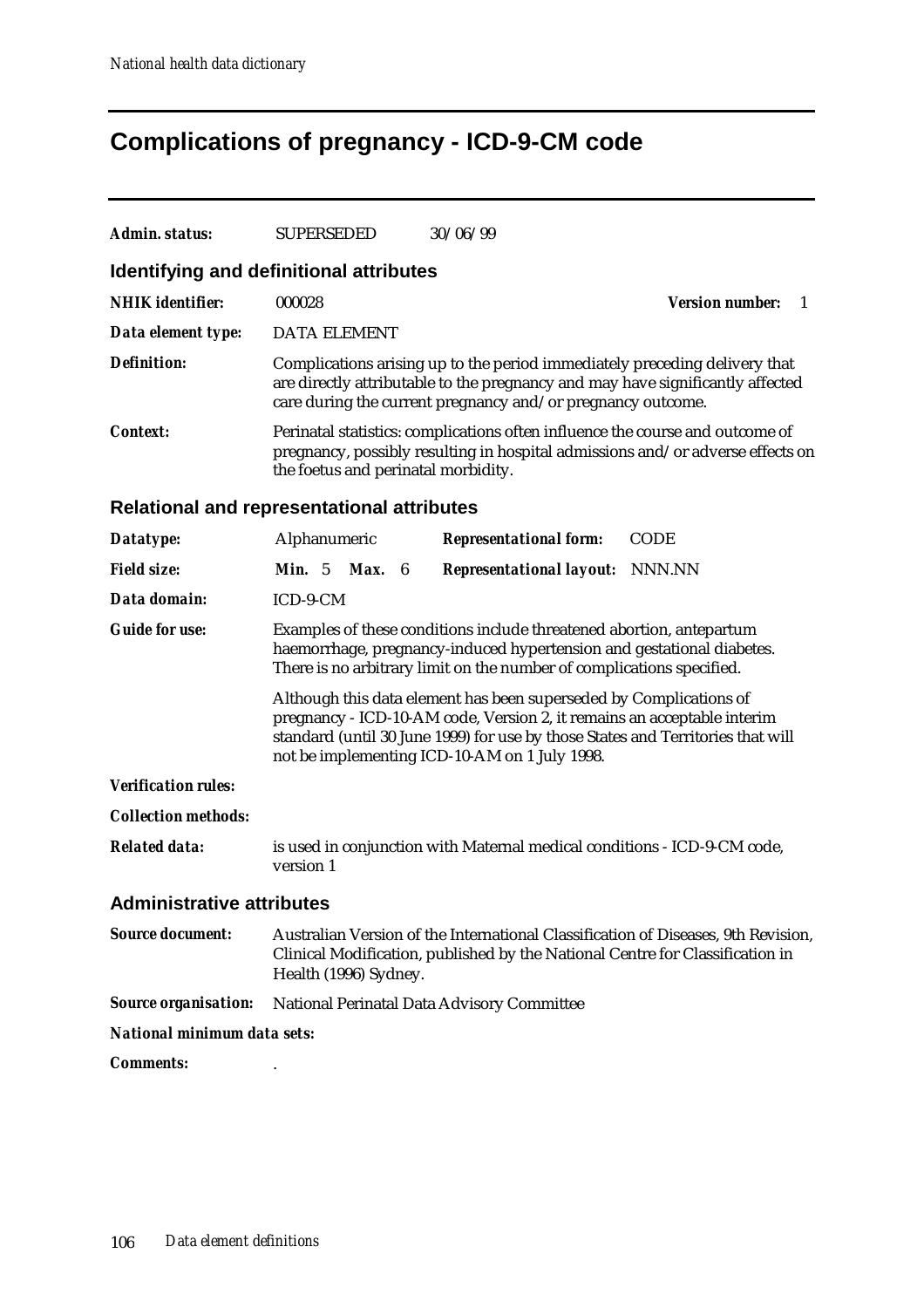# **Congenital malformations - BPA code**

| Admin. status:                                    | <b>CURRENT</b>                           |     | 1/07/96                                                                                                                                                                                                                                                                                              |                                                                                 |
|---------------------------------------------------|------------------------------------------|-----|------------------------------------------------------------------------------------------------------------------------------------------------------------------------------------------------------------------------------------------------------------------------------------------------------|---------------------------------------------------------------------------------|
| Identifying and definitional attributes           |                                          |     |                                                                                                                                                                                                                                                                                                      |                                                                                 |
| <b>NHIK</b> identifier:                           | 000029                                   |     |                                                                                                                                                                                                                                                                                                      | <b>Version number:</b><br>-1                                                    |
| Data element type:                                | <b>DATA ELEMENT</b>                      |     |                                                                                                                                                                                                                                                                                                      |                                                                                 |
| <b>Definition:</b>                                | diagnosed prior to separation from care. |     |                                                                                                                                                                                                                                                                                                      | Structural abnormalities (including deformations) that are present at birth and |
| <i>Context:</i>                                   |                                          |     | Perinatal statistics: required to monitor trends in the reported incidence of<br>congenital malformations, to detect new drug and environmental teratogens,<br>to analyse possible causes in epidemiological studies, and to determine<br>survival rates and the utilisation of paediatric services. |                                                                                 |
| <b>Relational and representational attributes</b> |                                          |     |                                                                                                                                                                                                                                                                                                      |                                                                                 |
| Datatype:                                         | Alphanumeric                             |     | <b>Representational form:</b>                                                                                                                                                                                                                                                                        | <b>CODE</b>                                                                     |
| <b>Field size:</b>                                | <b>Min.</b> $5$<br>Max.                  | - 5 | <b>Representational layout: NNNNN</b>                                                                                                                                                                                                                                                                |                                                                                 |
| Data domain:                                      |                                          |     | British Paediatric Association (BPA) Classification of Diseases (1979)                                                                                                                                                                                                                               |                                                                                 |
| <b>Guide for use:</b>                             | statistics).                             |     | Coding to the disease classification of ICD-9-CM is the preferred method of<br>coding admitted patients. For perinatal data collection, the use of BPA is<br>preferred as this is more detailed (see Congenital malformations - perinatal                                                            |                                                                                 |
| <b>Verification rules:</b>                        |                                          |     |                                                                                                                                                                                                                                                                                                      |                                                                                 |
| <b>Collection methods:</b>                        |                                          |     |                                                                                                                                                                                                                                                                                                      |                                                                                 |
| <b>Related data:</b>                              |                                          |     | is used in conjunction with Neonatal morbidity - ICD-9-CM code, version 1                                                                                                                                                                                                                            |                                                                                 |
| <b>Administrative attributes</b>                  |                                          |     |                                                                                                                                                                                                                                                                                                      |                                                                                 |
| <b>Source document:</b>                           |                                          |     | British Paediatric Association Classification of Diseases (1979)                                                                                                                                                                                                                                     |                                                                                 |
| <b>Source organisation:</b>                       |                                          |     | National Perinatal Data Advisory Committee                                                                                                                                                                                                                                                           |                                                                                 |
| National minimum data sets:                       |                                          |     |                                                                                                                                                                                                                                                                                                      |                                                                                 |
| <i>Comments:</i>                                  |                                          |     | There is no arbitrary limit on the number of conditions specified. Most<br>perinatal data groups and birth defects registers in the States and Territories<br>have used the 5-digit British Paediatric Association (BPA) Classification of                                                           | Diseases to code congenital malformations since the early 1980s. The use of the |

classification is to be reviewed with the introduction of ICD-10.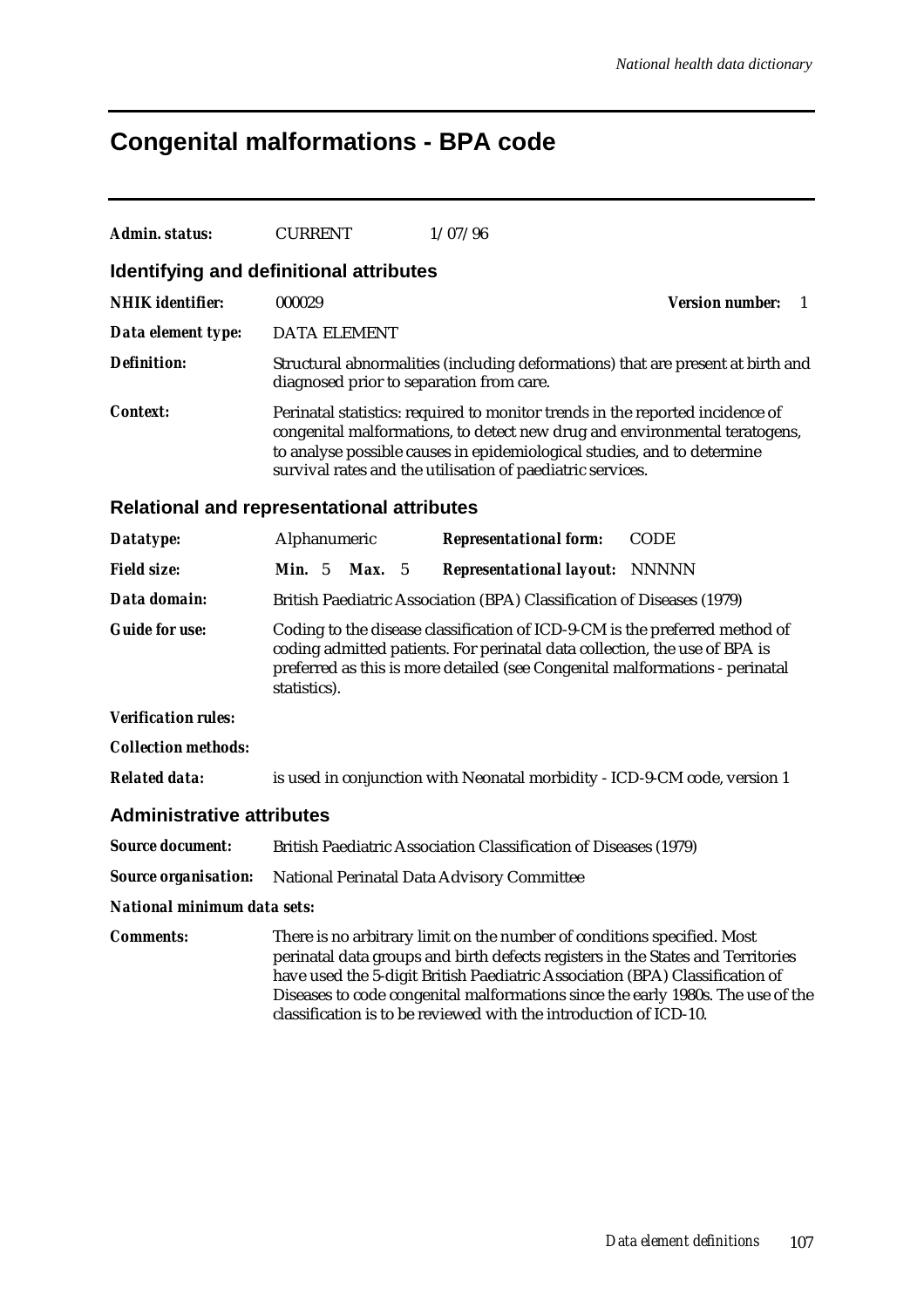# **Congenital malformations - ICD-10-AM code**

| Admin. status:<br><b>CURRENT</b>                  |                                                                                                                                                                                                                                                                                                           | 1/07/98                                                                                                                     |                             |  |  |  |  |
|---------------------------------------------------|-----------------------------------------------------------------------------------------------------------------------------------------------------------------------------------------------------------------------------------------------------------------------------------------------------------|-----------------------------------------------------------------------------------------------------------------------------|-----------------------------|--|--|--|--|
| Identifying and definitional attributes           |                                                                                                                                                                                                                                                                                                           |                                                                                                                             |                             |  |  |  |  |
| <b>NHIK</b> identifier:<br>000030                 |                                                                                                                                                                                                                                                                                                           |                                                                                                                             | <b>Version number:</b><br>2 |  |  |  |  |
| Data element type:                                | <b>DATA ELEMENT</b>                                                                                                                                                                                                                                                                                       |                                                                                                                             |                             |  |  |  |  |
| <b>Definition:</b>                                |                                                                                                                                                                                                                                                                                                           | Structural abnormalities (including deformations) that are present at birth and<br>diagnosed prior to separation from care. |                             |  |  |  |  |
| <b>Context:</b>                                   | Institutional health care: required to monitor trends in the reported incidence<br>of congenital malformations, to detect new drug and environmental<br>teratogens, to analyse possible causes in epidemiological studies, and to<br>determine survival rates and the utilisation of paediatric services. |                                                                                                                             |                             |  |  |  |  |
| <b>Relational and representational attributes</b> |                                                                                                                                                                                                                                                                                                           |                                                                                                                             |                             |  |  |  |  |
| Alphanumeric<br>Datatype:                         |                                                                                                                                                                                                                                                                                                           | <b>Representational form:</b>                                                                                               | <b>CODE</b>                 |  |  |  |  |
| <b>Field size:</b><br><b>Min.</b> 3 <b>Max.</b> 6 |                                                                                                                                                                                                                                                                                                           | <b>Representational layout:</b> ANN.NN                                                                                      |                             |  |  |  |  |
| Data domain:<br>ICD-10-AM                         |                                                                                                                                                                                                                                                                                                           |                                                                                                                             |                             |  |  |  |  |
| <b>Guide for use:</b>                             | Coding to the disease classification of ICD-10-AM is the preferred method of<br>coding admitted patients. However, for the perinatal data collection, the use of<br>BPA is preferred as this is more detailed (see 'Congenital malformations - BPA<br>classification').                                   |                                                                                                                             |                             |  |  |  |  |
|                                                   | New South Wales, Australian Capital Territory, Victoria and the Northern<br>Territory have implemented ICD-10-AM from 1 July 1998. Other States may<br>continue to use ICD-9-CM until 30 June 1999.                                                                                                       |                                                                                                                             |                             |  |  |  |  |
| <b>Verification rules:</b>                        |                                                                                                                                                                                                                                                                                                           |                                                                                                                             |                             |  |  |  |  |
| <b>Collection methods:</b>                        |                                                                                                                                                                                                                                                                                                           |                                                                                                                             |                             |  |  |  |  |
| <b>Related data:</b>                              |                                                                                                                                                                                                                                                                                                           | is used in conjunction with Neonatal morbidity - ICD-10-AM code, version 2                                                  |                             |  |  |  |  |
| <b>Administrative attributes</b>                  |                                                                                                                                                                                                                                                                                                           |                                                                                                                             |                             |  |  |  |  |
| <b>Source document:</b>                           | International Statistical Classification of Diseases and Related health Problems<br>- 10th Revision, Australian Modification (1998) National Centre for<br>Classification in Health, Sydney.                                                                                                              |                                                                                                                             |                             |  |  |  |  |
| <b>Source organisation:</b>                       |                                                                                                                                                                                                                                                                                                           | National Perinatal Data Advisory Committee                                                                                  |                             |  |  |  |  |
| National minimum data sets:                       |                                                                                                                                                                                                                                                                                                           |                                                                                                                             |                             |  |  |  |  |
| <b>Comments:</b>                                  |                                                                                                                                                                                                                                                                                                           |                                                                                                                             |                             |  |  |  |  |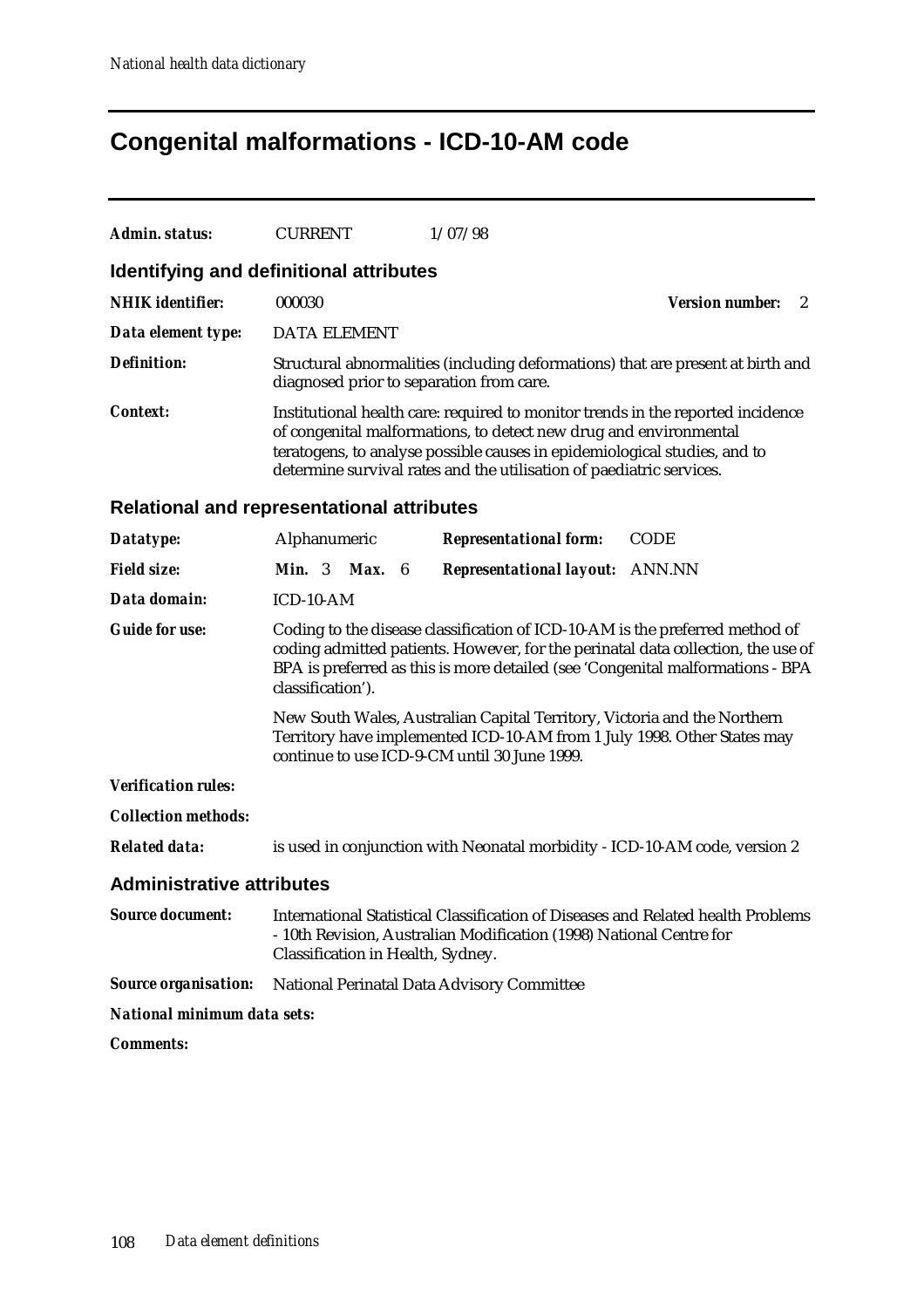# **Congenital malformations - ICD-9-CM code**

| <b>Admin. status:</b>                             | <b>SUPERSEDED</b>                                                                                                                                                                                                                                                                                         | 30/06/99                                                                                                                                                           |                              |  |  |
|---------------------------------------------------|-----------------------------------------------------------------------------------------------------------------------------------------------------------------------------------------------------------------------------------------------------------------------------------------------------------|--------------------------------------------------------------------------------------------------------------------------------------------------------------------|------------------------------|--|--|
| <b>Identifying and definitional attributes</b>    |                                                                                                                                                                                                                                                                                                           |                                                                                                                                                                    |                              |  |  |
| <b>NHIK</b> identifier:                           | 000030                                                                                                                                                                                                                                                                                                    |                                                                                                                                                                    | <b>Version number:</b><br>-1 |  |  |
| Data element type:                                | DATA ELEMENT                                                                                                                                                                                                                                                                                              |                                                                                                                                                                    |                              |  |  |
| <b>Definition:</b>                                | diagnosed prior to separation from care.                                                                                                                                                                                                                                                                  | Structural abnormalities (including deformations) that are present at birth and                                                                                    |                              |  |  |
| Context:                                          | Institutional health care: required to monitor trends in the reported incidence<br>of congenital malformations, to detect new drug and environmental<br>teratogens, to analyse possible causes in epidemiological studies, and to<br>determine survival rates and the utilisation of paediatric services. |                                                                                                                                                                    |                              |  |  |
| <b>Relational and representational attributes</b> |                                                                                                                                                                                                                                                                                                           |                                                                                                                                                                    |                              |  |  |
| Datatype:                                         | Alphanumeric                                                                                                                                                                                                                                                                                              | <b>Representational form:</b>                                                                                                                                      | <b>CODE</b>                  |  |  |
| <b>Field size:</b>                                | <b>Min.</b> $5$<br><b>Max.</b> 5                                                                                                                                                                                                                                                                          | <b>Representational layout:</b>                                                                                                                                    | <b>NNNNN</b>                 |  |  |
| Data domain:                                      | ICD-9-CM                                                                                                                                                                                                                                                                                                  |                                                                                                                                                                    |                              |  |  |
| <b>Guide for use:</b>                             | Coding to the disease classification of ICD-9-CM is the preferred method of<br>coding admitted patients. However, for the perinatal data collection, the use of<br>BPA is preferred as this is more detailed. (see 'Congenital malformations - BPA<br>classification').                                   |                                                                                                                                                                    |                              |  |  |
|                                                   | Although this data element has been superseded by Congenital malformations<br>- ICD-10-AM code, Version 2, it remains an acceptable interim standard (until<br>30 June 1999) for use by those States and Territories that will not be<br>implementing ICD-10-AM on 1 July 1998.                           |                                                                                                                                                                    |                              |  |  |
| <b>Verification rules:</b>                        |                                                                                                                                                                                                                                                                                                           |                                                                                                                                                                    |                              |  |  |
| <b>Collection methods:</b>                        |                                                                                                                                                                                                                                                                                                           |                                                                                                                                                                    |                              |  |  |
| <b>Related data:</b>                              |                                                                                                                                                                                                                                                                                                           | is used in conjunction with Neonatal morbidity - ICD-9-CM code, version 1                                                                                          |                              |  |  |
| <b>Administrative attributes</b>                  |                                                                                                                                                                                                                                                                                                           |                                                                                                                                                                    |                              |  |  |
| <b>Source document:</b>                           | Health (1996) Sydney.                                                                                                                                                                                                                                                                                     | Australian Version of the International Classification of Diseases, 9th Revision,<br>Clinical Modification, published by the National Centre for Classification in |                              |  |  |
| <b>Source organisation:</b>                       |                                                                                                                                                                                                                                                                                                           | National Perinatal Data Advisory Committee                                                                                                                         |                              |  |  |
| National minimum data sets:                       |                                                                                                                                                                                                                                                                                                           |                                                                                                                                                                    |                              |  |  |
| <b>Comments:</b>                                  |                                                                                                                                                                                                                                                                                                           |                                                                                                                                                                    |                              |  |  |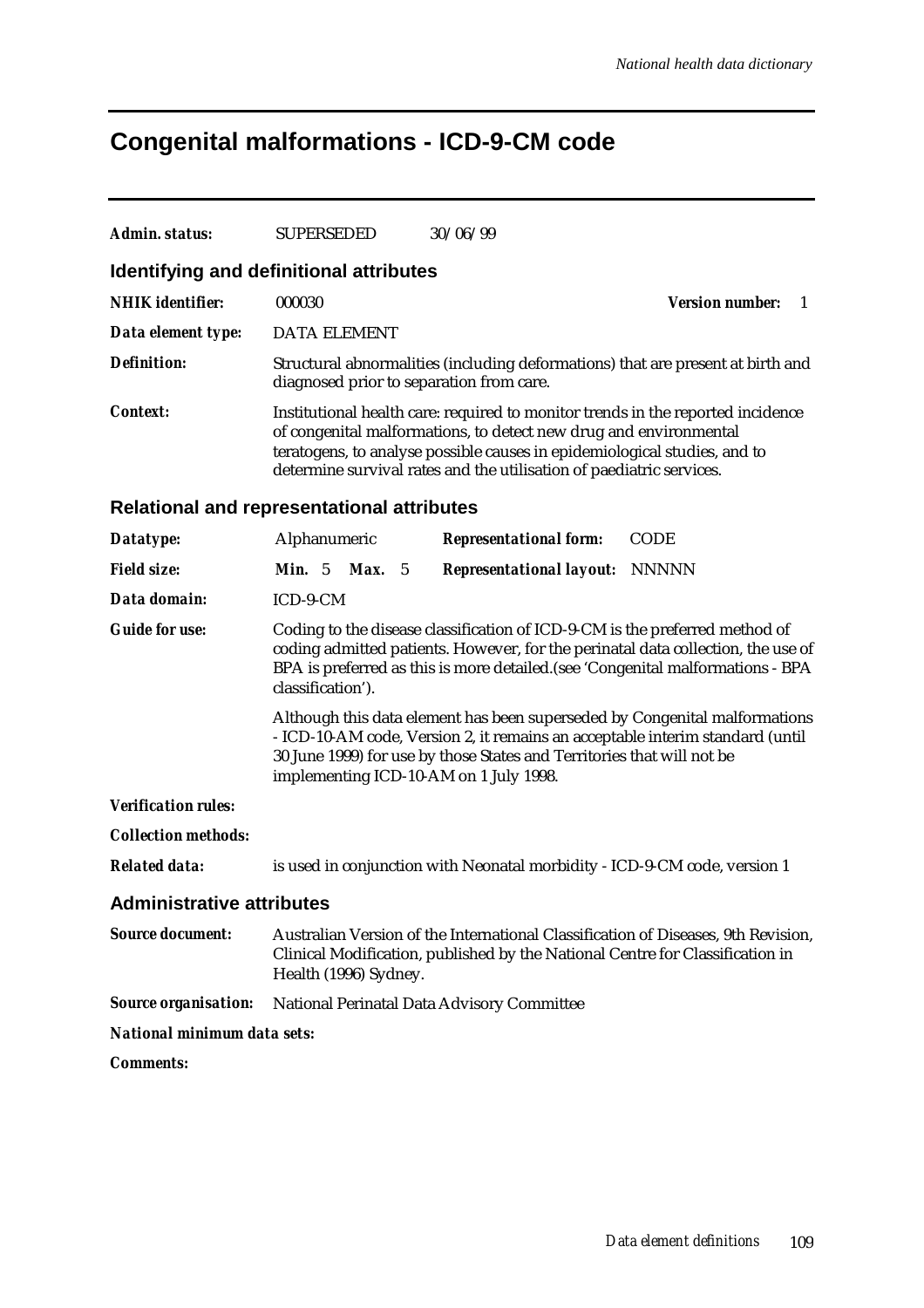## **Date of completion of last previous pregnancy**

| Admin. status:                                                         | <b>CURRENT</b>       |               | 1/07/96                                                                                                                                                      |                              |  |
|------------------------------------------------------------------------|----------------------|---------------|--------------------------------------------------------------------------------------------------------------------------------------------------------------|------------------------------|--|
| <b>Identifying and definitional attributes</b>                         |                      |               |                                                                                                                                                              |                              |  |
| <b>NHIK</b> identifier:                                                | 000037               |               |                                                                                                                                                              | <b>Version number:</b><br>-1 |  |
| Data element type:                                                     | <b>DATA ELEMENT</b>  |               |                                                                                                                                                              |                              |  |
| <b>Definition:</b>                                                     | completed.           |               | Date on which the pregnancy preceding the current pregnancy was                                                                                              |                              |  |
| <b>Context:</b>                                                        | and low birthweight. |               | Perinatal statistics: interval between pregnancies may be an important risk<br>factor for the outcome of the current pregnancy, especially for preterm birth |                              |  |
| <b>Relational and representational attributes</b>                      |                      |               |                                                                                                                                                              |                              |  |
| Datatype:                                                              | Numeric              |               | <b>Representational form:</b>                                                                                                                                | <b>DATE</b>                  |  |
| <b>Field size:</b>                                                     | Min. 6               | <b>Max.</b> 8 | Representational layout: DDMMYYYY                                                                                                                            |                              |  |
| Data domain:                                                           | Valid dates          |               |                                                                                                                                                              |                              |  |
| <b>Guide for use:</b>                                                  |                      |               | Estimate DD, if first day is unknown.                                                                                                                        |                              |  |
| <b>Verification rules:</b>                                             |                      |               |                                                                                                                                                              |                              |  |
| <b>Collection methods:</b>                                             |                      |               |                                                                                                                                                              |                              |  |
| <b>Related data:</b>                                                   |                      |               | is a qualifier of Previous pregnancies, version 1<br>is qualified by Outcome of last previous pregnancy, version 1                                           |                              |  |
| <b>Administrative attributes</b>                                       |                      |               |                                                                                                                                                              |                              |  |
| <b>Source document:</b>                                                |                      |               |                                                                                                                                                              |                              |  |
| <b>Source organisation:</b> National Perinatal Data Advisory Committee |                      |               |                                                                                                                                                              |                              |  |
| National minimum data sets:                                            |                      |               |                                                                                                                                                              |                              |  |
| <b>Comments:</b>                                                       |                      |               | This data item is recommended by the World Health Organization. It is<br>currently collected in some States and Territories.                                 |                              |  |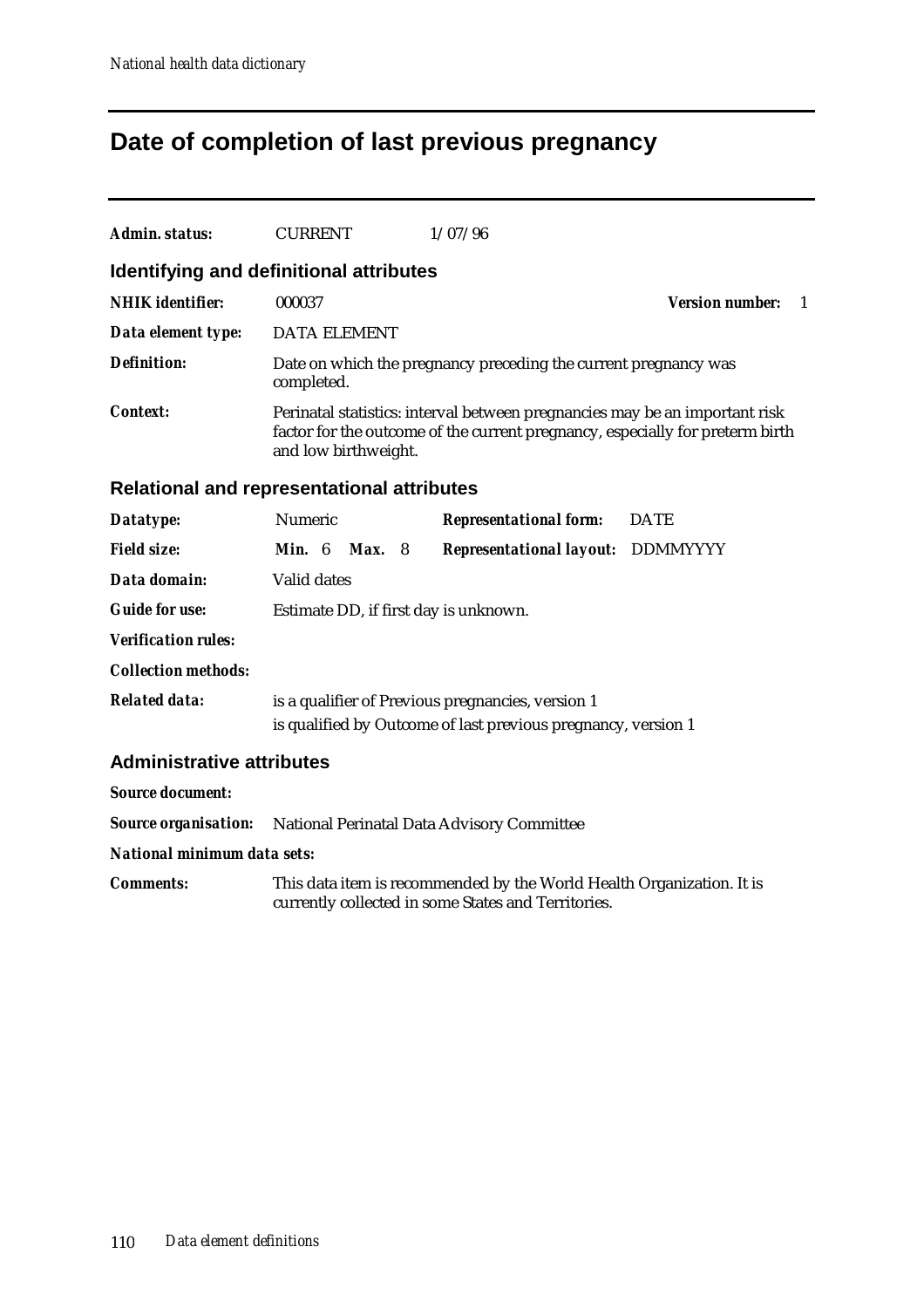## **Diagnosis**

| Admin. status:                             | <b>CURRENT</b>    |                      | 1/07/98                                                                                                                                                |                                        |
|--------------------------------------------|-------------------|----------------------|--------------------------------------------------------------------------------------------------------------------------------------------------------|----------------------------------------|
| Identifying and definitional attributes    |                   |                      |                                                                                                                                                        |                                        |
| <b>NHIK</b> identifier:                    | 000398            |                      |                                                                                                                                                        | <b>Version number:</b><br>$\mathbf{1}$ |
| Data element type:                         |                   | DATA ELEMENT CONCEPT |                                                                                                                                                        |                                        |
| <b>Definition:</b>                         |                   |                      | A diagnosis is the decision reached, after assessment, of the nature and<br>identity of the disease or condition of a patient.                         |                                        |
| <b>Context:</b>                            | disease entities. |                      | Health services: Diagnostic information provides the basis for analysis of<br>health service usage, epidemiological studies and monitoring of specific |                                        |
| Relational and representational attributes |                   |                      |                                                                                                                                                        |                                        |
| Datatype:                                  |                   |                      | <b>Representational form:</b>                                                                                                                          |                                        |
| <b>Field size:</b>                         | Min.              | Max.                 | <b>Representational layout:</b>                                                                                                                        |                                        |
| Data domain:                               |                   |                      |                                                                                                                                                        |                                        |
| <b>Guide for use:</b>                      |                   |                      |                                                                                                                                                        |                                        |
| <b>Verification rules:</b>                 |                   |                      |                                                                                                                                                        |                                        |
| <b>Collection methods:</b>                 |                   |                      |                                                                                                                                                        |                                        |
| <b>Related data:</b>                       | version 2         |                      | relates to the data element Complications of pregnancy - ICD-10-AM code,                                                                               |                                        |
|                                            | version 2         |                      | relates to the data element Maternal medical conditions - ICD-10-AM code,                                                                              |                                        |
|                                            | code, version 4   |                      | relates to the data element External cause - admitted patient - ICD-10-AM                                                                              |                                        |
|                                            |                   |                      | relates to the data element Principal diagnosis - ICD-10-AM code, version 3                                                                            |                                        |
|                                            | code, version 2   |                      | relates to the data element Complication of labour and delivery - ICD-10-AM                                                                            |                                        |
|                                            | version 2         |                      | relates to the data element Postpartum complication - ICD-10-AM code,                                                                                  |                                        |
|                                            |                   |                      | relates to the data element Neonatal morbidity - ICD-10-AM code, version 2                                                                             |                                        |
|                                            | version 2         |                      | relates to the data element Congenital malformations - ICD-10-AM code,                                                                                 |                                        |
|                                            |                   |                      | relates to the data element Additional diagnosis - ICD-10-AM code, version 4                                                                           |                                        |
| <b>Administrative attributes</b>           |                   |                      |                                                                                                                                                        |                                        |
| <b>Source document:</b>                    |                   |                      |                                                                                                                                                        |                                        |

*Source organisation:* National Health Data Committee

*National minimum data sets:*

*Comments:* Classification systems which enable the allocation of a code to the diagnostic information: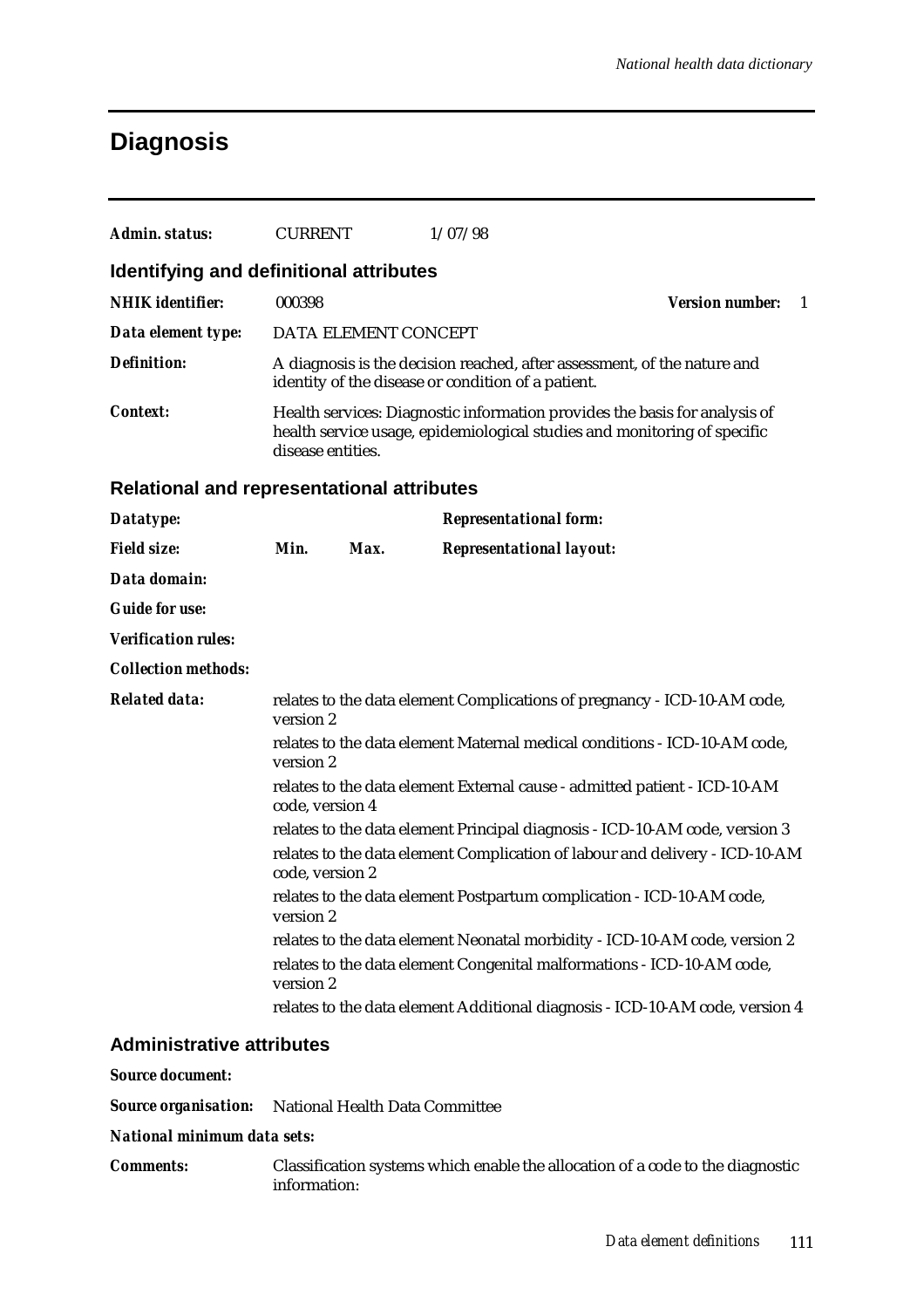# **Diagnosis (continued)**

| Comments (cont'd): | International Statistical Classification of Diseases and Related Health Problems<br>- Tenth Revision - Australian Modification (1998) (ICD-10-AM) |
|--------------------|---------------------------------------------------------------------------------------------------------------------------------------------------|
|                    | British Paediatric Association Classification of Diseases (1979)                                                                                  |
|                    | North America Nursing Diagnosis Association (NANDA)                                                                                               |
|                    | International Classification of Primary Care (1987)                                                                                               |
|                    | International Classification of Impairments, Disabilities and Handicaps (1980),                                                                   |
|                    | International Classification of Impairments, Disabilities and HandicapsBeta/1<br>draft revised classification (1997)                              |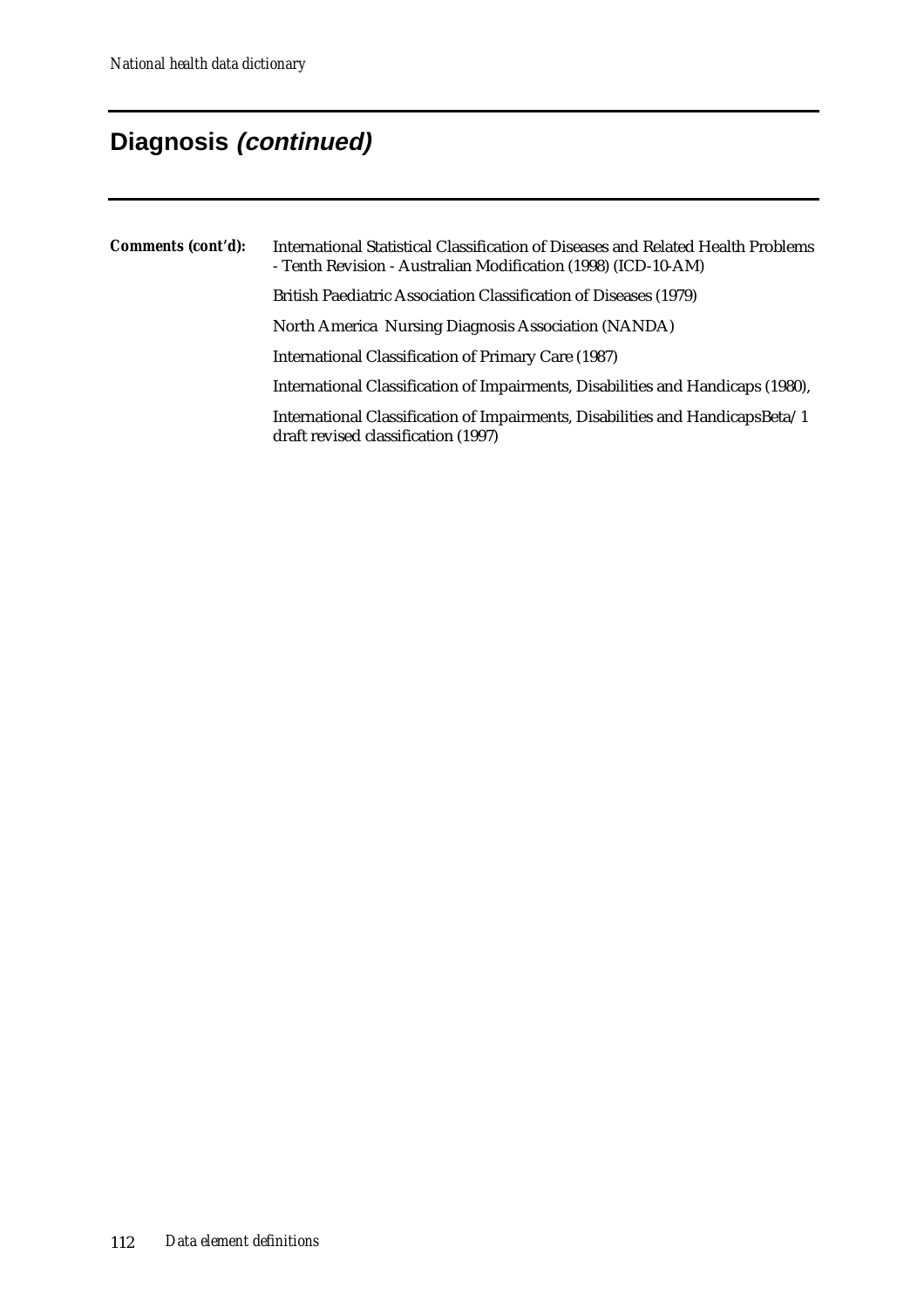## **Diagnosis related group**

| Admin. status:                          | <b>CURRENT</b>          | 1/07/93                                                                                                                                                                                                                                                                                                                                                                                                                                                                                                                                                        |  |  |
|-----------------------------------------|-------------------------|----------------------------------------------------------------------------------------------------------------------------------------------------------------------------------------------------------------------------------------------------------------------------------------------------------------------------------------------------------------------------------------------------------------------------------------------------------------------------------------------------------------------------------------------------------------|--|--|
| Identifying and definitional attributes |                         |                                                                                                                                                                                                                                                                                                                                                                                                                                                                                                                                                                |  |  |
| <b>NHIK</b> identifier:                 | 000042                  | <b>Version number:</b>                                                                                                                                                                                                                                                                                                                                                                                                                                                                                                                                         |  |  |
| Data element type:                      | <b>DATA ELEMENT</b>     |                                                                                                                                                                                                                                                                                                                                                                                                                                                                                                                                                                |  |  |
| Definition:                             | hospital (AN-DRGs, 3M). | A patient classification scheme which provides a means of relating the number<br>and types of patients treated in a hospital to the resources required by the                                                                                                                                                                                                                                                                                                                                                                                                  |  |  |
| <i>Context:</i>                         |                         | Institutional health care: the development of Australian National Diagnosis<br>Related Groups has created a descriptive framework for studying<br>hospitalisation. Diagnosis Related Groups provide a summary of the varied<br>reasons for hospitalisation and the complexity of cases a hospital treats.<br>Moreover, as a framework for describing the products of a hospital (that is,<br>patients receiving services), they allow meaningful comparisons of hospitals'<br>efficiency and effectiveness under alternative systems of health care provision. |  |  |

### **Relational and representational attributes**

| Datatype:                         | Numeric                        |        | <b>Representational form:</b>                                                                                                              | <b>CODE</b> |
|-----------------------------------|--------------------------------|--------|--------------------------------------------------------------------------------------------------------------------------------------------|-------------|
| <b>Field size:</b>                | <b>Min.</b> $3$                | Max. 3 | <b>Representational layout:</b> NNN                                                                                                        |             |
| Data domain:                      |                                |        | Australian National Diagnosis Related Groups, 3M Australia Pty Ltd,<br>Commonwealth of Australia. Version effective from 1 July each year. |             |
| <b>Guide for use:</b>             |                                |        |                                                                                                                                            |             |
| <i><b>Verification rules:</b></i> |                                |        |                                                                                                                                            |             |
| <b>Collection methods:</b>        |                                |        |                                                                                                                                            |             |
| <b>Related data:</b>              | is derived from Sex, version 2 |        |                                                                                                                                            |             |
|                                   |                                |        | is derived from Date of birth, version 2                                                                                                   |             |
|                                   |                                |        | is derived from Admission date, version 3                                                                                                  |             |
|                                   |                                |        | is derived from Mode of separation, version 2                                                                                              |             |
|                                   |                                |        | is derived from Principal diagnosis - ICD-9-CM code, version 2                                                                             |             |
|                                   |                                |        | is derived from Additional diagnosis - ICD-9-CM code, version 3                                                                            |             |
|                                   |                                |        | is derived from Principal procedure - ICD-9-CM code, version 3                                                                             |             |
|                                   |                                |        | is derived from Additional procedures - ICD-9-CM code, version 3                                                                           |             |
|                                   |                                |        | is derived from Intended length of hospital stay, version 1                                                                                |             |
|                                   |                                |        | is derived from Discharge date, version 4                                                                                                  |             |
|                                   |                                |        | is derived from Infant weight, neonate, stillborn, version 3                                                                               |             |

### **Administrative attributes**

#### *Source document:*

*Source organisation:* National Health Data Committee, National Coding Centre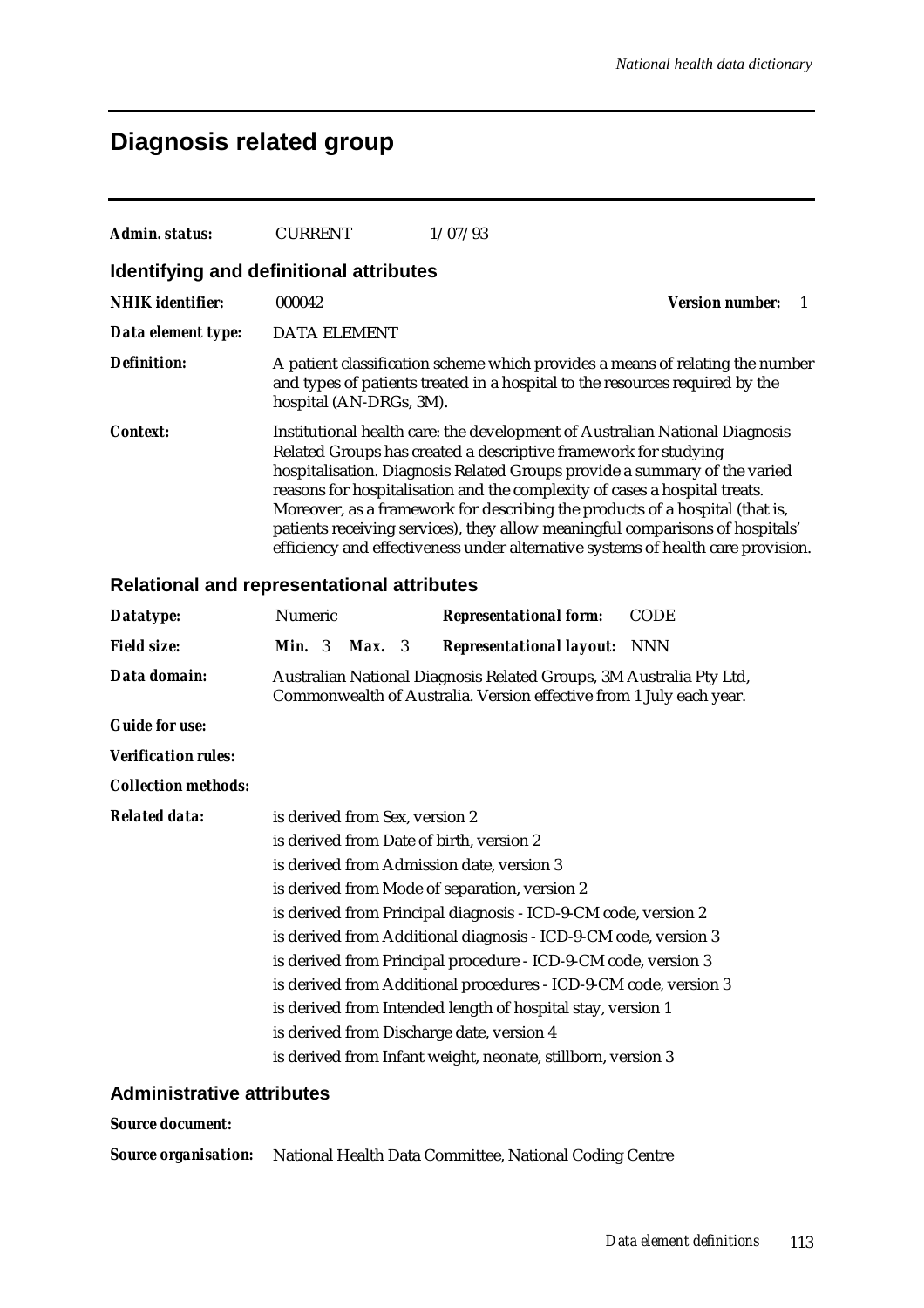### **Diagnosis related group (continued)**

#### *National minimum data sets:*

| Institutional health care        | from $1/07/89$ to |  |
|----------------------------------|-------------------|--|
| Institutional mental health care | from $1/07/97$ to |  |

*Comments:* The Diagnosis Related Groups system was developed by Yale University researchers in the USA as an aid to utilisation review. It is a classification system for acute hospital inpatients based upon diagnosis and procedures (Fetter et al. 1980).

> The Commonwealth Department of Human Services and Health contracted with 3M Australia in 1991 to produce the Australian National Diagnosis Related Groups. The first version was available in July 1992.

The Australian National Diagnosis Related Group is derived from ICD-9-CM disease classification. Each new revision of the ICD-9-CM classification will be incorporated into the Australian National Diagnosis Related Group definition. Data elements required to generate Australian National Diagnosis Related Groups are described in related data elements.

Due to the modifications in the Diagnosis Related Group logic for the Australian National Diagnosis Related Groups, it is necessary to generate the Major Diagnostic Category to accompany each Diagnosis Related Group. The construction of the pre-Major Diagnostic Category logic means Diagnosis Related Groups are no longer unique. Certain pre-Major Diagnostic Category Diagnosis Related Groups may occur in any of the 23 Major Diagnostic Categories; for example, liver transplant DRG 005 may occur in any of the Major Diagnostic Categories according to the principal diagnosis. AN-DRGs 950-954 (excluding MDC 952 in most cases) also require the allocation of a Major Diagnostic Category according to the principal diagnosis (3M, Commonwealth 1992). The Major Diagnostic Category is defined in the data element of that name.

AN-DRG V4.1 is being developed and will be available for implementation in November 1998.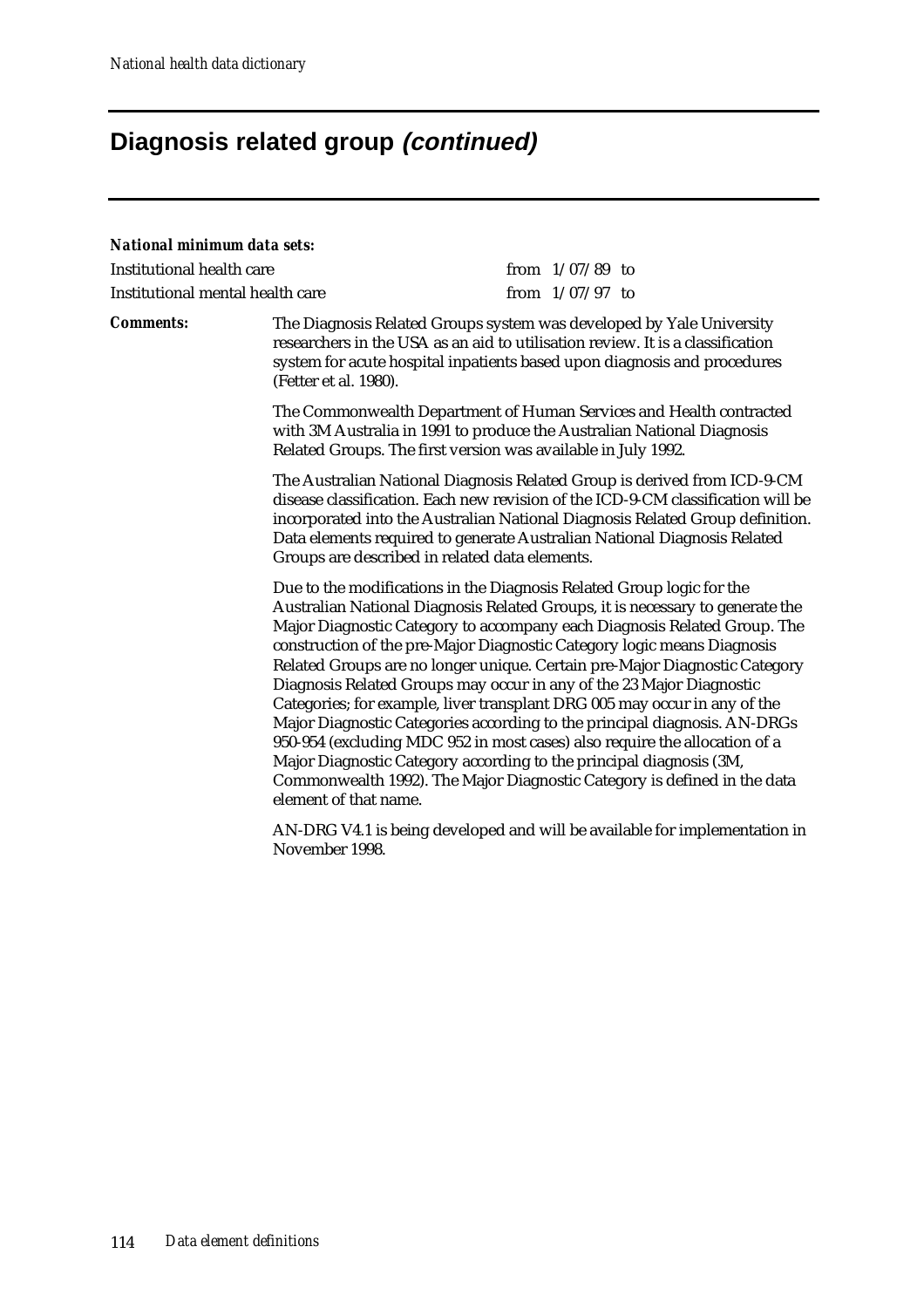# **First day of the last menstrual period**

| Admin. status:                                             | <b>CURRENT</b>                                           |                                                                                                                                                                                                                                                                                                                                                                                                                                                  | 1/07/96                                                            |                             |  |  |
|------------------------------------------------------------|----------------------------------------------------------|--------------------------------------------------------------------------------------------------------------------------------------------------------------------------------------------------------------------------------------------------------------------------------------------------------------------------------------------------------------------------------------------------------------------------------------------------|--------------------------------------------------------------------|-----------------------------|--|--|
| Identifying and definitional attributes                    |                                                          |                                                                                                                                                                                                                                                                                                                                                                                                                                                  |                                                                    |                             |  |  |
| <b>NHIK</b> identifier:                                    | 000056                                                   |                                                                                                                                                                                                                                                                                                                                                                                                                                                  |                                                                    | <b>Version number:</b><br>1 |  |  |
| Data element type:                                         | <b>DATA ELEMENT</b>                                      |                                                                                                                                                                                                                                                                                                                                                                                                                                                  |                                                                    |                             |  |  |
| Definition:                                                |                                                          |                                                                                                                                                                                                                                                                                                                                                                                                                                                  | Date of the first day of the mother's last menstrual period (LMP). |                             |  |  |
| <i>Context:</i>                                            |                                                          | Perinatal statistics: the first day of the LMP is required to estimate gestational<br>age, which is a key outcome of pregnancy and an important risk factor for<br>neonatal outcomes. Although the date of the LMP may not be known, or may<br>sometimes be erroneous, estimation of gestational age based on clinical<br>assessment may also be inaccurate. Both methods of assessing gestational age<br>are required for analysis of outcomes. |                                                                    |                             |  |  |
| <b>Relational and representational attributes</b>          |                                                          |                                                                                                                                                                                                                                                                                                                                                                                                                                                  |                                                                    |                             |  |  |
| Datatype:                                                  | Numeric                                                  |                                                                                                                                                                                                                                                                                                                                                                                                                                                  | <b>Representational form:</b>                                      | <b>DATE</b>                 |  |  |
| <b>Field size:</b>                                         | <b>Min.</b> 8                                            | <b>Max.</b> 8                                                                                                                                                                                                                                                                                                                                                                                                                                    | <b>Representational layout: DDMMYYYY</b>                           |                             |  |  |
| Data domain:                                               |                                                          |                                                                                                                                                                                                                                                                                                                                                                                                                                                  | Valid dates or 99999999 if first day is unknown                    |                             |  |  |
| <b>Guide for use:</b>                                      |                                                          | If the first day is unknown, it is unnecessary to record the month and year (i.e.<br>record 99999999).                                                                                                                                                                                                                                                                                                                                           |                                                                    |                             |  |  |
| <b>Verification rules:</b>                                 |                                                          |                                                                                                                                                                                                                                                                                                                                                                                                                                                  |                                                                    |                             |  |  |
| <b>Collection methods:</b>                                 |                                                          |                                                                                                                                                                                                                                                                                                                                                                                                                                                  |                                                                    |                             |  |  |
| <b>Related data:</b>                                       | is used in the calculation of Gestational age, version 1 |                                                                                                                                                                                                                                                                                                                                                                                                                                                  |                                                                    |                             |  |  |
| <b>Administrative attributes</b>                           |                                                          |                                                                                                                                                                                                                                                                                                                                                                                                                                                  |                                                                    |                             |  |  |
| <b>Source document:</b>                                    |                                                          |                                                                                                                                                                                                                                                                                                                                                                                                                                                  |                                                                    |                             |  |  |
| <b>Source organisation:</b>                                |                                                          | National Perinatal Data Advisory Committee                                                                                                                                                                                                                                                                                                                                                                                                       |                                                                    |                             |  |  |
| National minimum data sets:<br><b>Perinatal collection</b> |                                                          |                                                                                                                                                                                                                                                                                                                                                                                                                                                  | from $1/07/97$ to                                                  |                             |  |  |
| <i>Comments:</i>                                           |                                                          |                                                                                                                                                                                                                                                                                                                                                                                                                                                  |                                                                    |                             |  |  |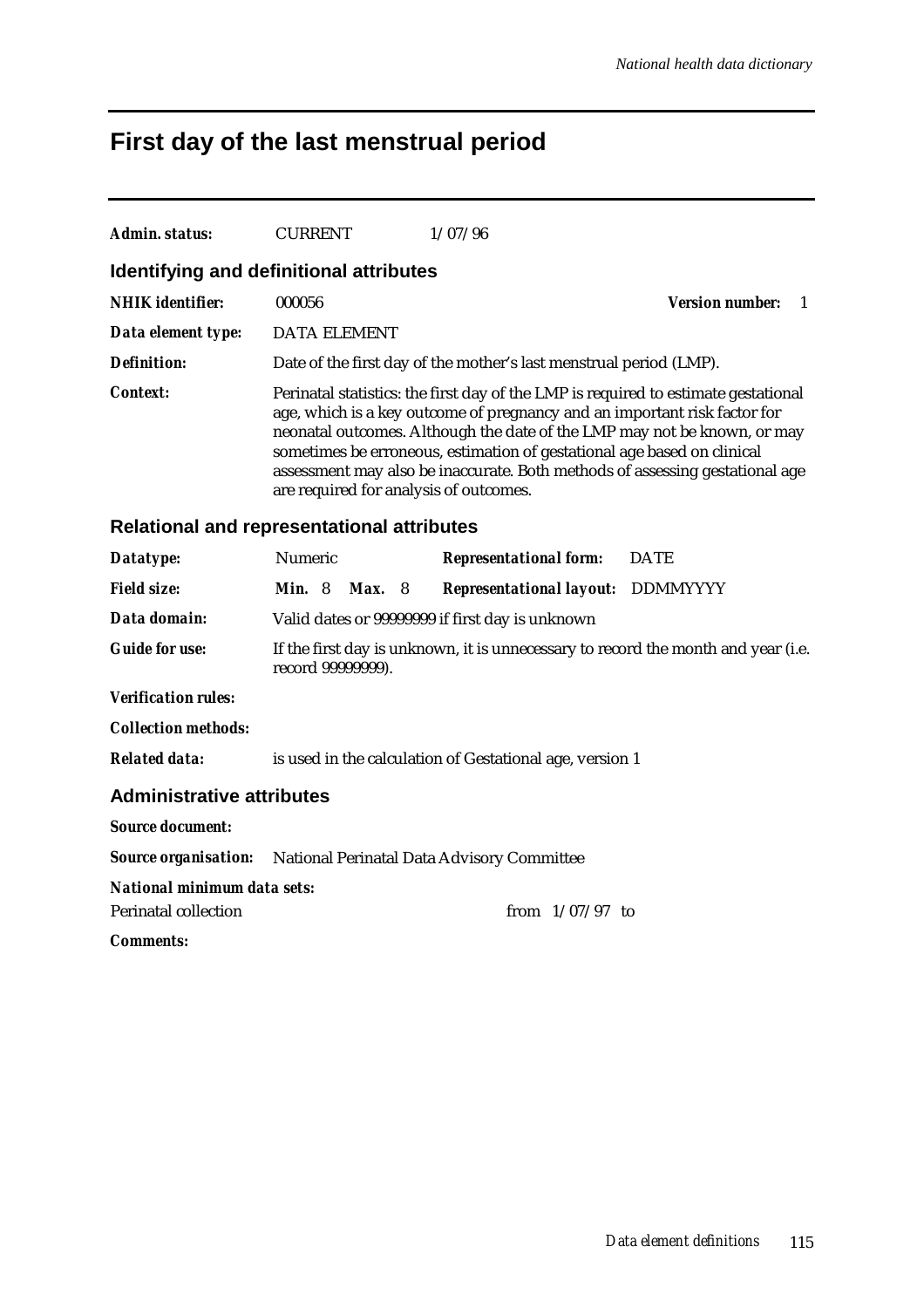## **Gestational age**

| Admin. status:                                    | <b>CURRENT</b>     |                         | 1/07/96                                                                                                                                                                                                                                                                                                                            |                               |  |  |
|---------------------------------------------------|--------------------|-------------------------|------------------------------------------------------------------------------------------------------------------------------------------------------------------------------------------------------------------------------------------------------------------------------------------------------------------------------------|-------------------------------|--|--|
| Identifying and definitional attributes           |                    |                         |                                                                                                                                                                                                                                                                                                                                    |                               |  |  |
| <b>NHIK</b> identifier:                           | 000059             |                         |                                                                                                                                                                                                                                                                                                                                    | <b>Version number:</b><br>- 1 |  |  |
| Data element type:                                |                    | DATA ELEMENT CONCEPT    |                                                                                                                                                                                                                                                                                                                                    |                               |  |  |
| <b>Definition:</b>                                |                    | 40 weeks of gestation). | The duration of gestation is measured from the first day of the last normal<br>menstrual period. Gestational age is expressed in completed days or<br>completed weeks (e.g. events occurring 280 to 286 completed days after the<br>onset of the last normal menstrual period are considered to have occurred at                   |                               |  |  |
|                                                   |                    |                         | WHO identifies the following categories:                                                                                                                                                                                                                                                                                           |                               |  |  |
|                                                   |                    |                         | Pre-term: less than 37 completed weeks (less than 259 days) of gestation                                                                                                                                                                                                                                                           |                               |  |  |
|                                                   | days) of gestation |                         | Term: from 37 completed weeks to less than 42 completed weeks (259 to 293                                                                                                                                                                                                                                                          |                               |  |  |
|                                                   |                    |                         | Post-term: 42 completed weeks or more (294 days or more) of gestation.                                                                                                                                                                                                                                                             |                               |  |  |
| <b>Context:</b>                                   | Perinatal          |                         |                                                                                                                                                                                                                                                                                                                                    |                               |  |  |
| <b>Relational and representational attributes</b> |                    |                         |                                                                                                                                                                                                                                                                                                                                    |                               |  |  |
| Datatype:                                         |                    |                         | <b>Representational form:</b>                                                                                                                                                                                                                                                                                                      |                               |  |  |
| <b>Field size:</b>                                | Min.               | Max.                    | <b>Representational layout:</b>                                                                                                                                                                                                                                                                                                    |                               |  |  |
| Data domain:                                      |                    |                         |                                                                                                                                                                                                                                                                                                                                    |                               |  |  |
| <b>Guide for use:</b>                             |                    |                         |                                                                                                                                                                                                                                                                                                                                    |                               |  |  |
| <b>Verification rules:</b>                        |                    |                         |                                                                                                                                                                                                                                                                                                                                    |                               |  |  |
| <b>Collection methods:</b>                        |                    |                         |                                                                                                                                                                                                                                                                                                                                    |                               |  |  |
| <b>Related data:</b>                              |                    |                         | relates to the data element Gestational age, version 1                                                                                                                                                                                                                                                                             |                               |  |  |
| <b>Administrative attributes</b>                  |                    |                         |                                                                                                                                                                                                                                                                                                                                    |                               |  |  |
| <b>Source document:</b>                           |                    |                         |                                                                                                                                                                                                                                                                                                                                    |                               |  |  |
| <b>Source organisation:</b>                       |                    |                         | National Perinatal Data Advisory Committee                                                                                                                                                                                                                                                                                         |                               |  |  |
| National minimum data sets:                       |                    |                         |                                                                                                                                                                                                                                                                                                                                    |                               |  |  |
| <b>Perinatal collection</b>                       |                    |                         | from $1/07/97$ to                                                                                                                                                                                                                                                                                                                  |                               |  |  |
| <b>Comments:</b>                                  | one.               |                         | Gestational age is frequently a source of confusion when calculations are based<br>on menstrual dates. For the purposes of calculation of gestational age from the<br>date of the first day of the last normal menstrual period and the date of<br>delivery, it should be borne in mind that the first day is day zero and not day |                               |  |  |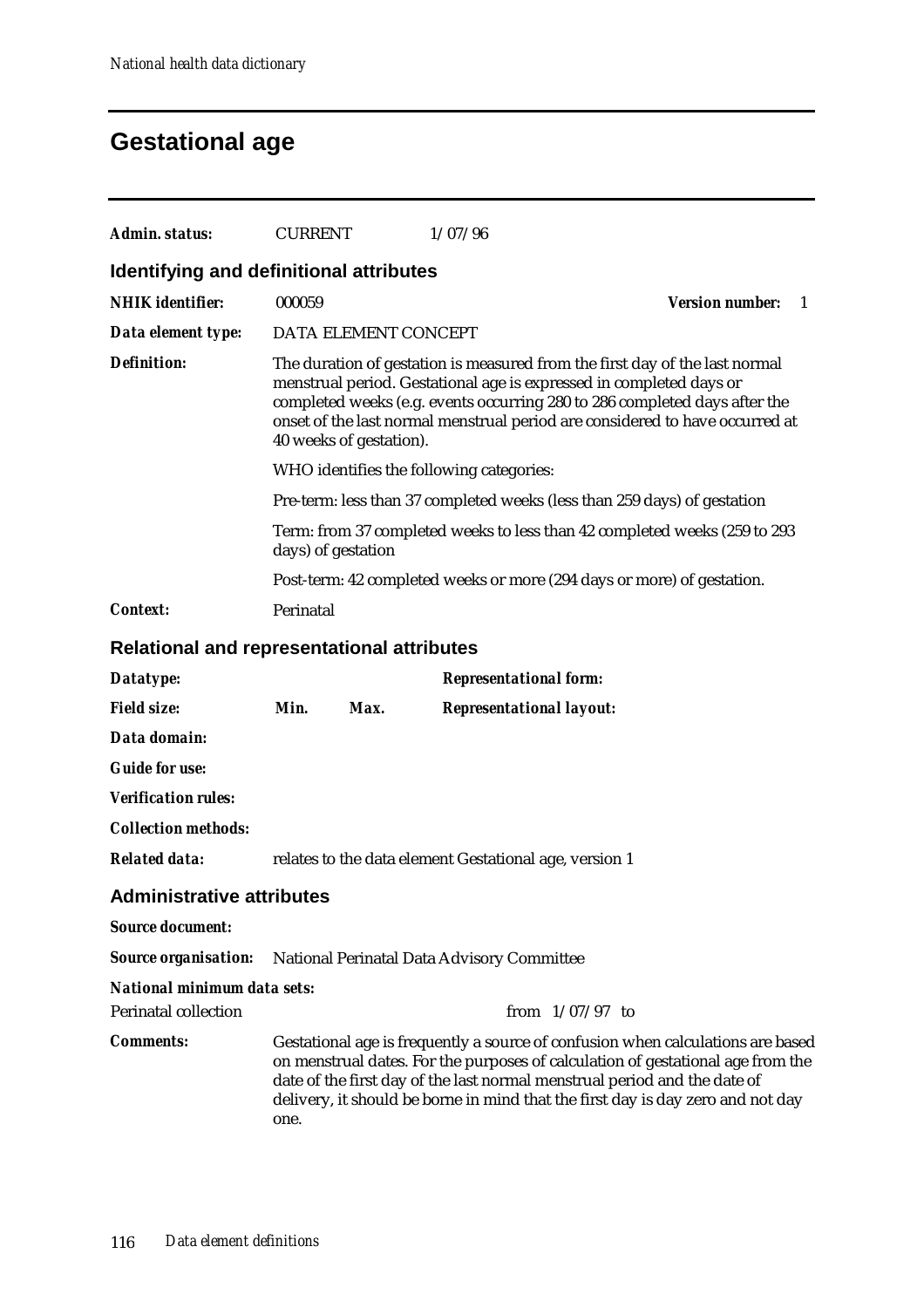## **Gestational age**

| Admin. status:                          | <b>CURRENT</b>          | 1/07/96                                                                                                           |                                                                                                                                                                                                                                                                                                                             |
|-----------------------------------------|-------------------------|-------------------------------------------------------------------------------------------------------------------|-----------------------------------------------------------------------------------------------------------------------------------------------------------------------------------------------------------------------------------------------------------------------------------------------------------------------------|
| Identifying and definitional attributes |                         |                                                                                                                   |                                                                                                                                                                                                                                                                                                                             |
| <b>NHIK</b> identifier:                 | 000060                  |                                                                                                                   | <b>Version number:</b>                                                                                                                                                                                                                                                                                                      |
| Data element type:                      | <b>DATA ELEMENT</b>     |                                                                                                                   |                                                                                                                                                                                                                                                                                                                             |
| <b>Definition:</b>                      | by clinical assessment. |                                                                                                                   | The estimated gestational age of the baby in completed weeks as determined                                                                                                                                                                                                                                                  |
| <b>Context:</b>                         |                         | sometimes be erroneous, estimation of gestational age based on clinical<br>are required for analysis of outcomes. | Perinatal statistics: the first day of the LMP is required to estimate gestational<br>age, which is a key outcome of pregnancy and an important risk factor for<br>neonatal outcomes. Although the date of the LMP may not be known, or may<br>assessment may also be inaccurate. Both methods of assessing gestational age |

### **Relational and representational attributes**

| Datatype:                        | Numeric                                                                                                                                 |  |  |                                                                                                                                                           | <b>Representational form:</b> QUANTITATIVE VALUE |
|----------------------------------|-----------------------------------------------------------------------------------------------------------------------------------------|--|--|-----------------------------------------------------------------------------------------------------------------------------------------------------------|--------------------------------------------------|
| <b>Field size:</b>               | <b>Min.</b> 2 <b>Max.</b> 2                                                                                                             |  |  | <b>Representational layout:</b> NN                                                                                                                        |                                                  |
| Data domain:                     | unknown.                                                                                                                                |  |  | Number representing the number of completed weeks, or 99 for not stated /                                                                                 |                                                  |
| <b>Guide for use:</b>            |                                                                                                                                         |  |  | This is derived from clinical assessment when accurate information on the date<br>of the last menstrual period (LMP) is not available for this pregnancy. |                                                  |
| <b>Verification rules:</b>       |                                                                                                                                         |  |  |                                                                                                                                                           |                                                  |
| <b>Collection methods:</b>       |                                                                                                                                         |  |  |                                                                                                                                                           |                                                  |
| <b>Related data:</b>             | relates to the data element concept Gestational age, version 1<br>is calculated using First day of the last menstrual period, version 1 |  |  |                                                                                                                                                           |                                                  |
| <b>Administrative attributes</b> |                                                                                                                                         |  |  |                                                                                                                                                           |                                                  |
| <b>Source document:</b>          | Revision, WHO, 1992                                                                                                                     |  |  | International Classification of Diseases and Related Health Problems, 10                                                                                  |                                                  |
| <b>Source organisation:</b>      |                                                                                                                                         |  |  | National Perinatal Data Advisory Committee                                                                                                                |                                                  |
| National minimum data sets:      |                                                                                                                                         |  |  |                                                                                                                                                           |                                                  |
| Perinatal collection             |                                                                                                                                         |  |  | from $1/07/97$ to                                                                                                                                         |                                                  |

*Comments:*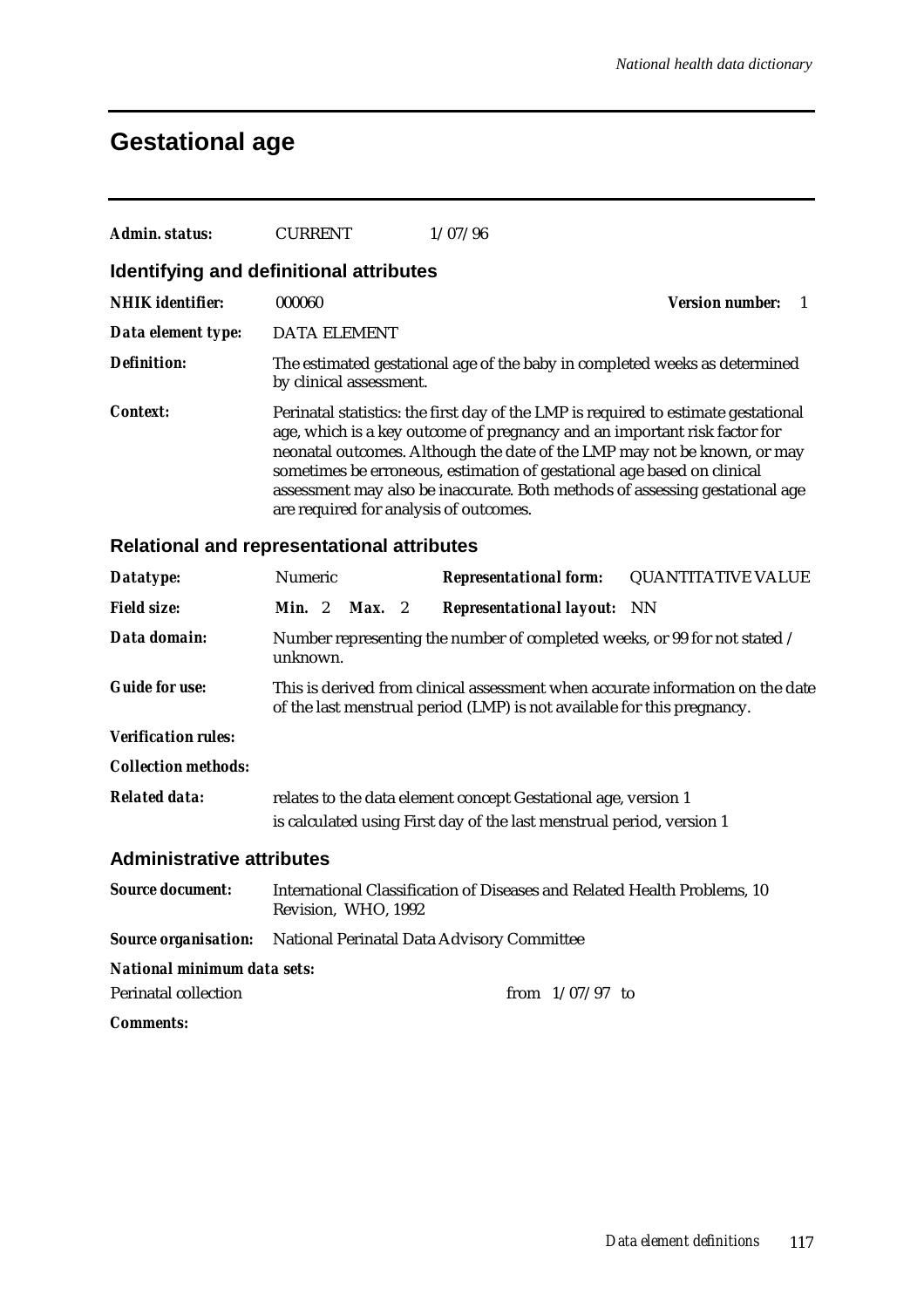## **Infant weight, neonate, stillborn**

| Admin. status:          | <b>CURRENT</b>                          | 1/07/97                                                                                                                                                            |                        |
|-------------------------|-----------------------------------------|--------------------------------------------------------------------------------------------------------------------------------------------------------------------|------------------------|
|                         | Identifying and definitional attributes |                                                                                                                                                                    |                        |
| <b>NHIK</b> identifier: | 000010                                  |                                                                                                                                                                    | Version number:<br>- 3 |
| Data element type:      | <b>DATA ELEMENT</b>                     |                                                                                                                                                                    |                        |
| Definition:             | the date of birth.                      | The first weight of the live born or stillborn baby obtained after birth, or the<br>weight of the neonate or infant on the date admitted if this is different from |                        |
| Context:                | services for high-risk infants.         | Weight is an important indicator of pregnancy outcome, is a major risk factor<br>for neonatal morbidity and mortality and is required to analyse perinatal         |                        |
|                         | Groups.                                 | This item is required to generate Australian National Diagnosis Related                                                                                            |                        |

### **Relational and representational attributes**

| Datatype:                                                  | Numeric                                                                                                                                                                    |                                                                                                         |               |  | <b>Representational form:</b>                                   | <b>QUANTITATIVE VALUE</b>                                                                                                                                                                                                                                                                                                                                                                                        |
|------------------------------------------------------------|----------------------------------------------------------------------------------------------------------------------------------------------------------------------------|---------------------------------------------------------------------------------------------------------|---------------|--|-----------------------------------------------------------------|------------------------------------------------------------------------------------------------------------------------------------------------------------------------------------------------------------------------------------------------------------------------------------------------------------------------------------------------------------------------------------------------------------------|
| <b>Field size:</b>                                         | <b>Min.</b> 4                                                                                                                                                              |                                                                                                         | <b>Max.</b> 4 |  | <b>Representational layout: NNNN</b>                            |                                                                                                                                                                                                                                                                                                                                                                                                                  |
| Data domain:                                               |                                                                                                                                                                            |                                                                                                         |               |  | 4-digit field representing the weight in grams                  |                                                                                                                                                                                                                                                                                                                                                                                                                  |
| <b>Guide for use:</b>                                      |                                                                                                                                                                            | The weight is measured to the nearest five grams and obtained within one<br>hour of birth for liveborn. |               |  |                                                                 |                                                                                                                                                                                                                                                                                                                                                                                                                  |
|                                                            | stillborn babies.                                                                                                                                                          |                                                                                                         |               |  |                                                                 | In perinatal collections the birthweight is to be provided for liveborn and                                                                                                                                                                                                                                                                                                                                      |
|                                                            |                                                                                                                                                                            |                                                                                                         |               |  | less than or equal to 9000g and age is less than 365 days.      | Weight on the date the infant is admitted should be recorded if the weight is                                                                                                                                                                                                                                                                                                                                    |
| <b>Verification rules:</b>                                 | For the provision of State and Territory hospital data to Commonwealth<br>agencies this field must be consistent with diagnoses and procedure codes for<br>valid grouping. |                                                                                                         |               |  |                                                                 |                                                                                                                                                                                                                                                                                                                                                                                                                  |
| <b>Collection methods:</b>                                 |                                                                                                                                                                            |                                                                                                         |               |  |                                                                 |                                                                                                                                                                                                                                                                                                                                                                                                                  |
| <b>Related data:</b>                                       |                                                                                                                                                                            |                                                                                                         |               |  | is used in the derivation of Diagnosis related group, version 1 |                                                                                                                                                                                                                                                                                                                                                                                                                  |
| <b>Administrative attributes</b>                           |                                                                                                                                                                            |                                                                                                         |               |  |                                                                 |                                                                                                                                                                                                                                                                                                                                                                                                                  |
| <b>Source document:</b>                                    |                                                                                                                                                                            |                                                                                                         |               |  |                                                                 |                                                                                                                                                                                                                                                                                                                                                                                                                  |
| <b>Source organisation:</b> National Health Data Committee |                                                                                                                                                                            |                                                                                                         |               |  |                                                                 |                                                                                                                                                                                                                                                                                                                                                                                                                  |
| National minimum data sets:                                |                                                                                                                                                                            |                                                                                                         |               |  |                                                                 |                                                                                                                                                                                                                                                                                                                                                                                                                  |
| <b>Institutional health care</b>                           |                                                                                                                                                                            |                                                                                                         |               |  | from $1/07/89$ to                                               |                                                                                                                                                                                                                                                                                                                                                                                                                  |
| <b>Perinatal collection</b>                                |                                                                                                                                                                            |                                                                                                         |               |  | from $1/07/97$ to                                               |                                                                                                                                                                                                                                                                                                                                                                                                                  |
| <b>Comments:</b>                                           |                                                                                                                                                                            |                                                                                                         |               |  |                                                                 | This item has been modified to include the recording of birth weight for the<br>perinatal statistics collection and the requirement of AN-DRG version 3.1,<br>which will treat all neonates less than 28 days old, infants with a weight on the<br>date admitted of less than 2,500 grams, and patients with a specific neonatal<br>principal diagnosis as neonates for grouping purposes. The assumption in the |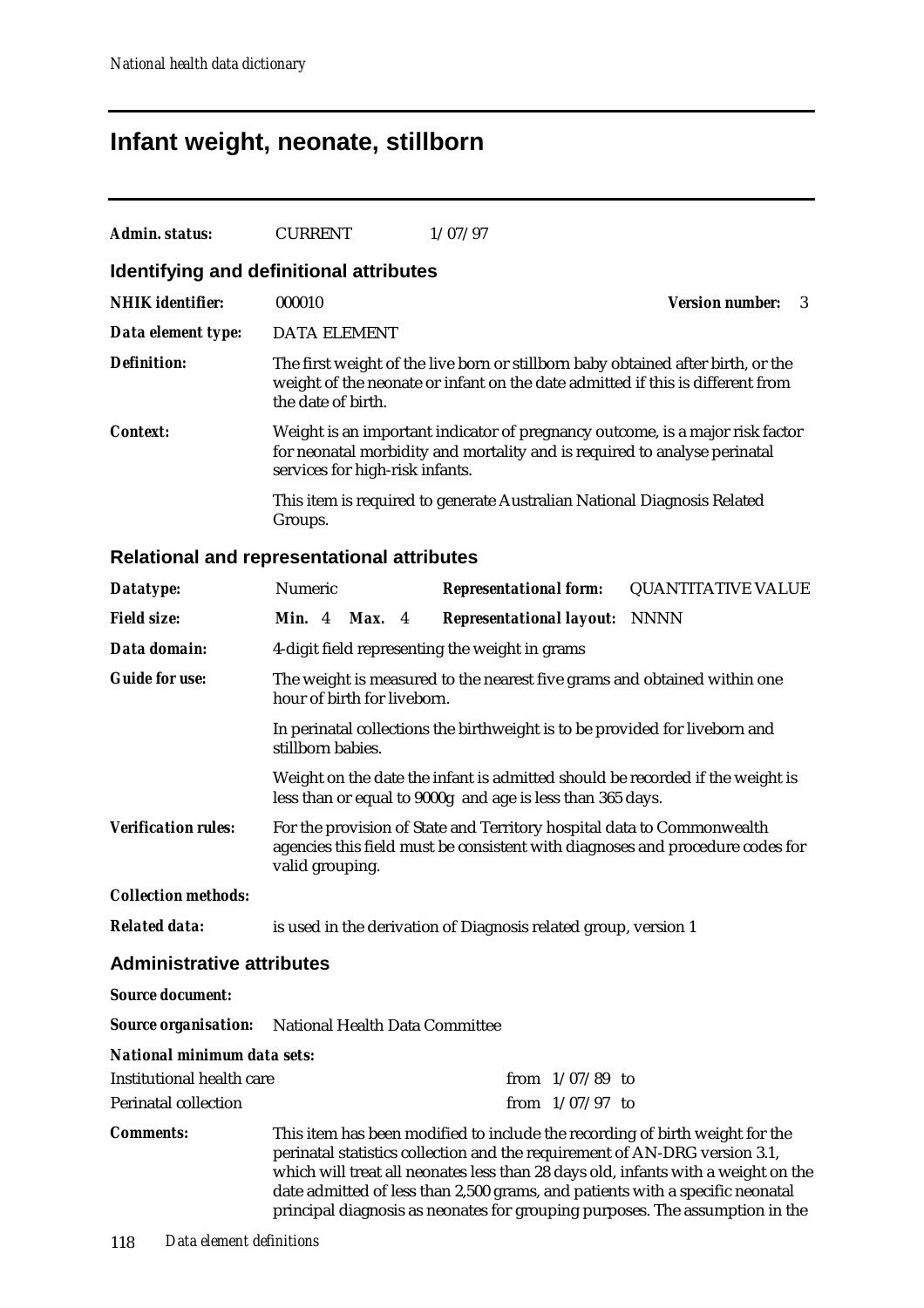### **Infant weight, neonate, stillborn (continued)**

*Comments (cont'd):* grouper logic is that, if the weight on the date admitted is blank, the infant's weight is greater than 2,499 grams.

> At the National Health Information Management Group meeting held on 24 November 1994, this definition was endorsed for inclusion in the National Health Data Dictionary. It was further agreed that infant weight will only be collected when an infant weighs less than 2,500 grams. An understanding of the clinical value of this data item is required before collection of weight for all infants can be agreed.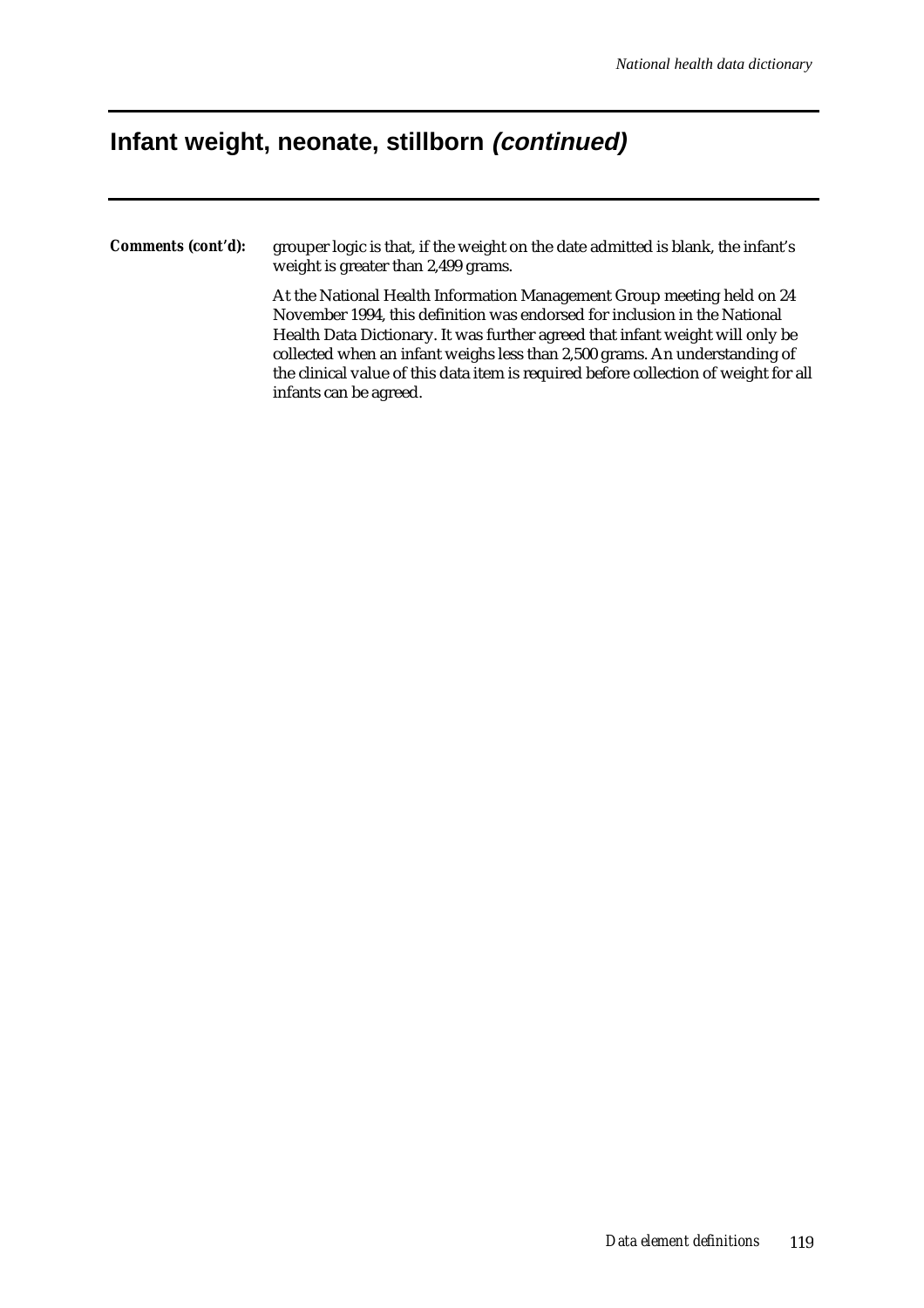## **Live birth**

| Admin. status:                                    | <b>CURRENT</b> |                                | 1/07/94                                                   |                                                                                                                                                         |                                                                                                                                                                                                                                                                                                                                        |    |
|---------------------------------------------------|----------------|--------------------------------|-----------------------------------------------------------|---------------------------------------------------------------------------------------------------------------------------------------------------------|----------------------------------------------------------------------------------------------------------------------------------------------------------------------------------------------------------------------------------------------------------------------------------------------------------------------------------------|----|
| Identifying and definitional attributes           |                |                                |                                                           |                                                                                                                                                         |                                                                                                                                                                                                                                                                                                                                        |    |
| <b>NHIK</b> identifier:                           | 000083         |                                |                                                           |                                                                                                                                                         | <b>Version number:</b>                                                                                                                                                                                                                                                                                                                 | -1 |
| Data element type:                                |                | DATA ELEMENT CONCEPT           |                                                           |                                                                                                                                                         |                                                                                                                                                                                                                                                                                                                                        |    |
| <b>Definition:</b>                                |                | considered live born.          |                                                           | of the pregnancy which, after such separation, breathes or shows any other<br>has been cut or the placenta is attached. Each product of such a birth is | A live birth is defined by the World Health Organization to be the complete<br>expulsion or extraction from the mother of a baby, irrespective of the duration<br>evidence of life, such as beating of the heart, pulsation of the umbilical cord, or<br>definite movement of the voluntary muscles, whether or not the umbilical cord |    |
| <b>Context:</b>                                   | Perinatal      |                                |                                                           |                                                                                                                                                         |                                                                                                                                                                                                                                                                                                                                        |    |
| <b>Relational and representational attributes</b> |                |                                |                                                           |                                                                                                                                                         |                                                                                                                                                                                                                                                                                                                                        |    |
| Datatype:                                         |                |                                | <b>Representational form:</b>                             |                                                                                                                                                         |                                                                                                                                                                                                                                                                                                                                        |    |
| <b>Field size:</b>                                | Min.           | Max.                           | <b>Representational layout:</b>                           |                                                                                                                                                         |                                                                                                                                                                                                                                                                                                                                        |    |
| Data domain:                                      |                |                                |                                                           |                                                                                                                                                         |                                                                                                                                                                                                                                                                                                                                        |    |
| <b>Guide for use:</b>                             |                |                                |                                                           |                                                                                                                                                         |                                                                                                                                                                                                                                                                                                                                        |    |
| <b>Verification rules:</b>                        |                |                                |                                                           |                                                                                                                                                         |                                                                                                                                                                                                                                                                                                                                        |    |
| <b>Collection methods:</b>                        |                |                                |                                                           |                                                                                                                                                         |                                                                                                                                                                                                                                                                                                                                        |    |
| <b>Related data:</b>                              |                |                                | relates to the data element Status of the baby, version 1 |                                                                                                                                                         |                                                                                                                                                                                                                                                                                                                                        |    |
| <b>Administrative attributes</b>                  |                |                                |                                                           |                                                                                                                                                         |                                                                                                                                                                                                                                                                                                                                        |    |
| <b>Source document:</b>                           |                | Revision, Vol 1, WHO 1992      |                                                           | International Classification of Diseases and Related Health Problems, 10th                                                                              |                                                                                                                                                                                                                                                                                                                                        |    |
| <b>Source organisation:</b>                       |                | National Health Data Committee | National Perinatal Data Advisory Committee                |                                                                                                                                                         |                                                                                                                                                                                                                                                                                                                                        |    |
| <b>National minimum data sets:</b>                |                |                                |                                                           |                                                                                                                                                         |                                                                                                                                                                                                                                                                                                                                        |    |
| Institutional health care                         |                |                                |                                                           | from $1/07/89$ to                                                                                                                                       |                                                                                                                                                                                                                                                                                                                                        |    |
| Perinatal collection                              |                |                                |                                                           | from $1/07/97$ to                                                                                                                                       |                                                                                                                                                                                                                                                                                                                                        |    |
| <b>Comments:</b>                                  |                |                                |                                                           |                                                                                                                                                         |                                                                                                                                                                                                                                                                                                                                        |    |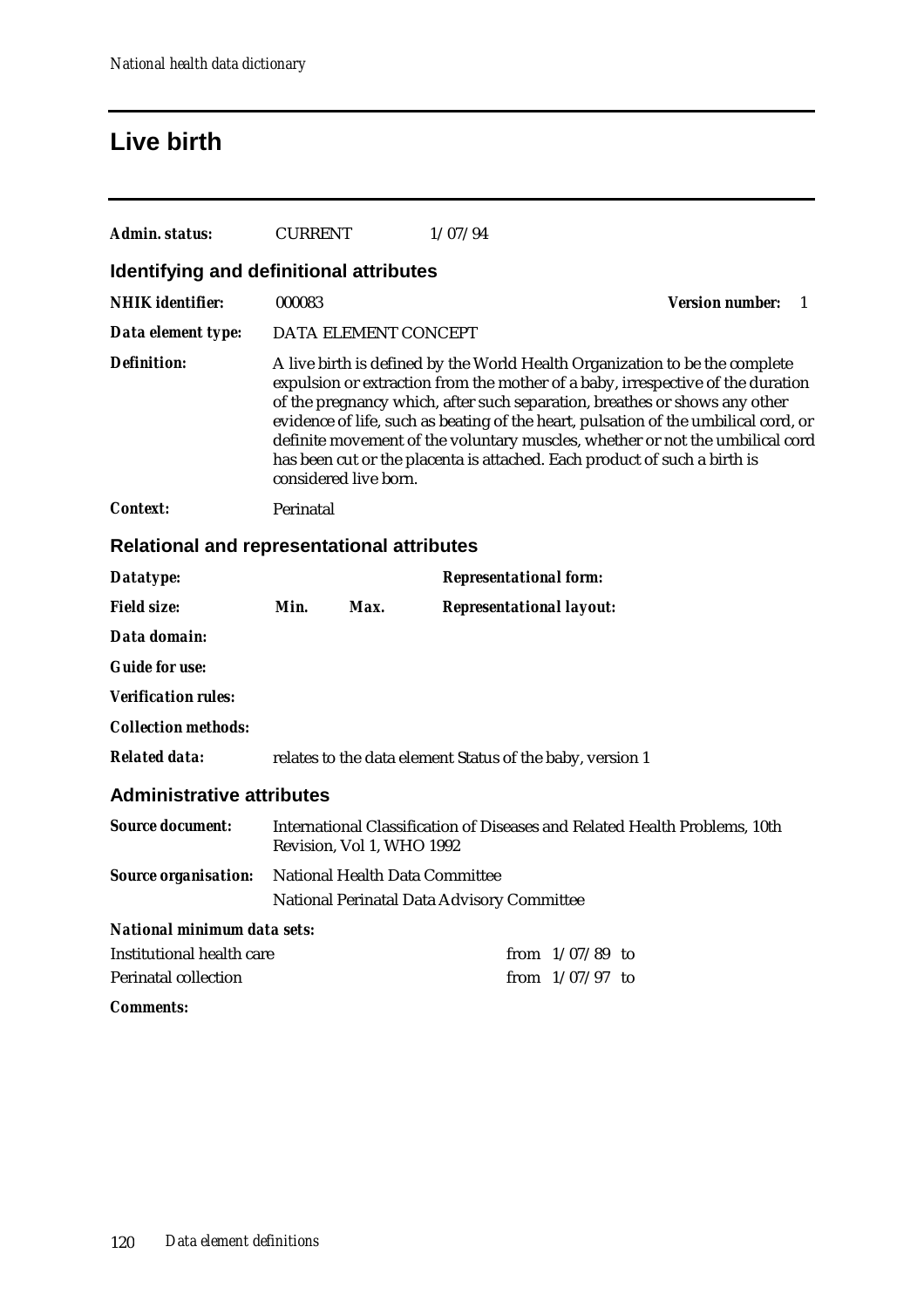## **Major diagnostic category**

| Admin. status:                                    | <b>CURRENT</b>                                                                                                                                                                                                                                                                                                                                                  | 1/07/93                                                                                                                                                                                                                                                                                                                                                                                                                                                                                                                                                  |                              |  |  |  |
|---------------------------------------------------|-----------------------------------------------------------------------------------------------------------------------------------------------------------------------------------------------------------------------------------------------------------------------------------------------------------------------------------------------------------------|----------------------------------------------------------------------------------------------------------------------------------------------------------------------------------------------------------------------------------------------------------------------------------------------------------------------------------------------------------------------------------------------------------------------------------------------------------------------------------------------------------------------------------------------------------|------------------------------|--|--|--|
| Identifying and definitional attributes           |                                                                                                                                                                                                                                                                                                                                                                 |                                                                                                                                                                                                                                                                                                                                                                                                                                                                                                                                                          |                              |  |  |  |
| <b>NHIK</b> identifier:                           | 000088                                                                                                                                                                                                                                                                                                                                                          |                                                                                                                                                                                                                                                                                                                                                                                                                                                                                                                                                          | <b>Version number:</b><br>-1 |  |  |  |
| Data element type:                                | <b>DATA ELEMENT</b>                                                                                                                                                                                                                                                                                                                                             |                                                                                                                                                                                                                                                                                                                                                                                                                                                                                                                                                          |                              |  |  |  |
| <b>Definition:</b>                                | Major Diagnostic Categories are 23 mutually exclusive categories into which<br>all possible principal diagnoses fall. The diagnoses in each category<br>correspond to a single body system or aetiology, broadly reflecting the<br>speciality providing care.                                                                                                   |                                                                                                                                                                                                                                                                                                                                                                                                                                                                                                                                                          |                              |  |  |  |
|                                                   |                                                                                                                                                                                                                                                                                                                                                                 | Each category is partitioned according to whether or not a surgical procedure<br>was performed. This preliminary partitioning into Major Diagnostic<br>Categories occurs before a Diagnosis Related Group is assigned.                                                                                                                                                                                                                                                                                                                                   |                              |  |  |  |
|                                                   |                                                                                                                                                                                                                                                                                                                                                                 | The Australian National Diagnosis Related Groups departs from the use of<br>principal diagnosis as the initial variable in the assignment of some groups. A<br>hierarchy of all exceptions to the principal diagnosis-based assignment to a<br>Major Diagnostic Category has been created. As a consequence, certain<br>Australian National Diagnosis Related Groups are not unique to a Major<br>Diagnostic Category. This requires both a Major Diagnostic Category and an<br>Australian National Diagnosis Related Group to be generated per patient. |                              |  |  |  |
| <i>Context:</i>                                   | Institutional health care: the generation of a Major Diagnostic Category to<br>accompany each Australian National Diagnosis Related Group is a<br>requirement of the latter as Diagnosis Related Groups are not unique.                                                                                                                                         |                                                                                                                                                                                                                                                                                                                                                                                                                                                                                                                                                          |                              |  |  |  |
| <b>Relational and representational attributes</b> |                                                                                                                                                                                                                                                                                                                                                                 |                                                                                                                                                                                                                                                                                                                                                                                                                                                                                                                                                          |                              |  |  |  |
| Datatype:                                         | Numeric                                                                                                                                                                                                                                                                                                                                                         | <b>Representational form:</b>                                                                                                                                                                                                                                                                                                                                                                                                                                                                                                                            | <b>CODE</b>                  |  |  |  |
| <b>Field size:</b>                                | <b>Min.</b> $2$<br>Max.<br>- 2                                                                                                                                                                                                                                                                                                                                  | <b>Representational layout:</b> NN                                                                                                                                                                                                                                                                                                                                                                                                                                                                                                                       |                              |  |  |  |
| Data domain:                                      |                                                                                                                                                                                                                                                                                                                                                                 | Australian National Diagnosis Related Groups (3M, Commonwealth).                                                                                                                                                                                                                                                                                                                                                                                                                                                                                         |                              |  |  |  |
| <b>Guide for use:</b>                             | Version effective 1 July each year                                                                                                                                                                                                                                                                                                                              |                                                                                                                                                                                                                                                                                                                                                                                                                                                                                                                                                          |                              |  |  |  |
| <b>Verification rules:</b>                        |                                                                                                                                                                                                                                                                                                                                                                 |                                                                                                                                                                                                                                                                                                                                                                                                                                                                                                                                                          |                              |  |  |  |
| <b>Collection methods:</b>                        |                                                                                                                                                                                                                                                                                                                                                                 |                                                                                                                                                                                                                                                                                                                                                                                                                                                                                                                                                          |                              |  |  |  |
| <b>Related data:</b>                              | is derived from Date of birth, version 2<br>is derived from Admission date, version 3<br>is used in the derivation of Diagnosis related group, version 1<br>is derived from Infant weight, neonate, stillborn, version 3<br>is derived from Principal diagnosis - ICD-10-AM code, version 3<br>is derived from Additional diagnosis - ICD-10-AM code, version 4 |                                                                                                                                                                                                                                                                                                                                                                                                                                                                                                                                                          |                              |  |  |  |
| <b>Administrative attributes</b>                  |                                                                                                                                                                                                                                                                                                                                                                 |                                                                                                                                                                                                                                                                                                                                                                                                                                                                                                                                                          |                              |  |  |  |
| <b>Source document:</b>                           |                                                                                                                                                                                                                                                                                                                                                                 |                                                                                                                                                                                                                                                                                                                                                                                                                                                                                                                                                          |                              |  |  |  |

*Source organisation:* Department of Health and Family Services, Classification and Payments Branch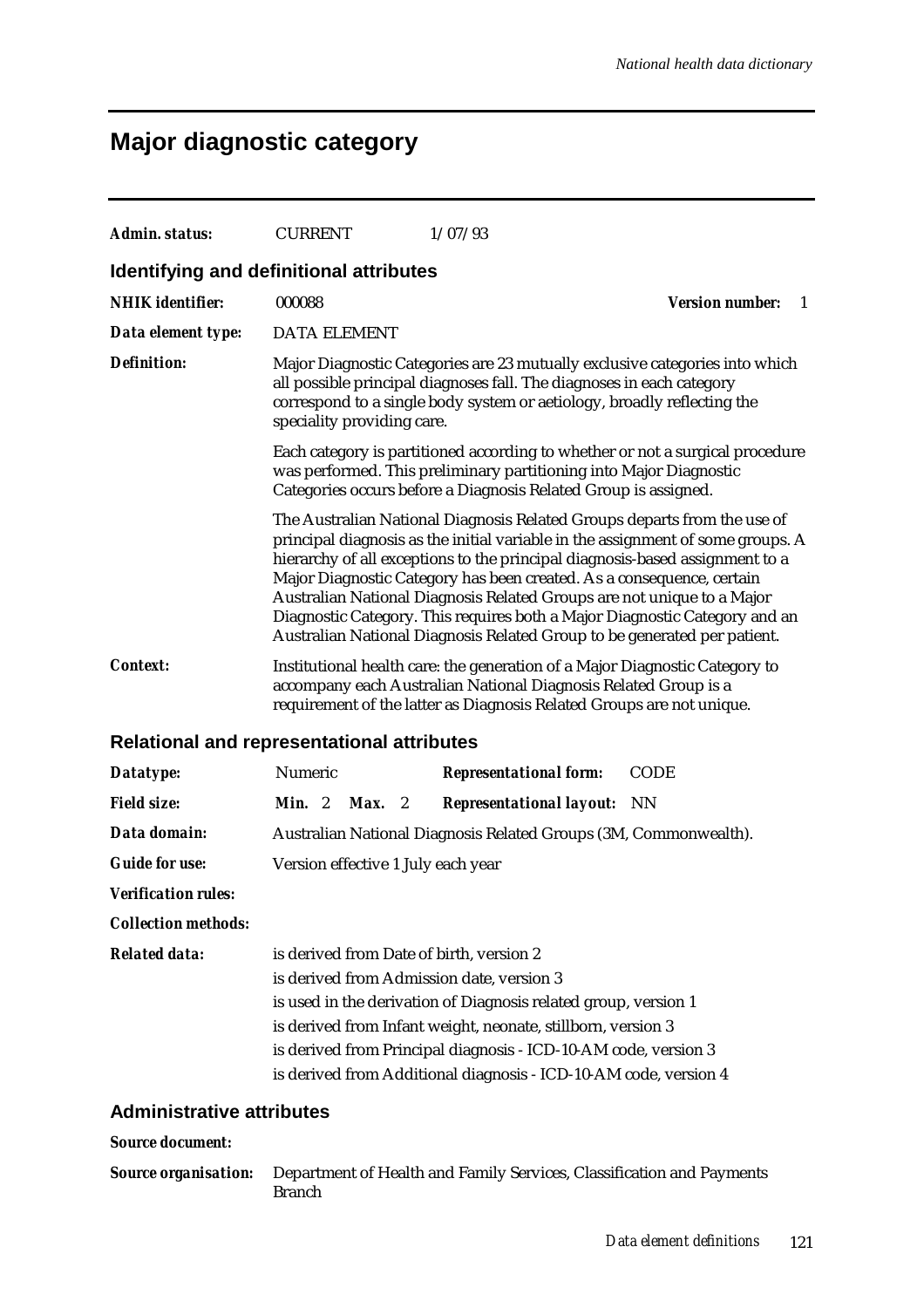## **Major diagnostic category (continued)**

#### *National minimum data sets:*

| Institutional health care        | from $1/07/89$ to |  |
|----------------------------------|-------------------|--|
| Institutional mental health care | from $1/07/97$ to |  |

*Comments:* This data item has been created to reflect the development of Australian National Diagnosis Related Groups (as defined in the data element Diagnosis related group) by the Casemix Branch, Commonwealth Department of Health and Family Services. Due to the modifications in the Diagnosis Related Group logic for the Australian National Diagnosis Related Groups, it is necessary to generate the Major Diagnostic Category to accompany each Diagnosis Related Group. The construction of the pre-Major Diagnostic Category logic means Diagnosis Related Groups are no longer unique. Certain pre-Major Diagnostic Category Diagnosis Related Groups may occur in any of the 23 Major Diagnostic Categories. For example, liver transplant DRG 005, may occur in any of the Major Diagnostic Categories according to the principal diagnosis. AN-DRGs 950-954 (excluding AN-DRG 952 in most cases) also require the allocation of a Major Diagnostic Category according to the principal diagnosis.

> AN-DRG Version 4.1 is under development and is expected to be available for implementation in November 1998.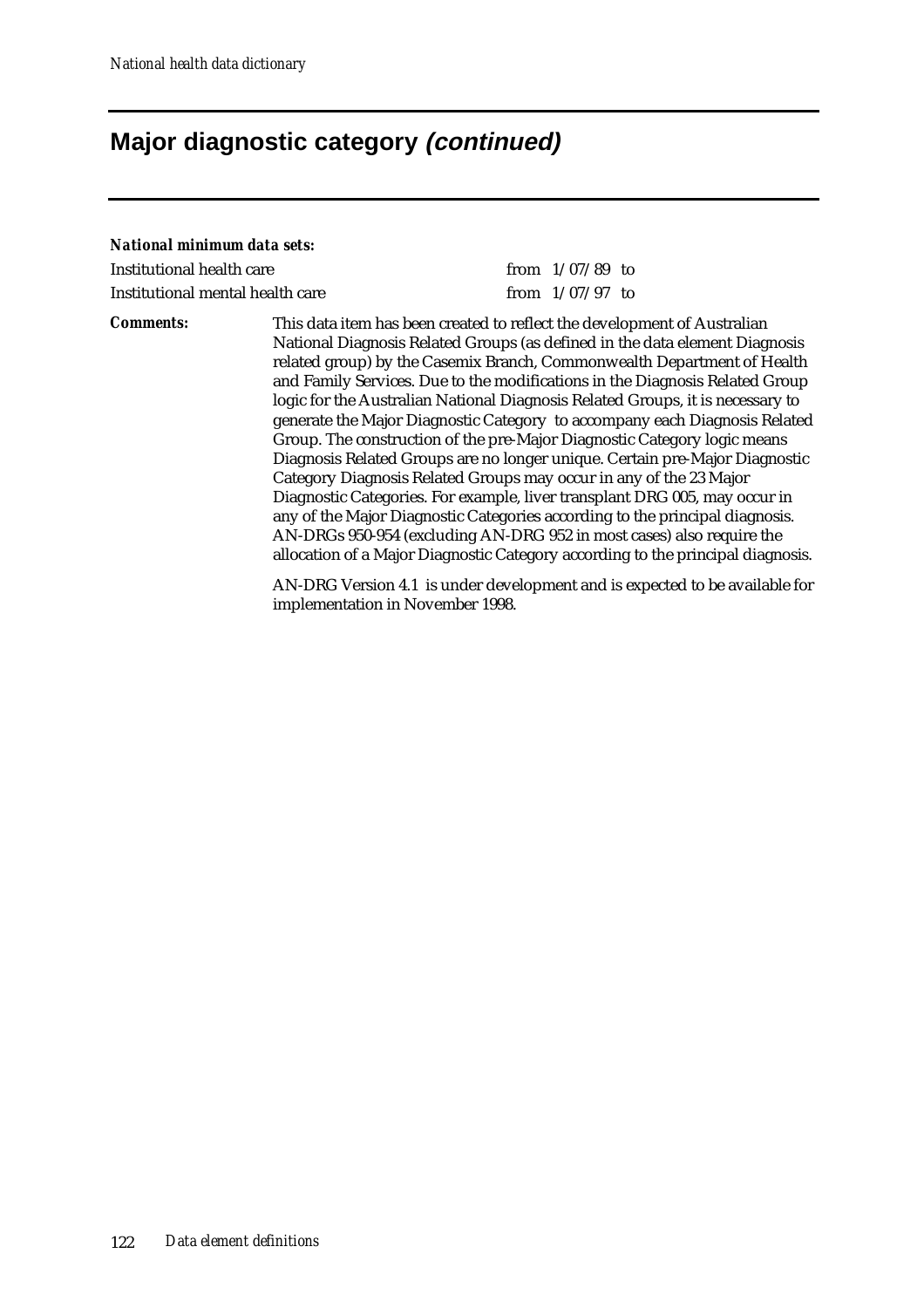### **Maternal medical conditions - ICD-10-AM code**

| Admin. status:                                    | <b>CURRENT</b>                                                                                                                                                                                                                                             | 1/07/98                                                                                                                                                                                                                                                                            |                             |  |  |
|---------------------------------------------------|------------------------------------------------------------------------------------------------------------------------------------------------------------------------------------------------------------------------------------------------------------|------------------------------------------------------------------------------------------------------------------------------------------------------------------------------------------------------------------------------------------------------------------------------------|-----------------------------|--|--|
| <b>Identifying and definitional attributes</b>    |                                                                                                                                                                                                                                                            |                                                                                                                                                                                                                                                                                    |                             |  |  |
| <b>NHIK</b> identifier:                           | 000090                                                                                                                                                                                                                                                     |                                                                                                                                                                                                                                                                                    | <b>Version number:</b><br>2 |  |  |
| Data element type:                                | <b>DATA ELEMENT</b>                                                                                                                                                                                                                                        |                                                                                                                                                                                                                                                                                    |                             |  |  |
|                                                   |                                                                                                                                                                                                                                                            |                                                                                                                                                                                                                                                                                    |                             |  |  |
| <b>Definition:</b>                                |                                                                                                                                                                                                                                                            | Pre-existing maternal diseases and conditions, and other diseases, illnesses or<br>conditions arising during the current pregnancy, that are not directly<br>attributable to pregnancy but may significantly affect care during the current<br>pregnancy and/or pregnancy outcome. |                             |  |  |
| <i>Context:</i>                                   | Perinatal statistics: maternal medical conditions may influence the course and<br>outcome of the pregnancy and may result in antenatal admission to hospital<br>and/or treatment that could have adverse effects on the foetus and perinatal<br>morbidity. |                                                                                                                                                                                                                                                                                    |                             |  |  |
| <b>Relational and representational attributes</b> |                                                                                                                                                                                                                                                            |                                                                                                                                                                                                                                                                                    |                             |  |  |
| Datatype:                                         | Numeric                                                                                                                                                                                                                                                    | <b>Representational form:</b>                                                                                                                                                                                                                                                      | <b>CODE</b>                 |  |  |
| <b>Field size:</b>                                | Min. 3 Max. 6                                                                                                                                                                                                                                              | <b>Representational layout: ANN.NN</b>                                                                                                                                                                                                                                             |                             |  |  |
| Data domain:                                      | ICD-10-AM - disease codes                                                                                                                                                                                                                                  |                                                                                                                                                                                                                                                                                    |                             |  |  |
| <b>Guide for use:</b>                             |                                                                                                                                                                                                                                                            | Examples of such conditions include essential hypertension, psychiatric<br>disorders, diabetes mellitus, epilepsy, cardiac disease and chronic renal<br>disease. There is no arbitrary limit on the number of conditions specified.                                                |                             |  |  |
|                                                   |                                                                                                                                                                                                                                                            | New South Wales, Australian Capital Territory, Victoria and the Northern<br>Territory have implemented ICD-10-AM from 1 July 1998. Other States may<br>continue to use ICD-9-CM until 30 June 1999.                                                                                |                             |  |  |
| <b>Verification rules:</b>                        | chapter 15 of Volume 1, ICD-10-AM                                                                                                                                                                                                                          | Conditions should be coded within the Pregnancy, Childbirth, Puerperium                                                                                                                                                                                                            |                             |  |  |
| <b>Collection methods:</b>                        |                                                                                                                                                                                                                                                            |                                                                                                                                                                                                                                                                                    |                             |  |  |
| <b>Related data:</b>                              | code, version 1                                                                                                                                                                                                                                            | supersedes previous data element Maternal medical conditions - ICD-9-CM                                                                                                                                                                                                            |                             |  |  |
|                                                   | version 2                                                                                                                                                                                                                                                  | is used in conjunction with Complications of pregnancy - ICD-10-AM code,                                                                                                                                                                                                           |                             |  |  |
| <b>Administrative attributes</b>                  |                                                                                                                                                                                                                                                            |                                                                                                                                                                                                                                                                                    |                             |  |  |

*Source document:* International Statistical Classification of Diseases and Related Health Problems - Tenth Revision - Australian Modification (1998) National Centre for Classification in Health, Sydney.

### *Source organisation:* National Perinatal Data Advisory Committee

### *National minimum data sets:*

*Comments:*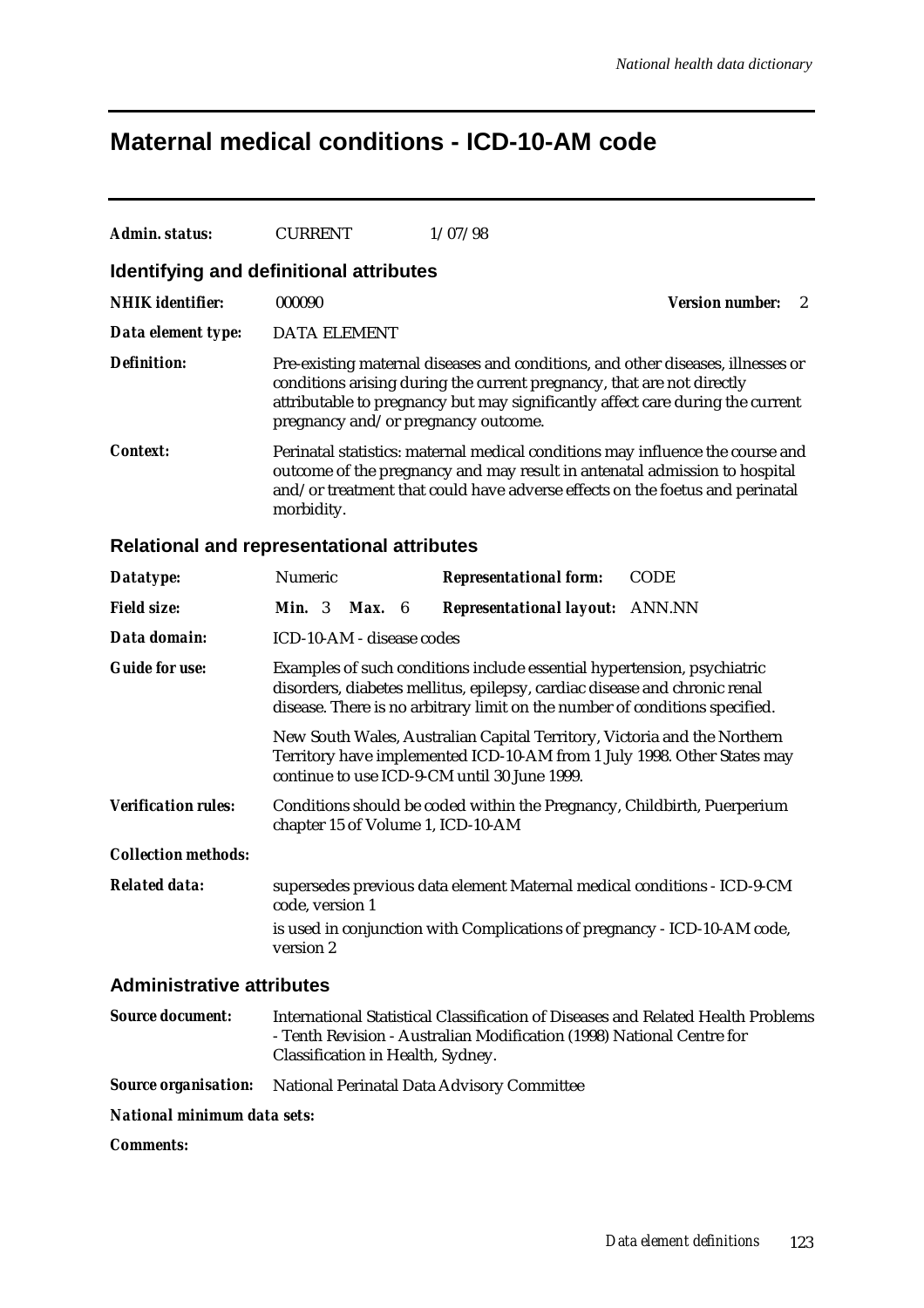## **Maternal medical conditions - ICD-9-CM code**

| <b>Admin. status:</b>                             | <b>SUPERSEDED</b>                                                                                                                                                                                                                                                             | 30/06/99                                                                                                                                                                                                                                     |                               |  |
|---------------------------------------------------|-------------------------------------------------------------------------------------------------------------------------------------------------------------------------------------------------------------------------------------------------------------------------------|----------------------------------------------------------------------------------------------------------------------------------------------------------------------------------------------------------------------------------------------|-------------------------------|--|
| Identifying and definitional attributes           |                                                                                                                                                                                                                                                                               |                                                                                                                                                                                                                                              |                               |  |
| <b>NHIK</b> identifier:                           | 000090                                                                                                                                                                                                                                                                        |                                                                                                                                                                                                                                              | <b>Version number:</b><br>- 1 |  |
| Data element type:                                | <b>DATA ELEMENT</b>                                                                                                                                                                                                                                                           |                                                                                                                                                                                                                                              |                               |  |
| <b>Definition:</b>                                | pregnancy and/or pregnancy outcome.                                                                                                                                                                                                                                           | Pre-existing maternal diseases and conditions, and other diseases, illnesses or<br>conditions arising during the current pregnancy, that are not directly<br>attributable to pregnancy but may significantly affect care during the current  |                               |  |
| Context:                                          | morbidity.                                                                                                                                                                                                                                                                    | Perinatal statistics: maternal medical conditions may influence the course and<br>outcome of the pregnancy and may result in antenatal admission to hospital<br>and/or treatment that could have adverse effects on the foetus and perinatal |                               |  |
| <b>Relational and representational attributes</b> |                                                                                                                                                                                                                                                                               |                                                                                                                                                                                                                                              |                               |  |
| Datatype:                                         | Numeric                                                                                                                                                                                                                                                                       | <b>CODE</b><br><b>Representational form:</b>                                                                                                                                                                                                 |                               |  |
| <b>Field size:</b>                                | <b>Min.</b> 5 <b>Max.</b> 5                                                                                                                                                                                                                                                   | <b>Representational layout: NNNNN</b>                                                                                                                                                                                                        |                               |  |
| Data domain:                                      | ICD-9-CM                                                                                                                                                                                                                                                                      |                                                                                                                                                                                                                                              |                               |  |
| <b>Guide for use:</b>                             |                                                                                                                                                                                                                                                                               | Examples of such conditions include essential hypertension, psychiatric<br>disorders, diabetes mellitus, epilepsy, cardiac disease and chronic renal<br>disease. There is no arbitrary limit on the number of conditions specified.          |                               |  |
|                                                   | Although this data element has been superseded by Maternal medical<br>conditions - ICD-10-AM, Version 2, it remains an acceptable interim standard<br>(until 30 June 1999) for use by those States and Territories that will not be<br>implementing ICD-10-AM on 1 July 1998. |                                                                                                                                                                                                                                              |                               |  |
| <b>Verification rules:</b>                        |                                                                                                                                                                                                                                                                               |                                                                                                                                                                                                                                              |                               |  |
| <b>Collection methods:</b>                        |                                                                                                                                                                                                                                                                               |                                                                                                                                                                                                                                              |                               |  |
| <b>Related data:</b>                              | version 1                                                                                                                                                                                                                                                                     | is used in conjunction with Complications of pregnancy - ICD-9-CM code,                                                                                                                                                                      |                               |  |
| <b>Administrative attributes</b>                  |                                                                                                                                                                                                                                                                               |                                                                                                                                                                                                                                              |                               |  |
| <b>Source document:</b>                           | Health (1996) Sydney.                                                                                                                                                                                                                                                         | Australian Version of the International Classification of Diseases, 9th Revision,<br>Clinical Modification, published by the National Centre for Classification in                                                                           |                               |  |
| <b>Source organisation:</b>                       |                                                                                                                                                                                                                                                                               | National Perinatal Data Advisory Committee                                                                                                                                                                                                   |                               |  |
| National minimum data sets:                       |                                                                                                                                                                                                                                                                               |                                                                                                                                                                                                                                              |                               |  |
| <b>Comments:</b>                                  |                                                                                                                                                                                                                                                                               |                                                                                                                                                                                                                                              |                               |  |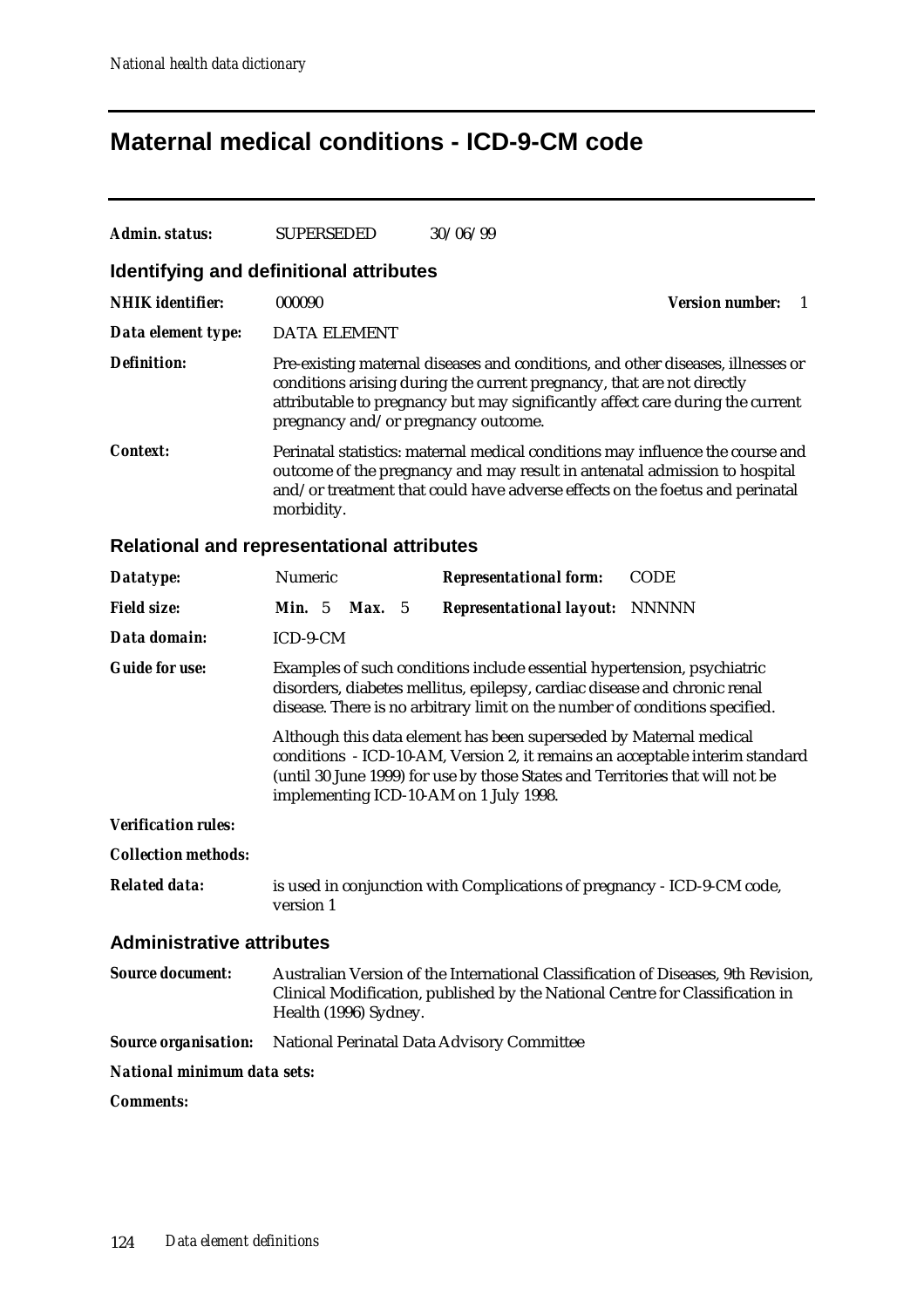# **Nature of main injury - non-admitted patient**

| <b>Admin. status:</b>                             | <b>CURRENT</b>                                                                                                 |                                                                                                                                                                | 1/07/96                                                                                                                                                                                                                                                                                                                                                                                                                                                                                  |                                                                                                             |
|---------------------------------------------------|----------------------------------------------------------------------------------------------------------------|----------------------------------------------------------------------------------------------------------------------------------------------------------------|------------------------------------------------------------------------------------------------------------------------------------------------------------------------------------------------------------------------------------------------------------------------------------------------------------------------------------------------------------------------------------------------------------------------------------------------------------------------------------------|-------------------------------------------------------------------------------------------------------------|
| Identifying and definitional attributes           |                                                                                                                |                                                                                                                                                                |                                                                                                                                                                                                                                                                                                                                                                                                                                                                                          |                                                                                                             |
| <b>NHIK</b> identifier:                           | 000087                                                                                                         |                                                                                                                                                                |                                                                                                                                                                                                                                                                                                                                                                                                                                                                                          | <b>Version number:</b><br>1                                                                                 |
| Data element type:                                |                                                                                                                | <b>DATA ELEMENT</b>                                                                                                                                            |                                                                                                                                                                                                                                                                                                                                                                                                                                                                                          |                                                                                                             |
| <b>Definition:</b>                                |                                                                                                                | the health care facility.                                                                                                                                      |                                                                                                                                                                                                                                                                                                                                                                                                                                                                                          | The nature of the injury chiefly responsible for the attendance of the person at                            |
| <b>Context:</b>                                   |                                                                                                                |                                                                                                                                                                | Injury surveillance: injury diagnosis is necessary for purposes including<br>epidemiological research, casemix studies and planning. This item together<br>with item 'Bodily location of main injury' indicates the diagnosis.                                                                                                                                                                                                                                                           |                                                                                                             |
| <b>Relational and representational attributes</b> |                                                                                                                |                                                                                                                                                                |                                                                                                                                                                                                                                                                                                                                                                                                                                                                                          |                                                                                                             |
| Datatype:                                         | Numeric                                                                                                        |                                                                                                                                                                | <b>Representational form:</b>                                                                                                                                                                                                                                                                                                                                                                                                                                                            | <b>CODE</b>                                                                                                 |
| <b>Field size:</b>                                | Min. 2                                                                                                         | Max. 4                                                                                                                                                         | <b>Representational layout:</b> NN or NN.N                                                                                                                                                                                                                                                                                                                                                                                                                                               |                                                                                                             |
|                                                   |                                                                                                                |                                                                                                                                                                |                                                                                                                                                                                                                                                                                                                                                                                                                                                                                          |                                                                                                             |
| Data domain:                                      | 01<br>02<br>03<br>04<br>05<br>06<br>07<br>08<br>09<br>10<br>11<br>12<br>13<br>14.1<br>14.2                     | Sprain or strain<br>Injury to blood vessel<br>Injury to muscle or tendon<br>Crushing injury<br>Injury to internal organ<br>burns)<br>Foreign body in ear canal | Superficial (excludes eye [13])<br>Open wound (excludes eye [13])<br>Fracture (excludes tooth [21])<br>Dislocation (includes ruptured disc, cartilage, ligament)<br>Traumatic amputation (includes partial amputation)<br>Burn or corrosion (excludes eye [13])<br>Eye injury (excludes foreign body in external eye [14.1], includes<br>Foreign body in external eye                                                                                                                    | Injury to nerve (includes spinal cord; excludes intracranial injury [20])                                   |
|                                                   | 14.3<br>14.4<br>14.5<br>14.6<br>14.7<br>14.9<br>20<br>21<br>22<br>23<br>24<br>25<br>26<br>27<br>28<br>29<br>30 | Foreign body in nose<br>Foreign body in soft tissue<br>Drowning, immersion<br><b>Electrical injury</b><br>No injury detected                                   | Foreign body in alimentary tract<br>Foreign body in genitourinary tract<br>Foreign body, other/unspecified<br>Intracranial injury (includes concussion)<br>Dental injury (includes fractured tooth)<br>Asphyxia or other threat to breathing (excludes drowning [22])<br>Poisoning, toxic effect (excludes venomous bite [26])<br>Effect of venom, or any insect bite<br>Other specified nature of injury<br>Injury of unspecified nature<br>Multiple injuries of more than one 'nature' | Foreign body in respiratory tract (excludes foreign body in nose [14.3])<br>Data element definitions<br>125 |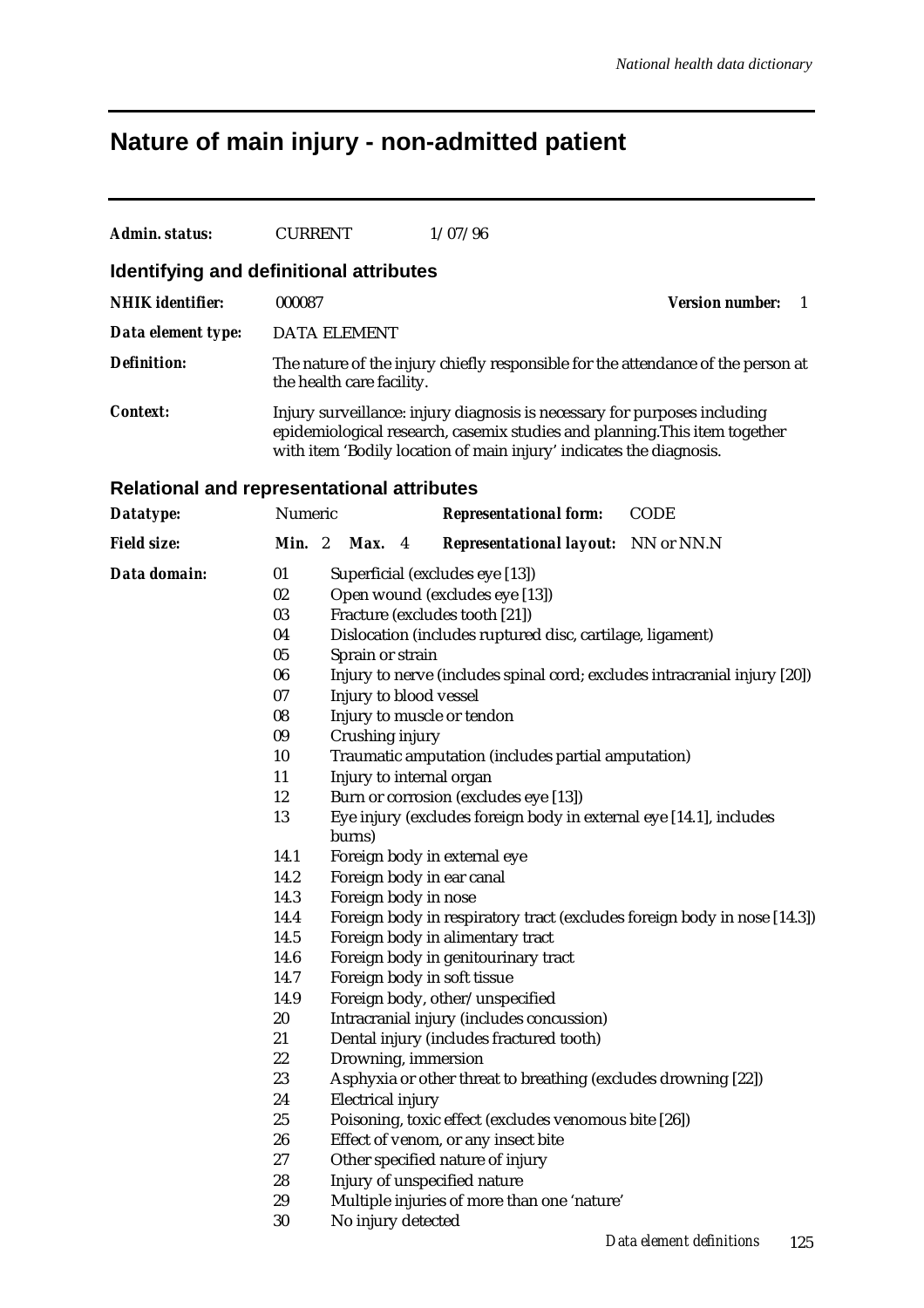# **Nature of main injury - non-admitted patient (continued)**

| <b>Guide for use:</b>            | If the full ICD-10-AM (or ICD-9-CM) code is used to code the injury, this item<br>is not required (see data elements Principal diagnosis and Additional<br>diagnosis). When coding to the full ICD-10-AM (or ICD-9-CM) code is not<br>possible, use this item with the data element External cause of injury - non<br>admitted patient, External cause of injury - human intent and Bodily location<br>of main injury.                                                                                                                                                                                                                                                                                                                                   |
|----------------------------------|----------------------------------------------------------------------------------------------------------------------------------------------------------------------------------------------------------------------------------------------------------------------------------------------------------------------------------------------------------------------------------------------------------------------------------------------------------------------------------------------------------------------------------------------------------------------------------------------------------------------------------------------------------------------------------------------------------------------------------------------------------|
|                                  | Select the item which best characterises the nature of the injury chiefly<br>responsible for the attendance, on the basis of the information available at the<br>time it is recorded. If two or more categories are judged to be equally<br>appropriate, select the one that comes first in the code list. A major injury, if<br>present, should always be coded rather than a minor injury. If a major injury<br>has been sustained (e.g. a fractured femur), along with one or more minor<br>injuries (e.g. some small abrasions), the major injury should be coded in<br>preference to coding 'multiple injuries'. As a general guide, an injury which,<br>on its own, would be unlikely to have led to the attendance may be regarded<br>as 'minor'. |
|                                  | If the nature of the injury code is 01 to 12 or 26 to 29 then data element Bodily<br>location of main injury should be used to record the bodily location of the<br>injury. If another code is used, bodily location is implicit or meaningless. Data<br>element Bodily location of main injury, category 22 may be used as a filler to<br>indicate that specific body region is not required.                                                                                                                                                                                                                                                                                                                                                           |
|                                  | New South Wales, Victoria, Australian Capital Territory and Northern<br>Territory have implemented ICD-10-AM from 1 July 1998, other States may<br>continue to use ICD-9-CM until 30 June 1999.                                                                                                                                                                                                                                                                                                                                                                                                                                                                                                                                                          |
| <b>Verification rules:</b>       | Left justified, zero filled.                                                                                                                                                                                                                                                                                                                                                                                                                                                                                                                                                                                                                                                                                                                             |
| <b>Collection methods:</b>       |                                                                                                                                                                                                                                                                                                                                                                                                                                                                                                                                                                                                                                                                                                                                                          |
| <b>Related data:</b>             | is used in conjunction with External cause - major external cause, version 3<br>is used in conjunction with External cause - human intent, version 3<br>is used in conjunction with Bodily location of main injury, version 1                                                                                                                                                                                                                                                                                                                                                                                                                                                                                                                            |
| <b>Administrative attributes</b> |                                                                                                                                                                                                                                                                                                                                                                                                                                                                                                                                                                                                                                                                                                                                                          |
| <b>Source document:</b>          |                                                                                                                                                                                                                                                                                                                                                                                                                                                                                                                                                                                                                                                                                                                                                          |
| <b>Source organisation:</b>      | AIHW National Injury Surveillance Unit and National Data Standards for<br><b>Injury Surveillance Advisory Group</b>                                                                                                                                                                                                                                                                                                                                                                                                                                                                                                                                                                                                                                      |
| National minimum data sets:      |                                                                                                                                                                                                                                                                                                                                                                                                                                                                                                                                                                                                                                                                                                                                                          |
| Injury surveillance              | from $1/07/89$ to                                                                                                                                                                                                                                                                                                                                                                                                                                                                                                                                                                                                                                                                                                                                        |
| <b>Comments:</b>                 | This item is related to the ICD Injury and Poisoning classification (in ICD-9-<br>CM and ICD-10-AM). Coding to the full ICD injury and poisoning<br>classification (e.g. data element Principal diagnosis) is not available in most<br>settings where basic injury surveillance is undertaken. This item, in<br>combination with data element Bodily location of main injury is a practicable<br>alternative. Data coded to the full ICD codes can be aggregated to match this<br>item, facilitating data comparison. Further information on the national injury<br>surveillance program can be obtained from the National Injury Surveillance<br>Unit, Flinders University, Adelaide.                                                                   |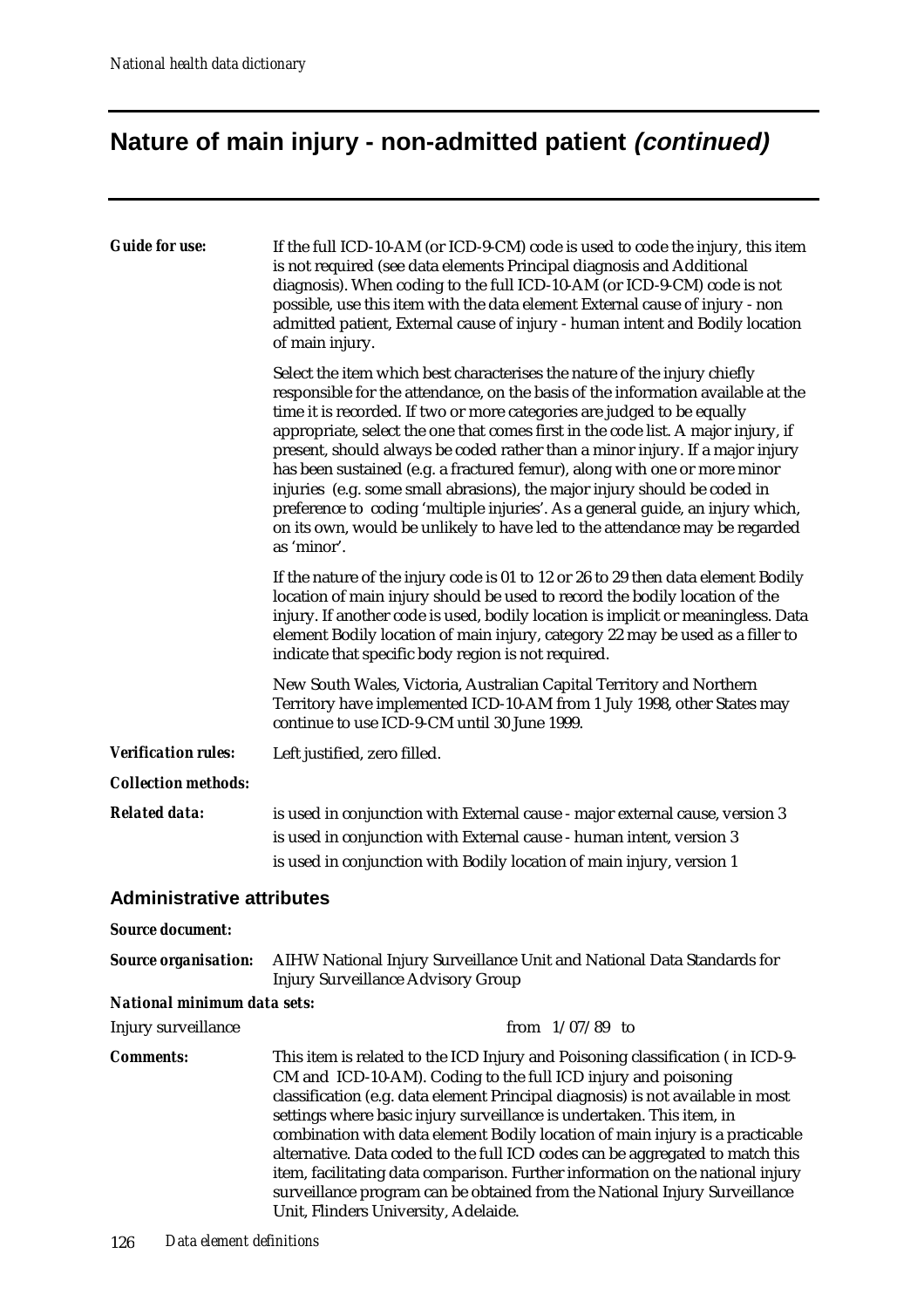## **Neonatal death**

| Admin. status:                                    | <b>CURRENT</b> |                                                                                                                                                                                                                                                                                     | 1/07/96                                                                                                                                                                                                                                                |                              |  |  |
|---------------------------------------------------|----------------|-------------------------------------------------------------------------------------------------------------------------------------------------------------------------------------------------------------------------------------------------------------------------------------|--------------------------------------------------------------------------------------------------------------------------------------------------------------------------------------------------------------------------------------------------------|------------------------------|--|--|
| Identifying and definitional attributes           |                |                                                                                                                                                                                                                                                                                     |                                                                                                                                                                                                                                                        |                              |  |  |
| <b>NHIK</b> identifier:                           | 000101         |                                                                                                                                                                                                                                                                                     |                                                                                                                                                                                                                                                        | <b>Version number:</b><br>-1 |  |  |
| Data element type:                                |                | DATA ELEMENT CONCEPT                                                                                                                                                                                                                                                                |                                                                                                                                                                                                                                                        |                              |  |  |
| <b>Definition:</b>                                |                | The death of a live birth which occurs during the first 28 days of life. This may<br>be subdivided into early neonatal deaths, occurring during the first seven days<br>of life, and late neonatal deaths, occurring after the seventh day but before 28<br>completed days of life. |                                                                                                                                                                                                                                                        |                              |  |  |
| Context:                                          | Perinatal      |                                                                                                                                                                                                                                                                                     |                                                                                                                                                                                                                                                        |                              |  |  |
| <b>Relational and representational attributes</b> |                |                                                                                                                                                                                                                                                                                     |                                                                                                                                                                                                                                                        |                              |  |  |
| Datatype:                                         |                |                                                                                                                                                                                                                                                                                     | <b>Representational form:</b>                                                                                                                                                                                                                          |                              |  |  |
| <b>Field size:</b>                                | Min.           | Max.                                                                                                                                                                                                                                                                                | <b>Representational layout:</b>                                                                                                                                                                                                                        |                              |  |  |
| Data domain:                                      |                |                                                                                                                                                                                                                                                                                     |                                                                                                                                                                                                                                                        |                              |  |  |
| <b>Guide for use:</b>                             |                |                                                                                                                                                                                                                                                                                     |                                                                                                                                                                                                                                                        |                              |  |  |
| <b>Verification rules:</b>                        |                |                                                                                                                                                                                                                                                                                     |                                                                                                                                                                                                                                                        |                              |  |  |
| <b>Collection methods:</b>                        |                |                                                                                                                                                                                                                                                                                     |                                                                                                                                                                                                                                                        |                              |  |  |
| <b>Related data:</b>                              |                |                                                                                                                                                                                                                                                                                     | relates to the data element Status of the baby, version 1                                                                                                                                                                                              |                              |  |  |
| <b>Administrative attributes</b>                  |                |                                                                                                                                                                                                                                                                                     |                                                                                                                                                                                                                                                        |                              |  |  |
| <b>Source document:</b>                           |                |                                                                                                                                                                                                                                                                                     | International Classification of Diseases, 10th Revision, WHO, 1992                                                                                                                                                                                     |                              |  |  |
| <b>Source organisation:</b>                       |                |                                                                                                                                                                                                                                                                                     | National Perinatal Data Advisory Committee                                                                                                                                                                                                             |                              |  |  |
| <b>National minimum data sets:</b>                |                |                                                                                                                                                                                                                                                                                     |                                                                                                                                                                                                                                                        |                              |  |  |
| <b>Perinatal collection</b>                       |                |                                                                                                                                                                                                                                                                                     | from $1/07/97$ to                                                                                                                                                                                                                                      |                              |  |  |
| <b>Comments:</b>                                  | (WHO 1992).    |                                                                                                                                                                                                                                                                                     | Age at death during the first day of life (day zero) should be recorded in units<br>of completed minutes or hours of life. For the second (day one), third (day two)<br>and through 27 completed days of life, age at death should be recorded in days |                              |  |  |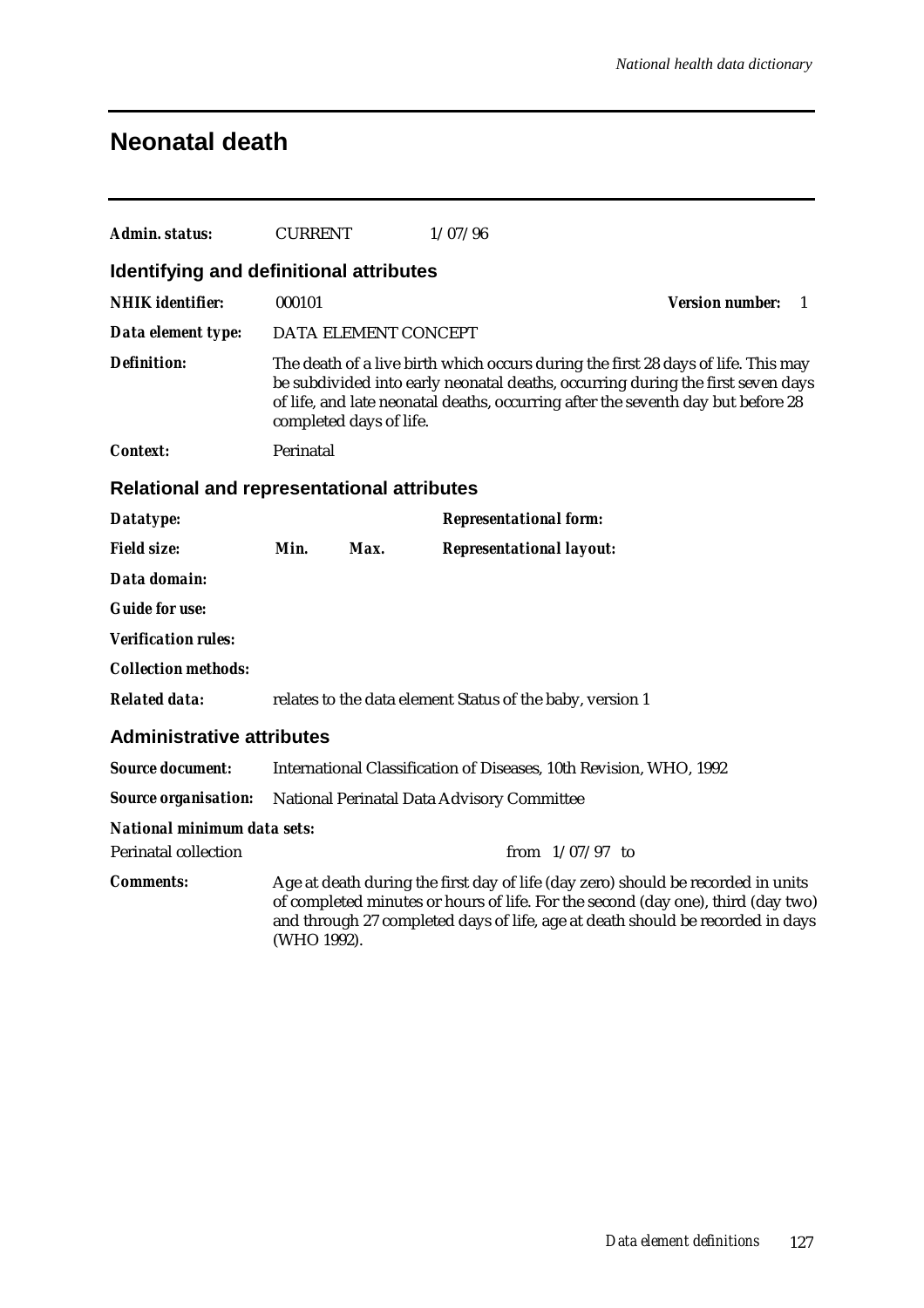## **Neonatal morbidity - ICD-10-AM code**

| Admin. status:                   | <b>CURRENT</b><br>1/07/98                                                                                                                                                                           |
|----------------------------------|-----------------------------------------------------------------------------------------------------------------------------------------------------------------------------------------------------|
|                                  | Identifying and definitional attributes                                                                                                                                                             |
| <b>NHIK</b> identifier:          | 000102<br><b>Version number:</b><br>$\overline{2}$                                                                                                                                                  |
| Data element type:               | <b>DATA ELEMENT</b>                                                                                                                                                                                 |
| <b>Definition:</b>               | Conditions or diseases of the baby.                                                                                                                                                                 |
| <b>Context:</b>                  | Perinatal statistics: morbidity of a baby is an important determinant of<br>outcome and duration of hospital stay.                                                                                  |
|                                  | <b>Relational and representational attributes</b>                                                                                                                                                   |
| Datatype:                        | Alphanumeric<br><b>Representational form:</b><br><b>CODE</b>                                                                                                                                        |
| <b>Field size:</b>               | <b>Min.</b> $3$<br>Max. 6<br><b>Representational layout:</b> ANN.NN                                                                                                                                 |
| Data domain:                     | ICD-10-AM                                                                                                                                                                                           |
| <b>Guide for use:</b>            | There is no arbitrary limit on the number of conditions specified.                                                                                                                                  |
|                                  | New South Wales, Australian Capital Territory, Victoria and the Northern<br>Territory have implemented ICD-10-AM from 1 July 1998. Other States may<br>continue to use ICD-9-CM until 30 June 1999. |
| <b>Verification rules:</b>       | Conditions should be coded within chapter of Volume 1, ICD-10-AM                                                                                                                                    |
| <b>Collection methods:</b>       |                                                                                                                                                                                                     |
| <b>Related data:</b>             | is used in conjunction with Congenital malformations - BPA code, version 1<br>is used in conjunction with Congenital malformations - ICD-10-AM code,<br>version 2                                   |
| <b>Administrative attributes</b> |                                                                                                                                                                                                     |
| <b>Source document:</b>          | International Statistical Classification of Diseases and Related health Problems<br>- 10th Revision, Australian Modification (1998) National Centre for                                             |

- 10th Revision, Australian Modification (1998) National Centre for Classification in Health, Sydney.

*Source organisation:* National Perinatal Data Advisory Committee

*National minimum data sets:*

*Comments:*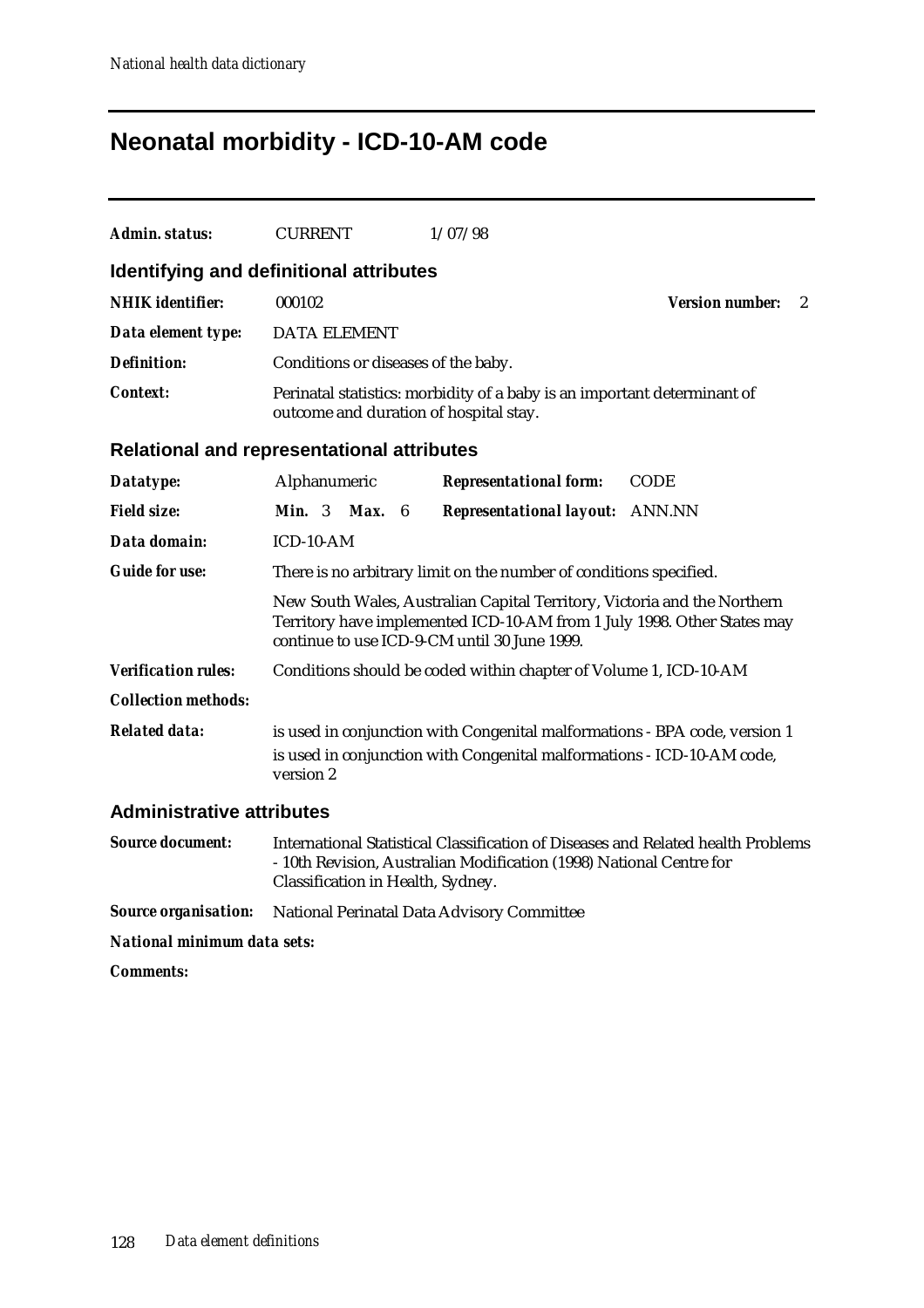## **Neonatal morbidity - ICD-9-CM code**

| Admin. status:                                    | <b>SUPERSEDED</b>                                                                                                                                                                                                                                                      | 30/06/99                                                                                                                                                           |                              |  |  |  |
|---------------------------------------------------|------------------------------------------------------------------------------------------------------------------------------------------------------------------------------------------------------------------------------------------------------------------------|--------------------------------------------------------------------------------------------------------------------------------------------------------------------|------------------------------|--|--|--|
| Identifying and definitional attributes           |                                                                                                                                                                                                                                                                        |                                                                                                                                                                    |                              |  |  |  |
| <b>NHIK</b> identifier:                           | 000102                                                                                                                                                                                                                                                                 |                                                                                                                                                                    | <b>Version number:</b><br>-1 |  |  |  |
| Data element type:                                | <b>DATA ELEMENT</b>                                                                                                                                                                                                                                                    |                                                                                                                                                                    |                              |  |  |  |
| <b>Definition:</b>                                | Conditions or diseases of the baby.                                                                                                                                                                                                                                    |                                                                                                                                                                    |                              |  |  |  |
| <b>Context:</b>                                   | outcome and duration of hospital stay.                                                                                                                                                                                                                                 | Perinatal statistics: morbidity of a baby is an important determinant of                                                                                           |                              |  |  |  |
| <b>Relational and representational attributes</b> |                                                                                                                                                                                                                                                                        |                                                                                                                                                                    |                              |  |  |  |
| Datatype:                                         | Alphanumeric                                                                                                                                                                                                                                                           | <b>Representational form:</b>                                                                                                                                      | <b>CODE</b>                  |  |  |  |
| <b>Field size:</b>                                | Max. 5<br><b>Min.</b> $5$                                                                                                                                                                                                                                              | <b>Representational layout: NNNNN</b>                                                                                                                              |                              |  |  |  |
| Data domain:                                      | ICD-9-CM                                                                                                                                                                                                                                                               |                                                                                                                                                                    |                              |  |  |  |
| <b>Guide for use:</b>                             |                                                                                                                                                                                                                                                                        | There is no arbitrary limit on the number of conditions specified.                                                                                                 |                              |  |  |  |
|                                                   | Although this data element has been superseded by Neonatal morbidity - ICD-<br>10-AM, Version 2, it remains an acceptable interim standard (until 30 June<br>1999) for use by those States and Territories that will not be implementing ICD-<br>10-AM on 1 July 1998. |                                                                                                                                                                    |                              |  |  |  |
| <b>Verification rules:</b>                        |                                                                                                                                                                                                                                                                        |                                                                                                                                                                    |                              |  |  |  |
| <b>Collection methods:</b>                        |                                                                                                                                                                                                                                                                        |                                                                                                                                                                    |                              |  |  |  |
| <b>Related data:</b>                              | version 1                                                                                                                                                                                                                                                              | is used in conjunction with Congenital malformations - ICD-9-CM code,<br>is used in conjunction with Congenital malformations - BPA code, version 1                |                              |  |  |  |
|                                                   |                                                                                                                                                                                                                                                                        |                                                                                                                                                                    |                              |  |  |  |
| <b>Administrative attributes</b>                  |                                                                                                                                                                                                                                                                        |                                                                                                                                                                    |                              |  |  |  |
| <b>Source document:</b>                           | Health (1996) Sydney.                                                                                                                                                                                                                                                  | Australian Version of the International Classification of Diseases, 9th Revision,<br>Clinical Modification, published by the National Centre for Classification in |                              |  |  |  |

*Source organisation:* National Perinatal Data Advisory Committee

*National minimum data sets:*

*Comments:*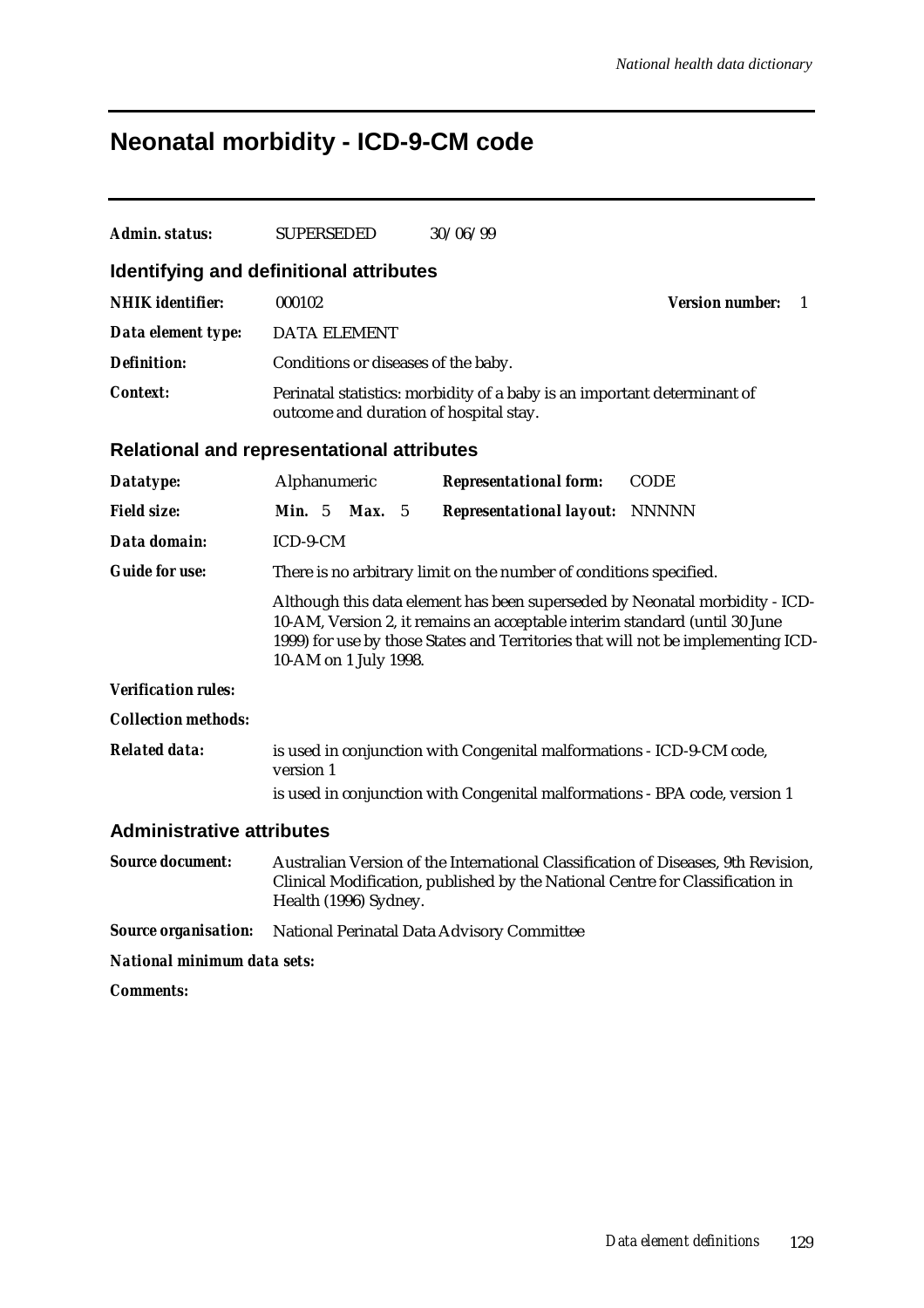## **Nursing diagnosis**

| Admin. status:          | <b>CURRENT</b>                          | 1/07/98                                                                                                                                                                                                                                                                                                         |                        |
|-------------------------|-----------------------------------------|-----------------------------------------------------------------------------------------------------------------------------------------------------------------------------------------------------------------------------------------------------------------------------------------------------------------|------------------------|
|                         | Identifying and definitional attributes |                                                                                                                                                                                                                                                                                                                 |                        |
| <b>NHIK</b> identifier: | 000110                                  |                                                                                                                                                                                                                                                                                                                 | <b>Version number:</b> |
| Data element type:      | <b>DATA ELEMENT</b>                     |                                                                                                                                                                                                                                                                                                                 |                        |
| <b>Definition:</b>      |                                         | Nursing diagnosis is a clinical judgement about individual, family or<br>community responses to actual or potential health problems/life processes.<br>Nursing diagnoses provide the basis for selection of nursing interventions to<br>achieve outcomes for which the nurse is accountable.                    |                        |
| Context:                | status or medical diagnosis.            | Enables analysis of information by diagnostic variables especially in relation to<br>the development of outcome information, Goal of care and Nursing<br>intervention. Nursing diagnosis and the data element Nursing intervention<br>have shown to be more predictive of resource use than client's functional |                        |

### **Relational and representational attributes**

| Datatype:                  | Alphanumeric                                                                                                                                                                                                                                                                                                                                                                                         |  |      |     | <b>Representational form:</b>                                                                                                                                                                                                              | <b>CODE</b>                                                                                                                                                  |
|----------------------------|------------------------------------------------------------------------------------------------------------------------------------------------------------------------------------------------------------------------------------------------------------------------------------------------------------------------------------------------------------------------------------------------------|--|------|-----|--------------------------------------------------------------------------------------------------------------------------------------------------------------------------------------------------------------------------------------------|--------------------------------------------------------------------------------------------------------------------------------------------------------------|
| <b>Field size:</b>         | <b>Min.</b> $3$                                                                                                                                                                                                                                                                                                                                                                                      |  | Max. | -11 | Representational layout: N.N.N.N.N.N.                                                                                                                                                                                                      |                                                                                                                                                              |
| Data domain:               | 1997-1998                                                                                                                                                                                                                                                                                                                                                                                            |  |      |     | The North American Nursing Diagnosis Association (NANDA) Taxonomy,                                                                                                                                                                         |                                                                                                                                                              |
| <b>Guide for use:</b>      |                                                                                                                                                                                                                                                                                                                                                                                                      |  |      |     | Up to seven nursing diagnoses may be nominated, according to the following:                                                                                                                                                                |                                                                                                                                                              |
|                            | only)                                                                                                                                                                                                                                                                                                                                                                                                |  |      |     | 1. Nursing diagnosis most related to the principal reason for admission (one                                                                                                                                                               |                                                                                                                                                              |
|                            |                                                                                                                                                                                                                                                                                                                                                                                                      |  |      |     | 2-6. Other nursing diagnoses of relevance to the current episode.                                                                                                                                                                          |                                                                                                                                                              |
|                            | The NANDA codes should be used in conjunction with a nursing diagnosis<br>text. The NANDA coding structure is a standard format for reporting nursing<br>diagnosis. It is not intended in any way to change or intrude upon nursing<br>practice, provided the information available can transpose to the NANDA<br>codes for the Community Nursing Services Minimum Data Set - Australia<br>(CNMDSA). |  |      |     |                                                                                                                                                                                                                                            |                                                                                                                                                              |
| <b>Verification rules:</b> |                                                                                                                                                                                                                                                                                                                                                                                                      |  |      |     |                                                                                                                                                                                                                                            |                                                                                                                                                              |
| <b>Collection methods:</b> | already in place.                                                                                                                                                                                                                                                                                                                                                                                    |  |      |     | In considering how nursing diagnosis could be implemented, agencies may<br>opt to introduce systems transparent to the clinician if there is confidence that<br>a direct and reliable transfer to NANDA codes can be made from information |                                                                                                                                                              |
|                            | options.                                                                                                                                                                                                                                                                                                                                                                                             |  |      |     | which these can facilitate practice and at the same time lighten the burden of<br>when the information is at a more detailed level are equally valid and viable                                                                            | Agencies implementing new information systems should consider the extent to<br>documentation. Direct incorporation of the codeset or automated mapping to it |
| <b>Related data:</b>       |                                                                                                                                                                                                                                                                                                                                                                                                      |  |      |     | supserseds previous data element Nursing diagnosis, version 1<br>relates to the data element Nursing interventions, version 2<br>relates to the data element Goal of care, version 2                                                       |                                                                                                                                                              |
|                            |                                                                                                                                                                                                                                                                                                                                                                                                      |  |      |     |                                                                                                                                                                                                                                            |                                                                                                                                                              |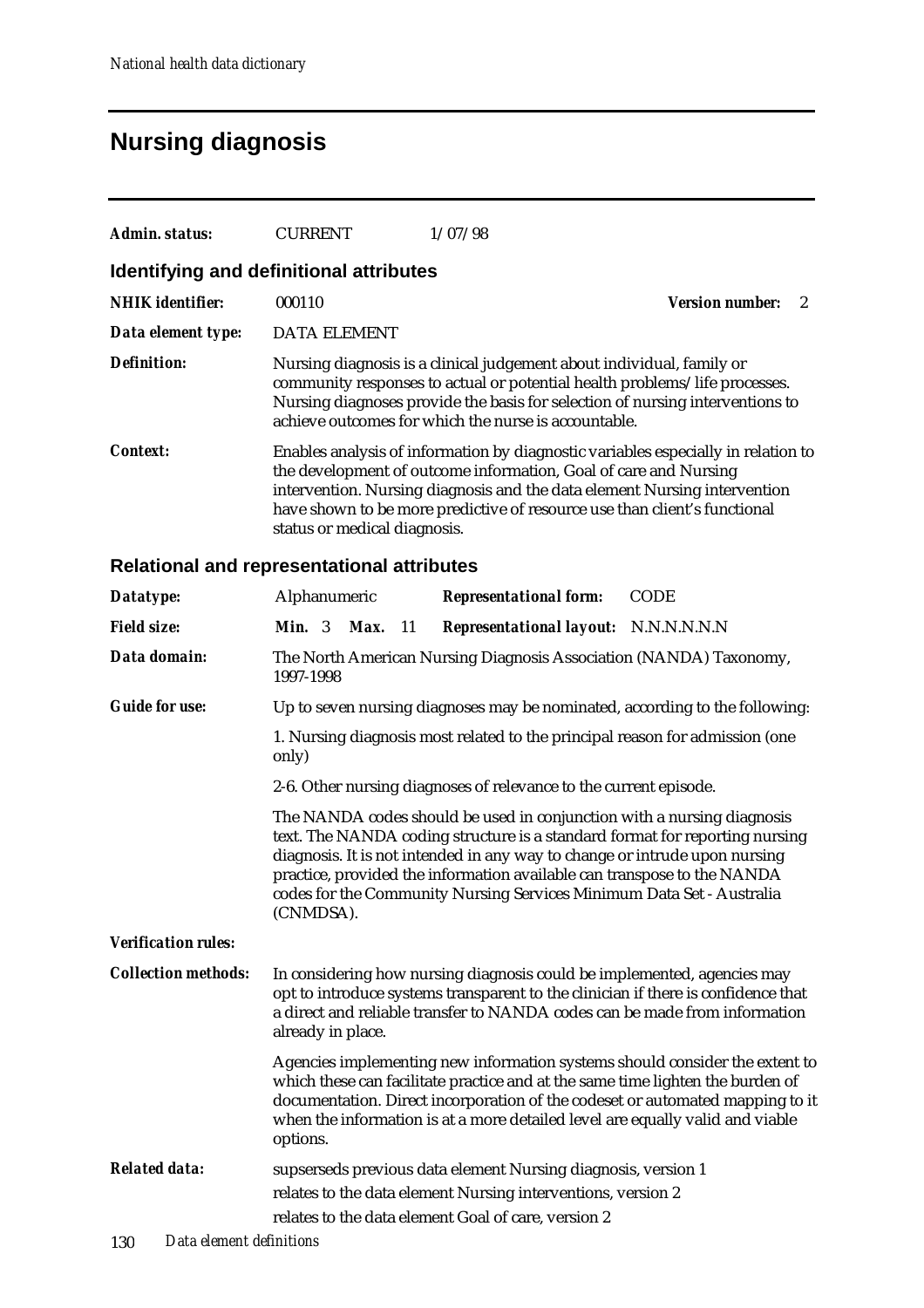# **Nursing diagnosis (continued)**

### **Administrative attributes**

| <b>Source document:</b>     | NANDA Nursing Diagnoses: Definitions and Classification 1997-1998. (1997)                                                                                                                                                                                                                                                                                                                                                                                                                                                                                                                                                                                                                                                                          |  |  |  |  |  |  |
|-----------------------------|----------------------------------------------------------------------------------------------------------------------------------------------------------------------------------------------------------------------------------------------------------------------------------------------------------------------------------------------------------------------------------------------------------------------------------------------------------------------------------------------------------------------------------------------------------------------------------------------------------------------------------------------------------------------------------------------------------------------------------------------------|--|--|--|--|--|--|
|                             | North American Nursing Diagnosis Association.                                                                                                                                                                                                                                                                                                                                                                                                                                                                                                                                                                                                                                                                                                      |  |  |  |  |  |  |
| <b>Source organisation:</b> | <b>Australian Council of Community Nursing Services</b>                                                                                                                                                                                                                                                                                                                                                                                                                                                                                                                                                                                                                                                                                            |  |  |  |  |  |  |
| National minimum data sets: |                                                                                                                                                                                                                                                                                                                                                                                                                                                                                                                                                                                                                                                                                                                                                    |  |  |  |  |  |  |
| <b>Comments:</b>            | The CNMDSA Steering Committee considered information from users of the<br>data in relation to Nursing diagnosis. Many users have found the taxonomy<br>wanting in its ability to describe the full range of persons and conditions seen<br>by community nurses in the Australian setting. In the absence of an alternative<br>taxonomy with wide acceptance, the CNMDSA Steering Committee has<br>decided to retain NANDA. The University of Iowa has a written agreement<br>with NANDA to expand the relevance of NANDA. The Australian Council of<br>Community Nursing Services (ACCNS) has sought collaboration with a US<br>project at the University of Iowa which is seeking to refine, extend, validate<br>and classify the NANDA taxonomy. |  |  |  |  |  |  |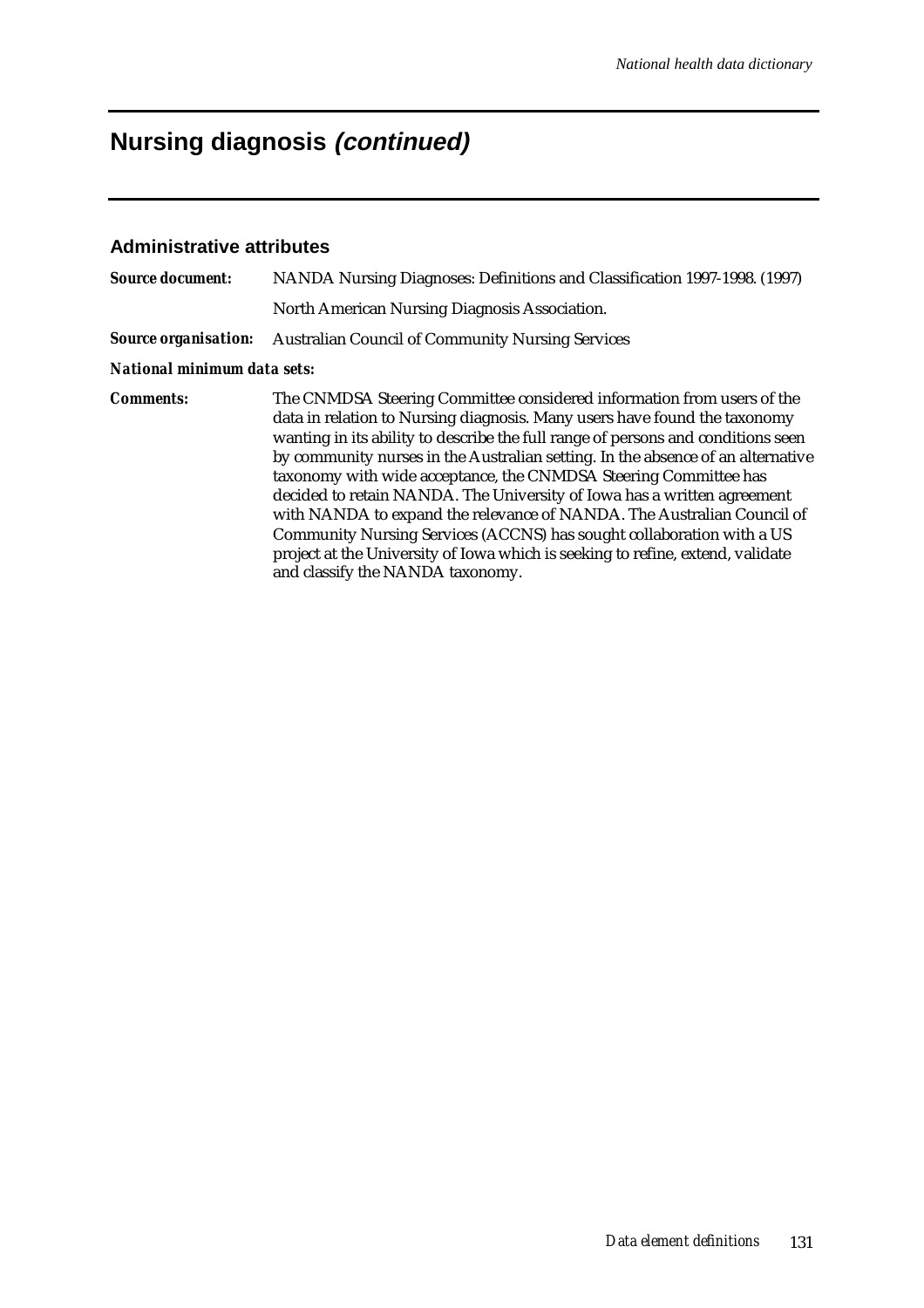# **Outcome of last previous pregnancy**

| <b>Admin. status:</b>            | <b>CURRENT</b>                                                                                                                                                                 | 1/07/96                                                                                                                                                                                                                         |                               |
|----------------------------------|--------------------------------------------------------------------------------------------------------------------------------------------------------------------------------|---------------------------------------------------------------------------------------------------------------------------------------------------------------------------------------------------------------------------------|-------------------------------|
|                                  |                                                                                                                                                                                |                                                                                                                                                                                                                                 |                               |
|                                  | Identifying and definitional attributes                                                                                                                                        |                                                                                                                                                                                                                                 |                               |
| <b>NHIK</b> identifier:          | 000114                                                                                                                                                                         |                                                                                                                                                                                                                                 | <b>Version number:</b><br>- 1 |
| Data element type:               | <b>DATA ELEMENT</b>                                                                                                                                                            |                                                                                                                                                                                                                                 |                               |
| <b>Definition:</b>               |                                                                                                                                                                                | Outcome of the most recent pregnancy preceding this pregnancy.                                                                                                                                                                  |                               |
| <b>Context:</b>                  | risk factor for subsequent pregnancy.                                                                                                                                          | Perinatal statistics: adverse outcome in previous pregnancy is an important                                                                                                                                                     |                               |
|                                  | <b>Relational and representational attributes</b>                                                                                                                              |                                                                                                                                                                                                                                 |                               |
| Datatype:                        | Numeric                                                                                                                                                                        | <b>Representational form:</b>                                                                                                                                                                                                   | <b>CODE</b>                   |
| <b>Field size:</b>               | Min. 1<br><b>Max.</b> 1                                                                                                                                                        | <b>Representational layout:</b> N                                                                                                                                                                                               |                               |
| Data domain:                     | 1<br>$\boldsymbol{2}$<br>Single stillbirth<br>3<br>Spontaneous abortion<br>4<br><b>Induced abortion</b><br>5<br>6<br>Ectopic pregnancy<br>$\boldsymbol{7}$<br>8<br>stillbirths | Single live birth - survived at least 28 days<br>Single live birth - neonatal death (within 28 days)<br>Multiple live birth - all survived at least 28 days<br>Multiple birth - one or more neonatal deaths (within 28 days) or |                               |
| <b>Guide for use:</b>            |                                                                                                                                                                                | In the case of multiple pregnancy with foetal loss before 20 weeks, code on<br>outcome of surviving foetus(es) beyond 20 weeks.                                                                                                 |                               |
| <b>Verification rules:</b>       |                                                                                                                                                                                |                                                                                                                                                                                                                                 |                               |
| <b>Collection methods:</b>       |                                                                                                                                                                                |                                                                                                                                                                                                                                 |                               |
| <b>Related data:</b>             |                                                                                                                                                                                | is a qualifier of Date of completion of last previous pregnancy, version 1                                                                                                                                                      |                               |
| <b>Administrative attributes</b> |                                                                                                                                                                                |                                                                                                                                                                                                                                 |                               |
| <b>Source document:</b>          |                                                                                                                                                                                |                                                                                                                                                                                                                                 |                               |
| <b>Source organisation:</b>      |                                                                                                                                                                                | National Perinatal Data Advisory Committee                                                                                                                                                                                      |                               |
| National minimum data sets:      |                                                                                                                                                                                |                                                                                                                                                                                                                                 |                               |
| <b>Comments:</b>                 | collected in some States and Territories.                                                                                                                                      | This data item is recommended by the World Health Organization. It is                                                                                                                                                           |                               |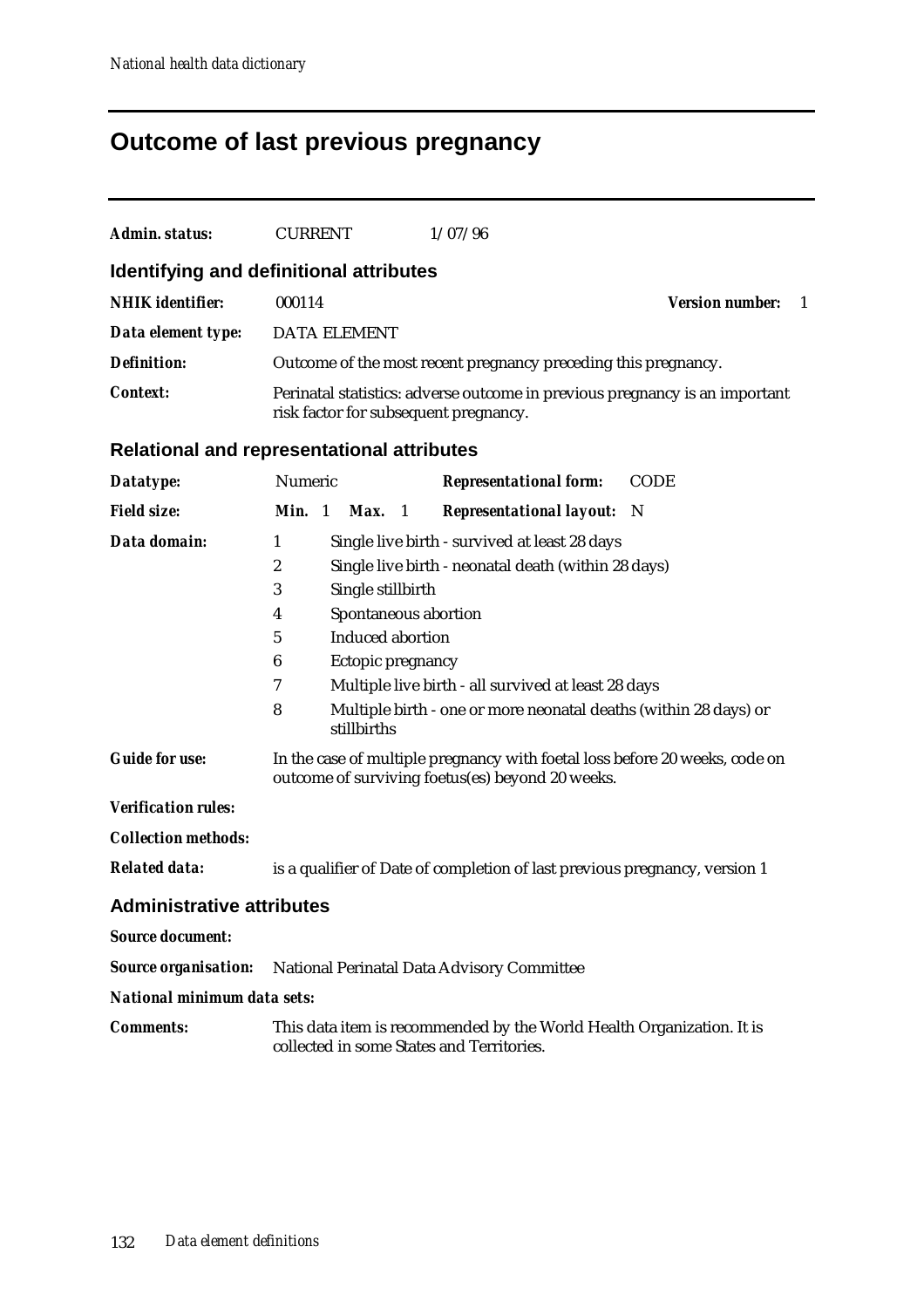# **Perinatal period**

| <b>Admin. status:</b>                                                  | <b>CURRENT</b> |                      | 1/07/96                                                                                                                                       |                                                                                                                                                                                                                                                                                                                                                                                                          |   |
|------------------------------------------------------------------------|----------------|----------------------|-----------------------------------------------------------------------------------------------------------------------------------------------|----------------------------------------------------------------------------------------------------------------------------------------------------------------------------------------------------------------------------------------------------------------------------------------------------------------------------------------------------------------------------------------------------------|---|
| Identifying and definitional attributes                                |                |                      |                                                                                                                                               |                                                                                                                                                                                                                                                                                                                                                                                                          |   |
| <b>NHIK</b> identifier:                                                | 000124         |                      |                                                                                                                                               | <b>Version number:</b>                                                                                                                                                                                                                                                                                                                                                                                   | 1 |
| Data element type:                                                     |                | DATA ELEMENT CONCEPT |                                                                                                                                               |                                                                                                                                                                                                                                                                                                                                                                                                          |   |
| <b>Definition:</b>                                                     |                |                      | and ends 28 completed days after birth.                                                                                                       | The perinatal period commences at 20 completed weeks (140 days) of gestation                                                                                                                                                                                                                                                                                                                             |   |
| Context:                                                               | Perinatal      |                      |                                                                                                                                               |                                                                                                                                                                                                                                                                                                                                                                                                          |   |
| <b>Relational and representational attributes</b>                      |                |                      |                                                                                                                                               |                                                                                                                                                                                                                                                                                                                                                                                                          |   |
| Datatype:                                                              |                |                      | <b>Representational form:</b>                                                                                                                 |                                                                                                                                                                                                                                                                                                                                                                                                          |   |
| <b>Field size:</b>                                                     | Min.           | Max.                 | <b>Representational layout:</b>                                                                                                               |                                                                                                                                                                                                                                                                                                                                                                                                          |   |
| Data domain:                                                           |                |                      |                                                                                                                                               |                                                                                                                                                                                                                                                                                                                                                                                                          |   |
| <b>Guide for use:</b>                                                  |                |                      |                                                                                                                                               |                                                                                                                                                                                                                                                                                                                                                                                                          |   |
| <b>Verification rules:</b>                                             |                |                      |                                                                                                                                               |                                                                                                                                                                                                                                                                                                                                                                                                          |   |
| <b>Collection methods:</b>                                             |                |                      |                                                                                                                                               |                                                                                                                                                                                                                                                                                                                                                                                                          |   |
| <b>Related data:</b>                                                   |                |                      |                                                                                                                                               |                                                                                                                                                                                                                                                                                                                                                                                                          |   |
| <b>Administrative attributes</b>                                       |                |                      |                                                                                                                                               |                                                                                                                                                                                                                                                                                                                                                                                                          |   |
| <b>Source document:</b>                                                |                |                      |                                                                                                                                               |                                                                                                                                                                                                                                                                                                                                                                                                          |   |
| <b>Source organisation:</b> National Perinatal Data Advisory Committee |                |                      |                                                                                                                                               |                                                                                                                                                                                                                                                                                                                                                                                                          |   |
| <b>National minimum data sets:</b>                                     |                |                      |                                                                                                                                               |                                                                                                                                                                                                                                                                                                                                                                                                          |   |
| <b>Perinatal collection</b>                                            |                |                      | from $1/07/97$ to                                                                                                                             |                                                                                                                                                                                                                                                                                                                                                                                                          |   |
| <b>Comments:</b>                                                       |                |                      |                                                                                                                                               | This definition of perinatal period differs from that recommended by WHO. In<br>the Tenth Revision of the International Statistical Classification of Diseases and<br>Related Health Problems, (WHO, 1992) the perinatal period is defined as<br>commencing: 'at 22 completed weeks (154 days) of gestation (the time when<br>birthweight is normally 500 g) and ends seven completed days after birth'. |   |
|                                                                        | definitions.   |                      | limit for the perinatal period in Australia was 28 days. These broader<br>definitions in Australia obviously comply with, and extend, the WHO | At the time that WHO first recommended 500 g (and now 22 weeks) as the<br>lower limits for reporting perinatal and infant mortality, Australia had already<br>adopted legal and statistical definitions for birthweight (400 g) and gestational<br>age (20 weeks) limits that were lower than the WHO limits. Also, the upper                                                                            |   |
|                                                                        |                |                      | and ends 28 completed days after birth.                                                                                                       | To avoid unnecessary confusion between legal and statistical definitions in<br>Australia, for the purposes of perinatal data collection it is recommended that<br>the perinatal period commences at 20 completed weeks (140 days) of gestation                                                                                                                                                           |   |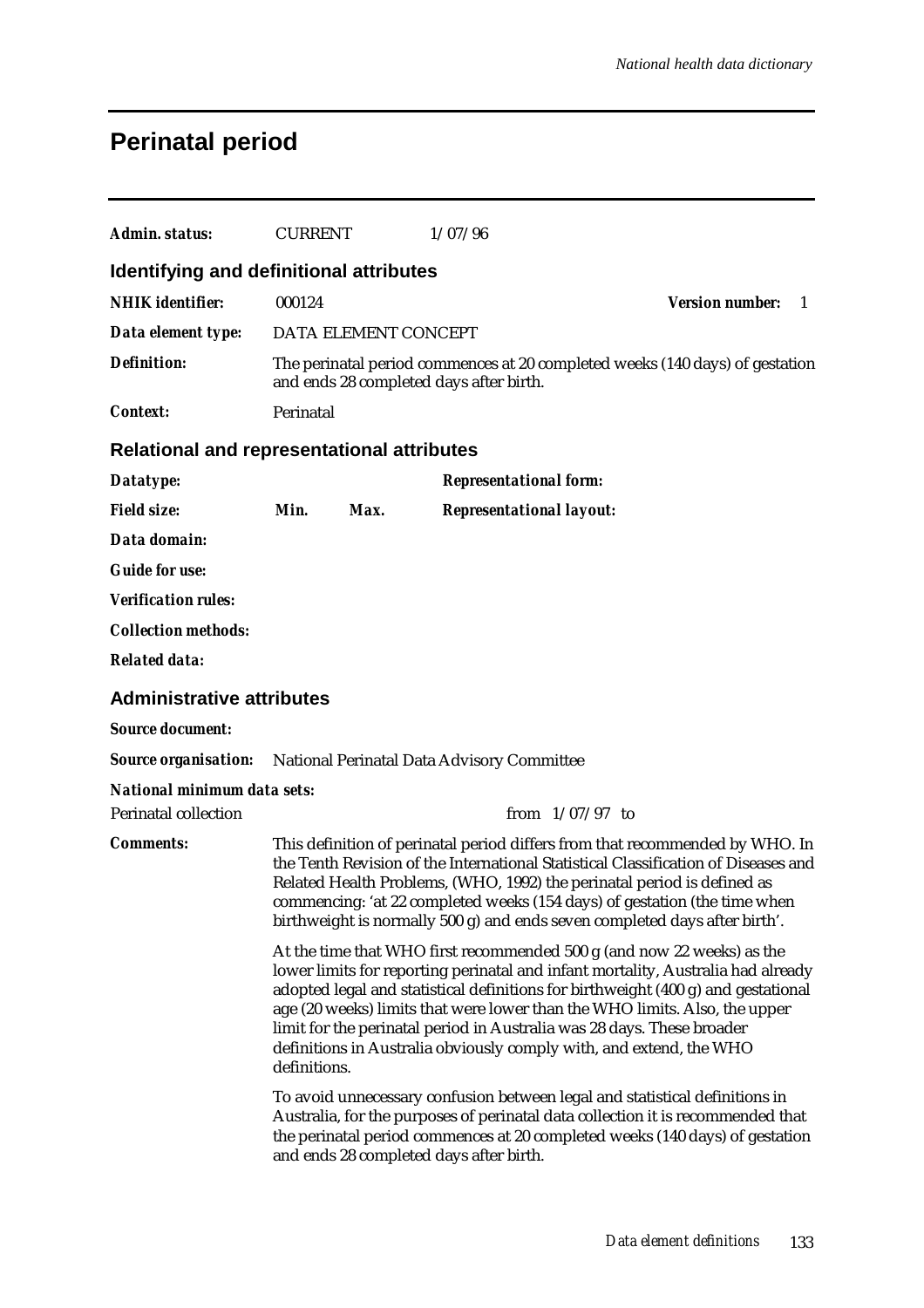## **Perineal status**

| Admin. status:          | <b>CURRENT</b>                          | 1/07/96                                                                                                                                                                                                                     |                        |  |
|-------------------------|-----------------------------------------|-----------------------------------------------------------------------------------------------------------------------------------------------------------------------------------------------------------------------------|------------------------|--|
|                         | Identifying and definitional attributes |                                                                                                                                                                                                                             |                        |  |
| <b>NHIK</b> identifier: | 000125                                  |                                                                                                                                                                                                                             | <b>Version number:</b> |  |
| Data element type:      | DATA ELEMENT                            |                                                                                                                                                                                                                             |                        |  |
| Definition:             | State of the perineum following birth.  |                                                                                                                                                                                                                             |                        |  |
| Context:                |                                         | Perinatal statistics: perineal laceration (tear) may cause significant maternal<br>morbidity in the postnatal period. Episiotomy is an indicator of management<br>during labour and, to some extent, of intervention rates. |                        |  |

#### **Relational and representational attributes**

| Datatype:          | <b>Numeric</b> |                       | <b>Representational form:</b>       | <b>CODE</b> |
|--------------------|----------------|-----------------------|-------------------------------------|-------------|
| <b>Field size:</b> | $Min.$ 1       | Max. 1                | <b>Representational layout:</b> N   |             |
| Data domain:       | 1              | Intact                |                                     |             |
|                    | 2              |                       | 1st degree laceration/vaginal graze |             |
|                    | 3              | 2nd degree laceration |                                     |             |
|                    | 4              | 3rd degree laceration |                                     |             |
|                    | 5              | Episiotomy            |                                     |             |
|                    | 6              |                       | Combined laceration and episiotomy  |             |
|                    | 8              | Other                 |                                     |             |
|                    | 9              | Not stated            |                                     |             |
|                    |                |                       |                                     |             |

#### *Guide for use:*

*Verification rules:*

*Collection methods:*

*Related data:* is used in conjunction with Anaesthesia administered during labour, version 1 is used in conjunction with Presentation at birth, version 1 is used in conjunction with Method of birth, version 1

### **Administrative attributes**

*Source document:*

*Source organisation:* National Perinatal Data Advisory Committee

*National minimum data sets:*

*Comments:*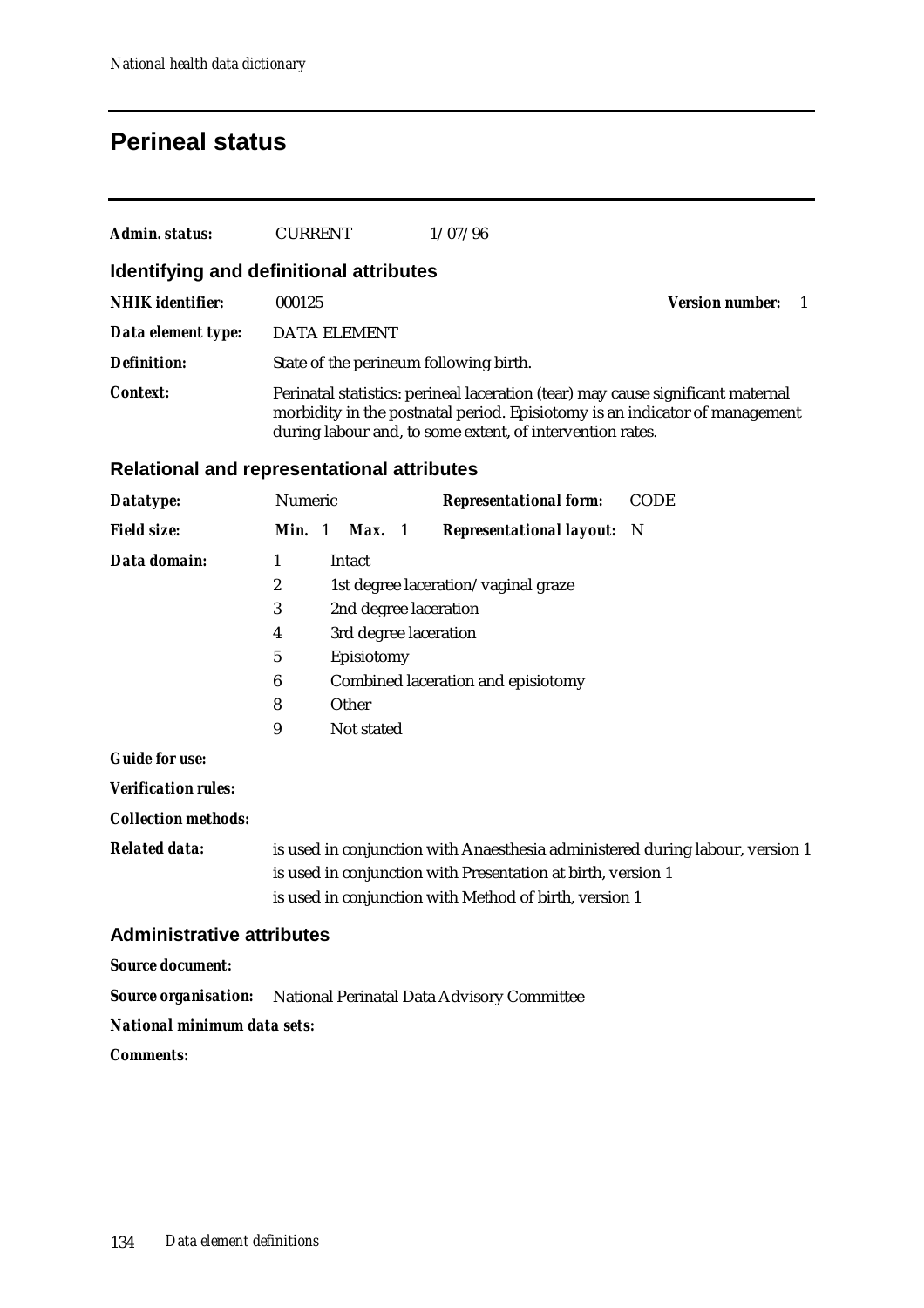# **Postpartum complication - ICD-10-AM code**

| <b>Admin. status:</b>                             | <b>CURRENT</b>                                                                                                                                                                                                                                            |  | 1/07/98                                                                                                                            |                                        |  |  |
|---------------------------------------------------|-----------------------------------------------------------------------------------------------------------------------------------------------------------------------------------------------------------------------------------------------------------|--|------------------------------------------------------------------------------------------------------------------------------------|----------------------------------------|--|--|
| Identifying and definitional attributes           |                                                                                                                                                                                                                                                           |  |                                                                                                                                    |                                        |  |  |
| <b>NHIK</b> identifier:                           | 000131                                                                                                                                                                                                                                                    |  |                                                                                                                                    | <b>Version number:</b><br>$\mathbf{2}$ |  |  |
| Data element type:                                | <b>DATA ELEMENT</b>                                                                                                                                                                                                                                       |  |                                                                                                                                    |                                        |  |  |
| <b>Definition:</b>                                |                                                                                                                                                                                                                                                           |  | Medical and obstetric complications of the mother occurring during the<br>postnatal period up to the time of separation from care. |                                        |  |  |
| <b>Context:</b>                                   | Perinatal statistics: complications of the puerperal period may cause maternal<br>morbidity, and occasionally death, and may be an important factor in<br>prolonging the duration of hospitalisation after childbirth.                                    |  |                                                                                                                                    |                                        |  |  |
| <b>Relational and representational attributes</b> |                                                                                                                                                                                                                                                           |  |                                                                                                                                    |                                        |  |  |
| Datatype:                                         | Alphanumeric                                                                                                                                                                                                                                              |  | <b>Representational form:</b>                                                                                                      | <b>CODE</b>                            |  |  |
| <b>Field size:</b>                                | <b>Min.</b> 3 <b>Max.</b> 6                                                                                                                                                                                                                               |  | <b>Representational layout:</b> ANN.NN                                                                                             |                                        |  |  |
| Data domain:                                      | ICD-10-AM                                                                                                                                                                                                                                                 |  |                                                                                                                                    |                                        |  |  |
| <b>Guide for use:</b>                             | There is no arbitrary limit on the number of conditions specified.                                                                                                                                                                                        |  |                                                                                                                                    |                                        |  |  |
|                                                   | New South Wales, Australian Capital Territory, Victoria and the Northern<br>Territory have implemented ICD-10-AM from 1 July 1998. Other States may<br>continue to use ICD-9-CM until 30 June 1999.                                                       |  |                                                                                                                                    |                                        |  |  |
| <b>Verification rules:</b>                        | Complications should be coded within the Pregnancy, Childbirth, Puerperium<br>chapter 15 of Volume 1, ICD-10-AM                                                                                                                                           |  |                                                                                                                                    |                                        |  |  |
| <b>Collection methods:</b>                        |                                                                                                                                                                                                                                                           |  |                                                                                                                                    |                                        |  |  |
| <b>Related data:</b>                              | is used in conjunction with Complication of labour and delivery - ICD-10-AM<br>code, version 2                                                                                                                                                            |  |                                                                                                                                    |                                        |  |  |
| <b>Administrative attributes</b>                  |                                                                                                                                                                                                                                                           |  |                                                                                                                                    |                                        |  |  |
| <b>Source document:</b>                           | International Statistical Classification of Diseases and Related health Problems<br>- 10th Revision, Australian Modification (1998) National Centre for<br>Classification in Health, Sydney.                                                              |  |                                                                                                                                    |                                        |  |  |
| <b>Source organisation:</b>                       | National Perinatal Data Advisory Committee                                                                                                                                                                                                                |  |                                                                                                                                    |                                        |  |  |
| National minimum data sets:                       |                                                                                                                                                                                                                                                           |  |                                                                                                                                    |                                        |  |  |
| <b>Comments:</b>                                  | Examples of such conditions include postpartum haemorrhage, retained<br>placenta, puerperal infections, puerperal psychosis, essential hypertension,<br>psychiatric disorders, diabetes mellitus, epilepsy, cardiac disease and chronic<br>renal disease. |  |                                                                                                                                    |                                        |  |  |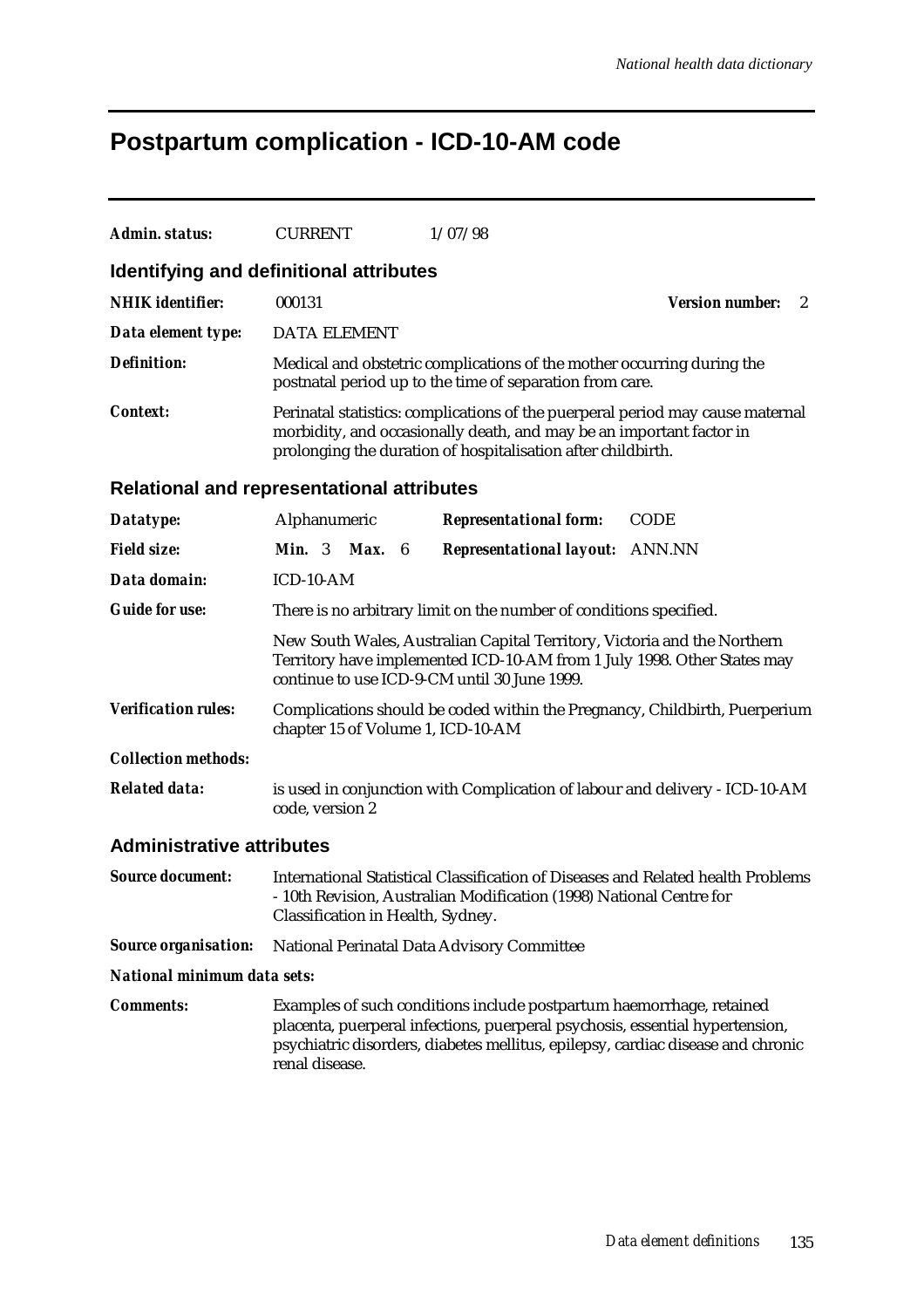# **Postpartum complication - ICD-9-CM code**

| <b>Admin. status:</b>                      | <b>SUPERSEDED</b>                                                                                                                                                                                                                                                          | 30/06/99                                                                                                                                                                                                                                |                              |  |  |  |
|--------------------------------------------|----------------------------------------------------------------------------------------------------------------------------------------------------------------------------------------------------------------------------------------------------------------------------|-----------------------------------------------------------------------------------------------------------------------------------------------------------------------------------------------------------------------------------------|------------------------------|--|--|--|
| Identifying and definitional attributes    |                                                                                                                                                                                                                                                                            |                                                                                                                                                                                                                                         |                              |  |  |  |
| <b>NHIK</b> identifier:                    | 000131                                                                                                                                                                                                                                                                     |                                                                                                                                                                                                                                         | <b>Version number:</b><br>-1 |  |  |  |
| Data element type:                         | <b>DATA ELEMENT</b>                                                                                                                                                                                                                                                        |                                                                                                                                                                                                                                         |                              |  |  |  |
| <b>Definition:</b>                         |                                                                                                                                                                                                                                                                            | Medical and obstetric complications of the mother occurring during the<br>postnatal period up to the time of separation from care.                                                                                                      |                              |  |  |  |
| <b>Context:</b>                            | Perinatal statistics: complications of the puerperal period may cause maternal<br>morbidity, and occasionally death, and may be an important factor in<br>prolonging the duration of hospitalisation after childbirth.                                                     |                                                                                                                                                                                                                                         |                              |  |  |  |
| Relational and representational attributes |                                                                                                                                                                                                                                                                            |                                                                                                                                                                                                                                         |                              |  |  |  |
| Datatype:                                  | Numeric                                                                                                                                                                                                                                                                    | <b>Representational form:</b>                                                                                                                                                                                                           | <b>CODE</b>                  |  |  |  |
| <b>Field size:</b>                         | <b>Min.</b> $5$<br><b>Max.</b> 5                                                                                                                                                                                                                                           | <b>Representational layout:</b>                                                                                                                                                                                                         | NNNNN                        |  |  |  |
| Data domain:                               | ICD-9-CM                                                                                                                                                                                                                                                                   |                                                                                                                                                                                                                                         |                              |  |  |  |
| <b>Guide for use:</b>                      |                                                                                                                                                                                                                                                                            | There is no arbitrary limit on the number of conditions specified.                                                                                                                                                                      |                              |  |  |  |
|                                            | Postpartum complications should be coded within the Pregnancy, Childbirth,<br>Puerperium chapter of Volume 1, ICD-9-CM.                                                                                                                                                    |                                                                                                                                                                                                                                         |                              |  |  |  |
|                                            | Although this data element has been superseded by Postpartum complication -<br>ICD-10-AM, Version 2, it remains an acceptable interim standard (until 30 June<br>1999) for use by those States and Territories that will not be implementing ICD-<br>10-AM on 1 July 1998. |                                                                                                                                                                                                                                         |                              |  |  |  |
| <b>Verification rules:</b>                 |                                                                                                                                                                                                                                                                            |                                                                                                                                                                                                                                         |                              |  |  |  |
| <b>Collection methods:</b>                 |                                                                                                                                                                                                                                                                            |                                                                                                                                                                                                                                         |                              |  |  |  |
| <b>Related data:</b>                       | is used in conjunction with Complication of labour and delivery - ICD-9-CM<br>code, version 1                                                                                                                                                                              |                                                                                                                                                                                                                                         |                              |  |  |  |
| <b>Administrative attributes</b>           |                                                                                                                                                                                                                                                                            |                                                                                                                                                                                                                                         |                              |  |  |  |
| <b>Source document:</b>                    | Australian Version of the International Classification of Diseases, 9th Revision,<br>Clinical Modification, published by the National Centre for Classification in<br>Health (1996) Sydney.                                                                                |                                                                                                                                                                                                                                         |                              |  |  |  |
| <b>Source organisation:</b>                |                                                                                                                                                                                                                                                                            | National Perinatal Data Advisory Committee                                                                                                                                                                                              |                              |  |  |  |
| National minimum data sets:                |                                                                                                                                                                                                                                                                            |                                                                                                                                                                                                                                         |                              |  |  |  |
| <b>Comments:</b>                           | renal disease.                                                                                                                                                                                                                                                             | Examples of such conditions include postpartum haemorrhage, retained<br>placenta, puerperal infections, puerperal psychosis, essential hypertension,<br>psychiatric disorders, diabetes mellitus, epilepsy, cardiac disease and chronic |                              |  |  |  |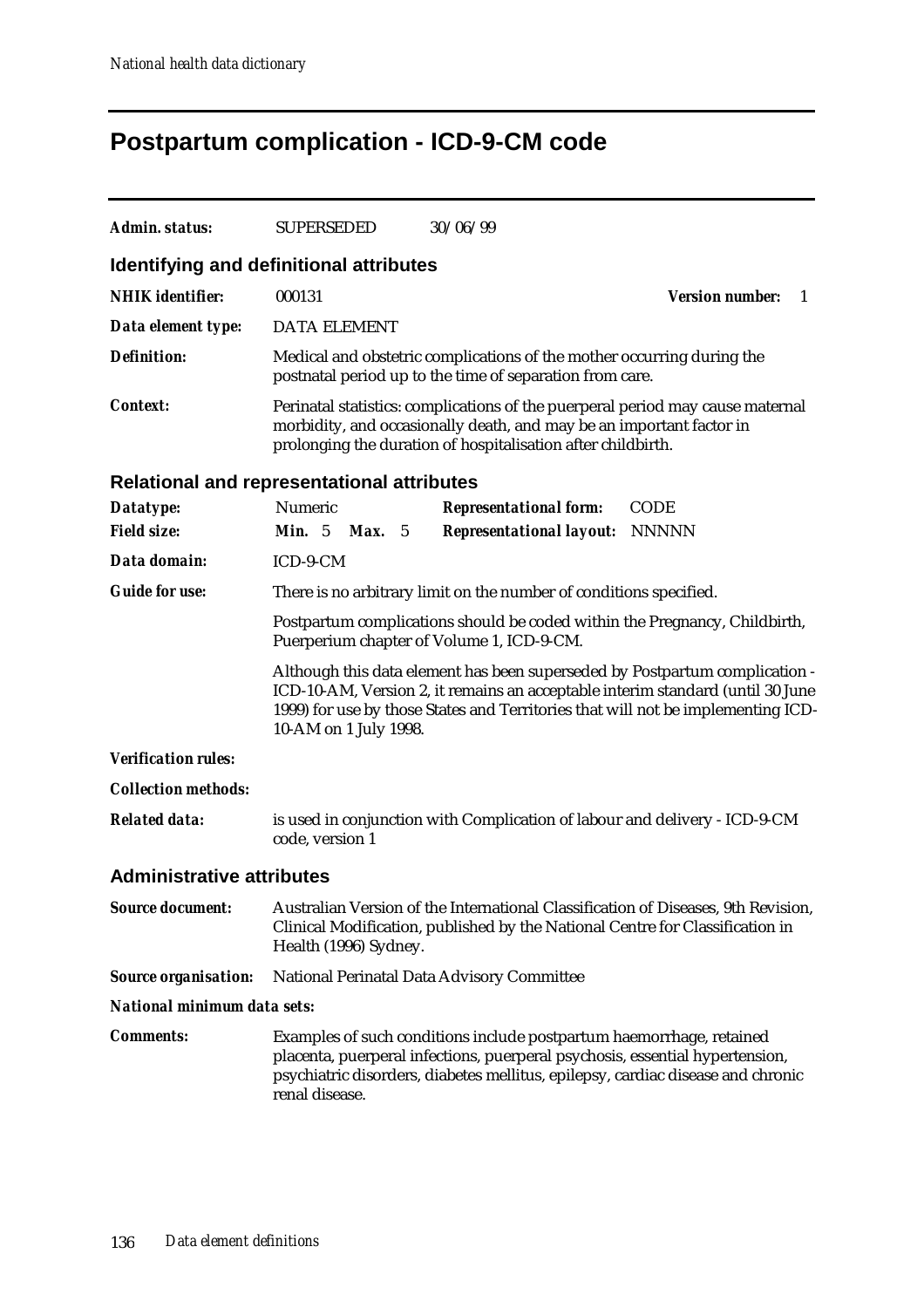## **Previous pregnancies**

| Admin. status:             | <b>CURRENT</b><br>1/07/96                                                                                                                                                                                                                                                                                                                                                                                                                        |
|----------------------------|--------------------------------------------------------------------------------------------------------------------------------------------------------------------------------------------------------------------------------------------------------------------------------------------------------------------------------------------------------------------------------------------------------------------------------------------------|
|                            | Identifying and definitional attributes                                                                                                                                                                                                                                                                                                                                                                                                          |
| <b>NHIK</b> identifier:    | 000134<br><b>Version number:</b><br>-1                                                                                                                                                                                                                                                                                                                                                                                                           |
| Data element type:         | <b>DATA ELEMENT</b>                                                                                                                                                                                                                                                                                                                                                                                                                              |
| <b>Definition:</b>         | The total number of previous pregnancies, specified as pregnancies resulting<br>in:                                                                                                                                                                                                                                                                                                                                                              |
|                            | - live birth, or<br>- stillbirth - at least 20 weeks' gestational age or 400 g birthweight, or<br>- spontaneous abortion (less than 20 weeks' gestational age, or less than 400 g                                                                                                                                                                                                                                                                |
|                            | birthweight if gestational age is unknown), or<br>- induced abortion (termination of pregnancy before 20 weeks' gestation), or<br>- ectopic pregnancy.                                                                                                                                                                                                                                                                                           |
| <b>Context:</b>            | Perinatal statistics: the number of previous pregnancies is an important<br>component of the woman's reproductive history. Parity may be a risk factor<br>for adverse maternal and perinatal outcomes. A previous history of stillbirth<br>or spontaneous abortion identifies the mother as high risk for subsequent<br>pregnancies. A previous history of induced abortion may increase the risk of<br>some outcomes in subsequent pregnancies. |
|                            | <b>Relational and representational attributes</b>                                                                                                                                                                                                                                                                                                                                                                                                |
| Datatype:                  | Numeric<br><b>Representational form:</b><br><b>QUANTITATIVE VALUE</b>                                                                                                                                                                                                                                                                                                                                                                            |
| <b>Field size:</b>         | Min. 2<br><b>Representational layout:</b><br>Max. 2<br>NN                                                                                                                                                                                                                                                                                                                                                                                        |
| Data domain:               | 2-digit numeric field representing the number of pregnancies for each of the<br>categories above, or 99 for not stated                                                                                                                                                                                                                                                                                                                           |
| <b>Guide for use:</b>      | A pregnancy resulting in multiple births should be counted as one pregnancy.                                                                                                                                                                                                                                                                                                                                                                     |
|                            | In multiple pregnancies with more than one type of outcome, the pregnancies<br>should be recorded in the following order:                                                                                                                                                                                                                                                                                                                        |
|                            | - all live births<br>- stillbirth                                                                                                                                                                                                                                                                                                                                                                                                                |
|                            | - spontaneous abortion                                                                                                                                                                                                                                                                                                                                                                                                                           |
|                            | - induced abortion                                                                                                                                                                                                                                                                                                                                                                                                                               |
|                            | - ectopic pregnancy                                                                                                                                                                                                                                                                                                                                                                                                                              |
| <b>Verification rules:</b> | Where the outcome was one stillbirth and one live birth, count as stillbirth.                                                                                                                                                                                                                                                                                                                                                                    |
| <b>Collection methods:</b> |                                                                                                                                                                                                                                                                                                                                                                                                                                                  |
|                            |                                                                                                                                                                                                                                                                                                                                                                                                                                                  |
| <b>Related data:</b>       | is qualified by Date of completion of last previous pregnancy, version 1<br>is used in conjunction with Outcome of last previous pregnancy, version 1                                                                                                                                                                                                                                                                                            |

### **Administrative attributes**

*Source document:*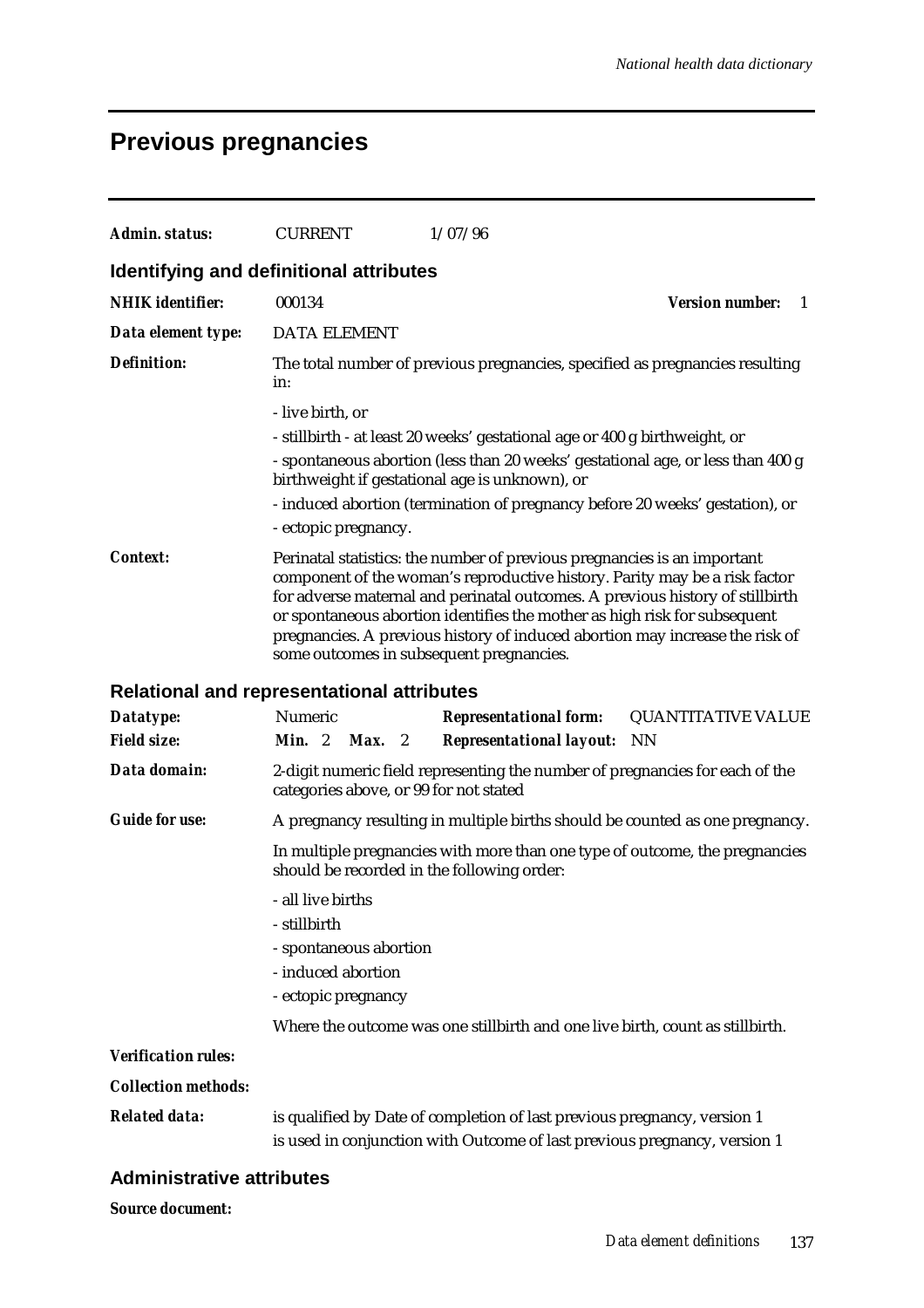## **Previous pregnancies (continued)**

*Source organisation:* National Perinatal Data Advisory Committee *National minimum data sets: Comments:*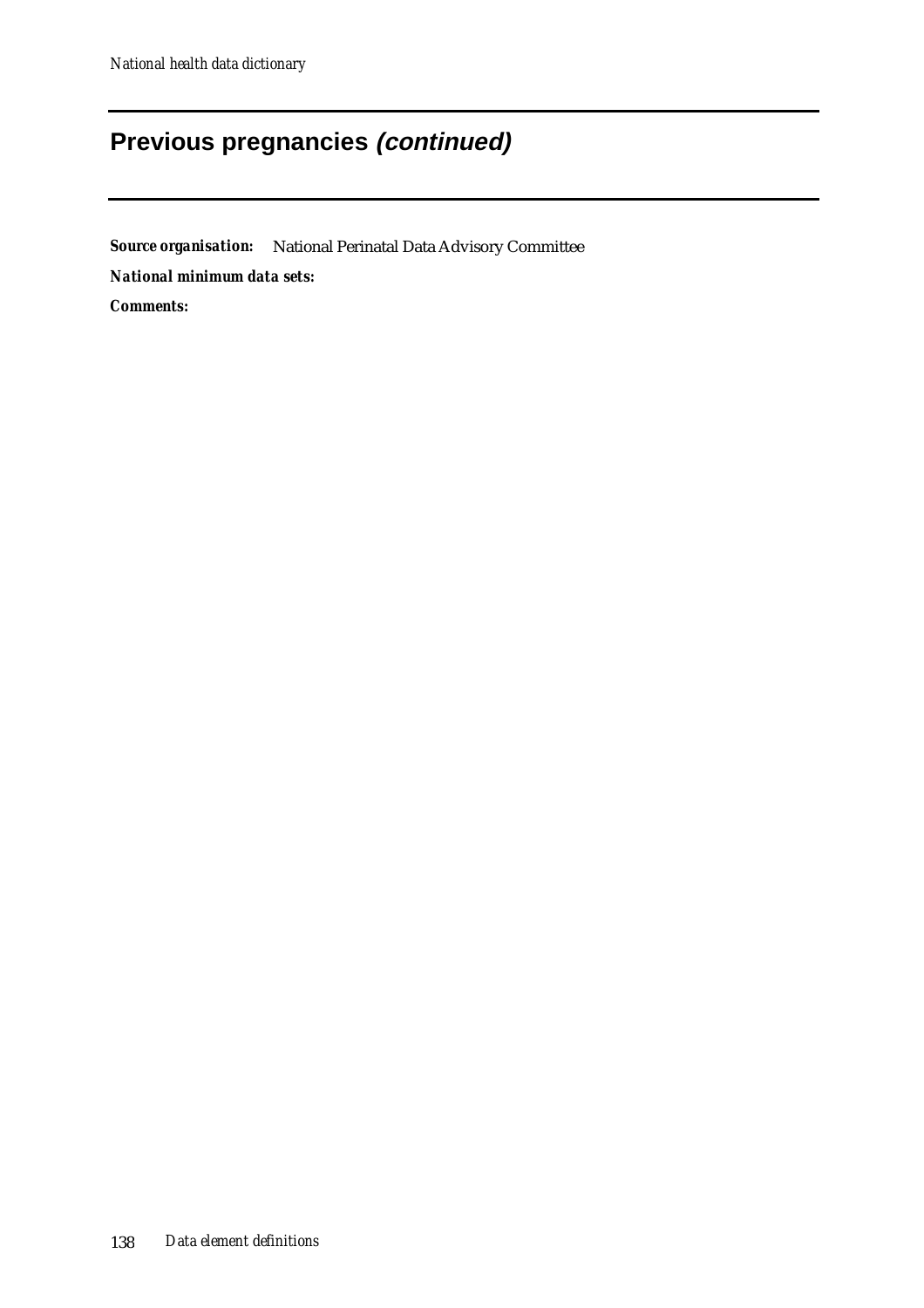# **Principal diagnosis - ICD-10-AM code**

| Admin. status:                          | <b>CURRENT</b>         | 1/07/98                                                                                                                                                             |                             |
|-----------------------------------------|------------------------|---------------------------------------------------------------------------------------------------------------------------------------------------------------------|-----------------------------|
| Identifying and definitional attributes |                        |                                                                                                                                                                     |                             |
| <b>NHIK</b> identifier:                 | 000136                 |                                                                                                                                                                     | <b>Version number:</b><br>3 |
| Data element type:                      | <b>DATA ELEMENT</b>    |                                                                                                                                                                     |                             |
| <b>Definition:</b>                      | facility).             | The diagnosis established after study to be chiefly responsible for occasioning<br>the patient's episode of care in hospital (or attendance at the health care      |                             |
| Context:                                | purposes.              | Health services: the principal diagnosis is one of the most valuable health data<br>elements. It is used for epidemiological research, casemix studies and planning |                             |
|                                         | Diagnostic Categories. | Admitted patients: The principal diagnosis is a major determinant in the<br>classification of Australian National Diagnosis Related Groups and Major                |                             |

### **Relational and representational attributes**

| Datatype:                                                                                                                                                                                    | Alphanumeric                                                                                                                                                                                                                                                                                                                                                                                                                                  |  |  |  | <b>Representational form:</b>                                            | <b>CODE</b>                                                                     |
|----------------------------------------------------------------------------------------------------------------------------------------------------------------------------------------------|-----------------------------------------------------------------------------------------------------------------------------------------------------------------------------------------------------------------------------------------------------------------------------------------------------------------------------------------------------------------------------------------------------------------------------------------------|--|--|--|--------------------------------------------------------------------------|---------------------------------------------------------------------------------|
| <b>Field size:</b>                                                                                                                                                                           | Min. 3 Max. 6                                                                                                                                                                                                                                                                                                                                                                                                                                 |  |  |  | <b>Representational layout:</b>                                          | <b>ANN.NN</b>                                                                   |
| Data domain:                                                                                                                                                                                 | ICD-10-AM                                                                                                                                                                                                                                                                                                                                                                                                                                     |  |  |  |                                                                          |                                                                                 |
| <b>Guide for use:</b>                                                                                                                                                                        | The principal diagnosis must be determined in accordance with the Australian<br>Coding Standards (ICD-10-AM). Each episode of admitted patient care must<br>have a principal diagnosis and may have additional diagnoses.                                                                                                                                                                                                                     |  |  |  |                                                                          |                                                                                 |
| The diagnosis can include a disease, condition, injury, poisoning, sign,<br>symptom, abnormal finding, complaint, or other factor influencing health<br>status.                              |                                                                                                                                                                                                                                                                                                                                                                                                                                               |  |  |  |                                                                          |                                                                                 |
|                                                                                                                                                                                              | ICD-10-AM, the Australian modification of ICD-10 was published by the<br>National Centre for Classification in Health in 1998 and implemented from<br>July 1998. The classification is revised annually. The version current for the<br>collection period is required.                                                                                                                                                                        |  |  |  |                                                                          |                                                                                 |
| New South Wales, Victoria, Australian Capital Territory and Northern<br>Territory have implemented ICD-10-AM from 01/07/1998, other States may<br>continue to use ICD-9-CM until 30/06/1999. |                                                                                                                                                                                                                                                                                                                                                                                                                                               |  |  |  |                                                                          |                                                                                 |
| <b>Verification rules:</b>                                                                                                                                                                   | As a minimum requirement the Principal diagnosis code must be listed in ICD-<br>10-AM.                                                                                                                                                                                                                                                                                                                                                        |  |  |  |                                                                          |                                                                                 |
|                                                                                                                                                                                              | Some diagnosis codes are too imprecise or inappropriate to be acceptable as a<br>principal diagnosis and will group to 951Z, 955Z and 956Z in the Australian<br>National Diagnosis Related Groups, Version 4. A list of these diagnosis codes<br>is available from the Diagnosis Related Group Development Section,<br>Classification and Payments Branch, Health Services Development Division,<br>Department of Health and Family Services. |  |  |  |                                                                          |                                                                                 |
|                                                                                                                                                                                              |                                                                                                                                                                                                                                                                                                                                                                                                                                               |  |  |  | cause an injury, rather than the nature of the injury, cannot be used as | Diagnosis codes starting with a V, W, X or Y, describing the circumstances that |
|                                                                                                                                                                                              |                                                                                                                                                                                                                                                                                                                                                                                                                                               |  |  |  |                                                                          |                                                                                 |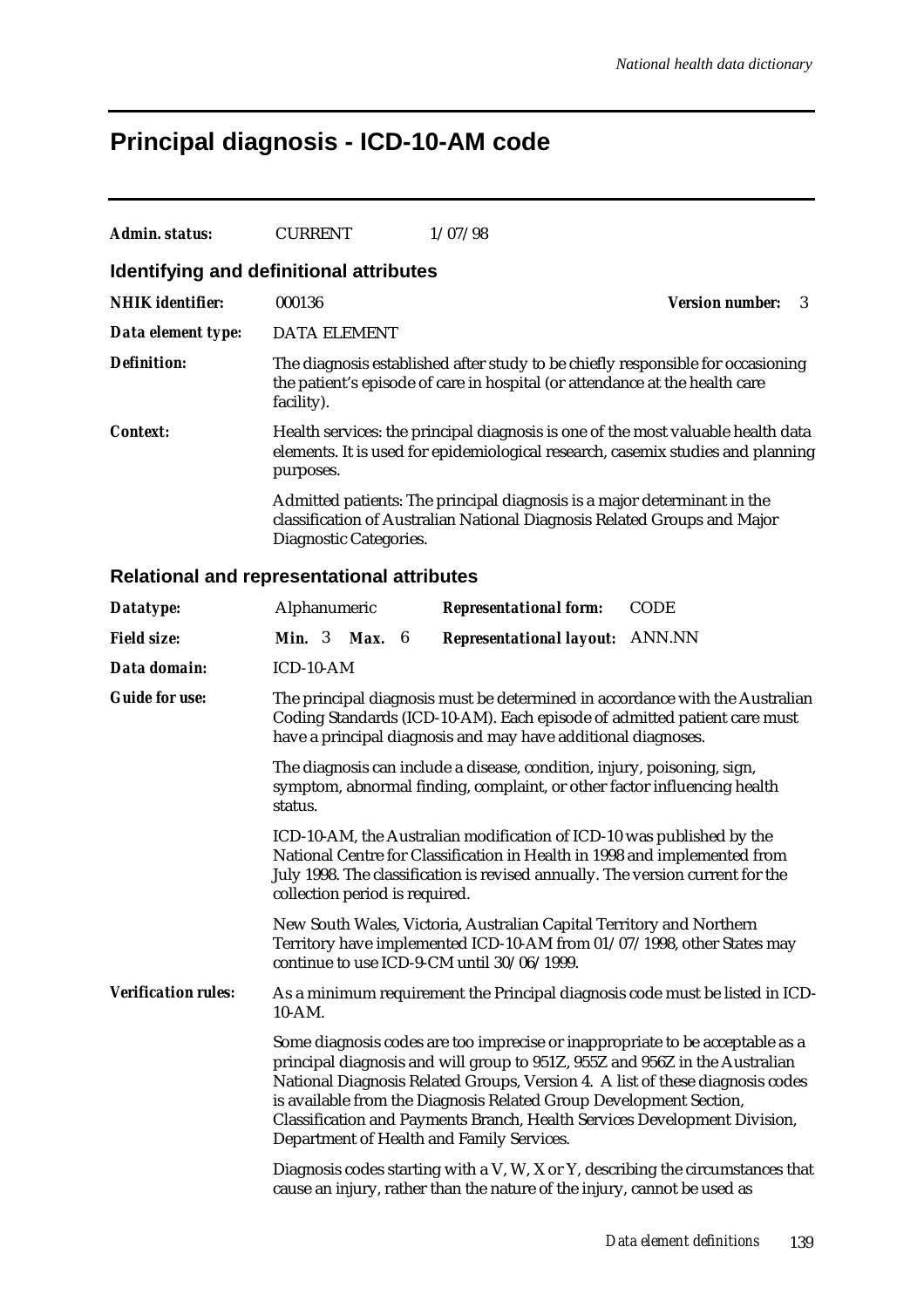## **Principal diagnosis - ICD-10-AM code (continued)**

| <b>Verification rules</b><br>(cont'd): | principal diagnosis. Diagnosis codes which are morphology codes, cannot be<br>used as principal diagnosis and will result in a fatal error.                                                                                                                                                                                                                                           |  |  |  |  |
|----------------------------------------|---------------------------------------------------------------------------------------------------------------------------------------------------------------------------------------------------------------------------------------------------------------------------------------------------------------------------------------------------------------------------------------|--|--|--|--|
| <b>Collection methods:</b>             | A principal diagnosis should be recorded and coded upon separation, for each<br>episode of patient care. The principal diagnosis is derived from and must be<br>substantiated by clinical documentation.                                                                                                                                                                              |  |  |  |  |
|                                        | Admitted patients: where the principal diagnosis is recorded prior to discharge<br>(as in the annual census of public psychiatric hospital inpatients), it is the<br>current provisional principal diagnosis. Only use the admission diagnosis<br>when no other diagnostic information is available. The current provisional<br>diagnosis may be the same as the admission diagnosis. |  |  |  |  |
| <b>Related data:</b>                   | supersedes previous data element Principal diagnosis - ICD-9-CM code,<br>version 2                                                                                                                                                                                                                                                                                                    |  |  |  |  |
|                                        | relates to the data element Additional diagnosis - ICD-9-CM code, version 3                                                                                                                                                                                                                                                                                                           |  |  |  |  |
|                                        | relates to the data element Additional procedures - ICD-9-CM code, version 3                                                                                                                                                                                                                                                                                                          |  |  |  |  |
|                                        | relates to the data element External cause - major external cause, version 3                                                                                                                                                                                                                                                                                                          |  |  |  |  |
|                                        | relates to the data element External cause - human intent, version 3                                                                                                                                                                                                                                                                                                                  |  |  |  |  |
|                                        | relates to the data element Diagnosis related group, version 1                                                                                                                                                                                                                                                                                                                        |  |  |  |  |
|                                        | is used in the derivation of Major diagnostic category, version 1                                                                                                                                                                                                                                                                                                                     |  |  |  |  |
|                                        | is used as an alternative to Nature of main injury - non-admitted patient,<br>version 1                                                                                                                                                                                                                                                                                               |  |  |  |  |
|                                        | is an alternative to Bodily location of main injury, version 1                                                                                                                                                                                                                                                                                                                        |  |  |  |  |
|                                        | relates to the data element External cause - admitted patient - ICD-10-AM<br>code, version 4                                                                                                                                                                                                                                                                                          |  |  |  |  |

### **Administrative attributes**

| <b>Source document:</b>                                                                                                                                                          | International Statistical Classification of Diseases and Related Health Problems<br>- Tenth Revision - Australian Modification (1998) |  |                   |  |  |
|----------------------------------------------------------------------------------------------------------------------------------------------------------------------------------|---------------------------------------------------------------------------------------------------------------------------------------|--|-------------------|--|--|
|                                                                                                                                                                                  | National Centre for Classification in Health, Sydney                                                                                  |  |                   |  |  |
| <b>Source organisation:</b><br>National Health Data Committee, National Centre for Classification in Health<br>and National Data Standard for Injury Surveillance Advisory Group |                                                                                                                                       |  |                   |  |  |
| National minimum data sets:                                                                                                                                                      |                                                                                                                                       |  |                   |  |  |
| Institutional health care                                                                                                                                                        |                                                                                                                                       |  | from $1/07/89$ to |  |  |
| Institutional mental health care                                                                                                                                                 |                                                                                                                                       |  | from $1/07/97$ to |  |  |
| Community mental health care                                                                                                                                                     |                                                                                                                                       |  | from $1/07/98$ to |  |  |
| <b>Comments:</b>                                                                                                                                                                 | This item is updated annually according to advice received from the National                                                          |  |                   |  |  |

Centre for Classification in Health, and is consistent with the Australian Coding Standards ( ICD-10-AM (1998)).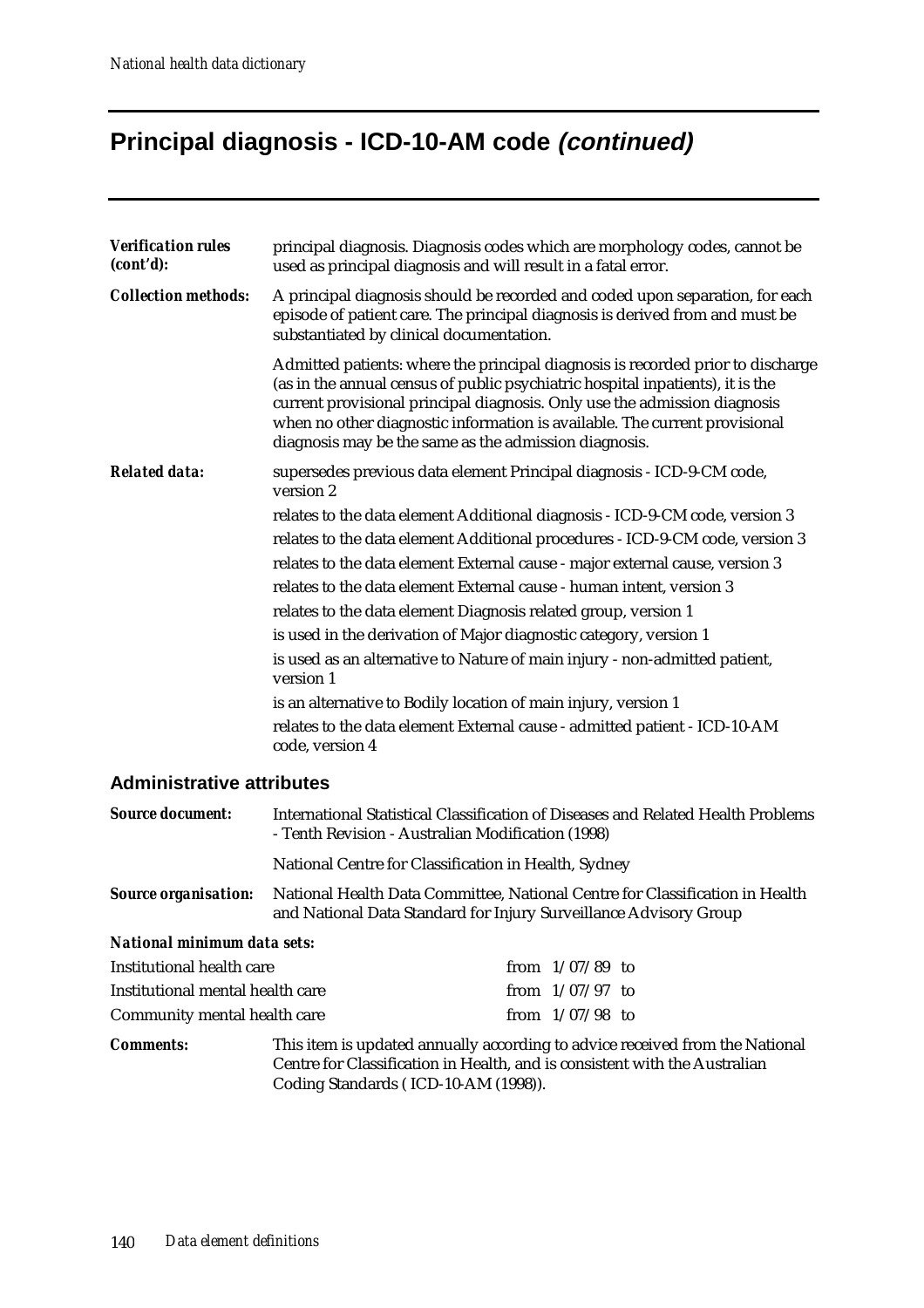# **Principal diagnosis - ICD-9-CM code**

| 000136                                                                                                                                                                                                                                                                                                                                                                                                                                                                                |  |                                                                                                                              | <b>Version number:</b><br>2                                                                                                                                                                                                                                                                                                                                                                                                                                                                                                                                                                                                                                                                                                                                                                                                                                                                                                                                                                                                                                                                                                                                                                                                                           |  |
|---------------------------------------------------------------------------------------------------------------------------------------------------------------------------------------------------------------------------------------------------------------------------------------------------------------------------------------------------------------------------------------------------------------------------------------------------------------------------------------|--|------------------------------------------------------------------------------------------------------------------------------|-------------------------------------------------------------------------------------------------------------------------------------------------------------------------------------------------------------------------------------------------------------------------------------------------------------------------------------------------------------------------------------------------------------------------------------------------------------------------------------------------------------------------------------------------------------------------------------------------------------------------------------------------------------------------------------------------------------------------------------------------------------------------------------------------------------------------------------------------------------------------------------------------------------------------------------------------------------------------------------------------------------------------------------------------------------------------------------------------------------------------------------------------------------------------------------------------------------------------------------------------------|--|
|                                                                                                                                                                                                                                                                                                                                                                                                                                                                                       |  |                                                                                                                              |                                                                                                                                                                                                                                                                                                                                                                                                                                                                                                                                                                                                                                                                                                                                                                                                                                                                                                                                                                                                                                                                                                                                                                                                                                                       |  |
| facility).                                                                                                                                                                                                                                                                                                                                                                                                                                                                            |  |                                                                                                                              |                                                                                                                                                                                                                                                                                                                                                                                                                                                                                                                                                                                                                                                                                                                                                                                                                                                                                                                                                                                                                                                                                                                                                                                                                                                       |  |
| purposes.                                                                                                                                                                                                                                                                                                                                                                                                                                                                             |  |                                                                                                                              |                                                                                                                                                                                                                                                                                                                                                                                                                                                                                                                                                                                                                                                                                                                                                                                                                                                                                                                                                                                                                                                                                                                                                                                                                                                       |  |
|                                                                                                                                                                                                                                                                                                                                                                                                                                                                                       |  |                                                                                                                              |                                                                                                                                                                                                                                                                                                                                                                                                                                                                                                                                                                                                                                                                                                                                                                                                                                                                                                                                                                                                                                                                                                                                                                                                                                                       |  |
|                                                                                                                                                                                                                                                                                                                                                                                                                                                                                       |  | <b>Representational form:</b>                                                                                                | <b>CODE</b>                                                                                                                                                                                                                                                                                                                                                                                                                                                                                                                                                                                                                                                                                                                                                                                                                                                                                                                                                                                                                                                                                                                                                                                                                                           |  |
|                                                                                                                                                                                                                                                                                                                                                                                                                                                                                       |  | <b>Representational layout:</b> ANN.NN                                                                                       |                                                                                                                                                                                                                                                                                                                                                                                                                                                                                                                                                                                                                                                                                                                                                                                                                                                                                                                                                                                                                                                                                                                                                                                                                                                       |  |
|                                                                                                                                                                                                                                                                                                                                                                                                                                                                                       |  |                                                                                                                              |                                                                                                                                                                                                                                                                                                                                                                                                                                                                                                                                                                                                                                                                                                                                                                                                                                                                                                                                                                                                                                                                                                                                                                                                                                                       |  |
| The classification is revised annually. The version current for the collection<br>period is required. Australian editions of ICD-9-CM were published by the<br>National Centre for Classification in Health in 1995 and 1996.                                                                                                                                                                                                                                                         |  |                                                                                                                              |                                                                                                                                                                                                                                                                                                                                                                                                                                                                                                                                                                                                                                                                                                                                                                                                                                                                                                                                                                                                                                                                                                                                                                                                                                                       |  |
| Although this data element has been superseded by Principal diagnosis - ICD-<br>10-AM, Version 3, it remains an acceptable interim standard (until 30 June<br>1999) for use by those States and Territories that will not be implementing ICD-                                                                                                                                                                                                                                        |  |                                                                                                                              |                                                                                                                                                                                                                                                                                                                                                                                                                                                                                                                                                                                                                                                                                                                                                                                                                                                                                                                                                                                                                                                                                                                                                                                                                                                       |  |
| For the provision of State and Territory hospital data to Commonwealth<br>agencies this field must:<br>- start with a digit or a V                                                                                                                                                                                                                                                                                                                                                    |  |                                                                                                                              |                                                                                                                                                                                                                                                                                                                                                                                                                                                                                                                                                                                                                                                                                                                                                                                                                                                                                                                                                                                                                                                                                                                                                                                                                                                       |  |
|                                                                                                                                                                                                                                                                                                                                                                                                                                                                                       |  |                                                                                                                              |                                                                                                                                                                                                                                                                                                                                                                                                                                                                                                                                                                                                                                                                                                                                                                                                                                                                                                                                                                                                                                                                                                                                                                                                                                                       |  |
| Some diagnosis codes cannot be used, and will result in a fatal error. These<br>relate to Diagnosis Related Groups 951, 955 and 956, which are too imprecise to<br>be acceptable as principal diagnosis. A list of diagnosis codes grouped under<br>these three Diagnosis Related Groups is available from the Diagnosis Related<br>Group Development Section, Classification and Payments Branch, Health<br>Services Development Division, Department of Health and Family Services. |  |                                                                                                                              |                                                                                                                                                                                                                                                                                                                                                                                                                                                                                                                                                                                                                                                                                                                                                                                                                                                                                                                                                                                                                                                                                                                                                                                                                                                       |  |
| diagnosis                                                                                                                                                                                                                                                                                                                                                                                                                                                                             |  |                                                                                                                              |                                                                                                                                                                                                                                                                                                                                                                                                                                                                                                                                                                                                                                                                                                                                                                                                                                                                                                                                                                                                                                                                                                                                                                                                                                                       |  |
|                                                                                                                                                                                                                                                                                                                                                                                                                                                                                       |  |                                                                                                                              |                                                                                                                                                                                                                                                                                                                                                                                                                                                                                                                                                                                                                                                                                                                                                                                                                                                                                                                                                                                                                                                                                                                                                                                                                                                       |  |
|                                                                                                                                                                                                                                                                                                                                                                                                                                                                                       |  |                                                                                                                              |                                                                                                                                                                                                                                                                                                                                                                                                                                                                                                                                                                                                                                                                                                                                                                                                                                                                                                                                                                                                                                                                                                                                                                                                                                                       |  |
|                                                                                                                                                                                                                                                                                                                                                                                                                                                                                       |  | <b>SUPERSEDED</b><br><b>DATA ELEMENT</b><br>Alphanumeric<br><b>Min.</b> 3 <b>Max.</b> 6<br>ICD-9-CM<br>10-AM on 1 July 1998. | 30/06/99<br>Identifying and definitional attributes<br>The diagnosis established after study to be chiefly responsible for occasioning<br>the patient's episode of care in hospital (or attendance at the health care<br>Health services: the principal diagnosis is one of the most valuable health data<br>elements. It is used for epidemiological research, casemix studies and planning<br><b>Relational and representational attributes</b><br>- be reported as per coding guidelines<br>Diagnosis codes starting with an E, describing the circumstances that cause an<br>injury, rather than the nature of the injury, cannot be used as principal<br>Diagnosis codes starting with an M are morphology codes, cannot be used as<br>principal diagnosis and will result in a fatal error.<br>A principal diagnosis should be recorded for each episode of patient care.<br>Where the principal diagnosis is recorded prior to discharge (as in the annual<br>census of public psychiatric hospital inpatients), it is the current provisional<br>principal diagnosis. Only use the admission diagnosis when no other<br>diagnostic information is available. The current provisional diagnosis may be<br>the same as the admission diagnosis. |  |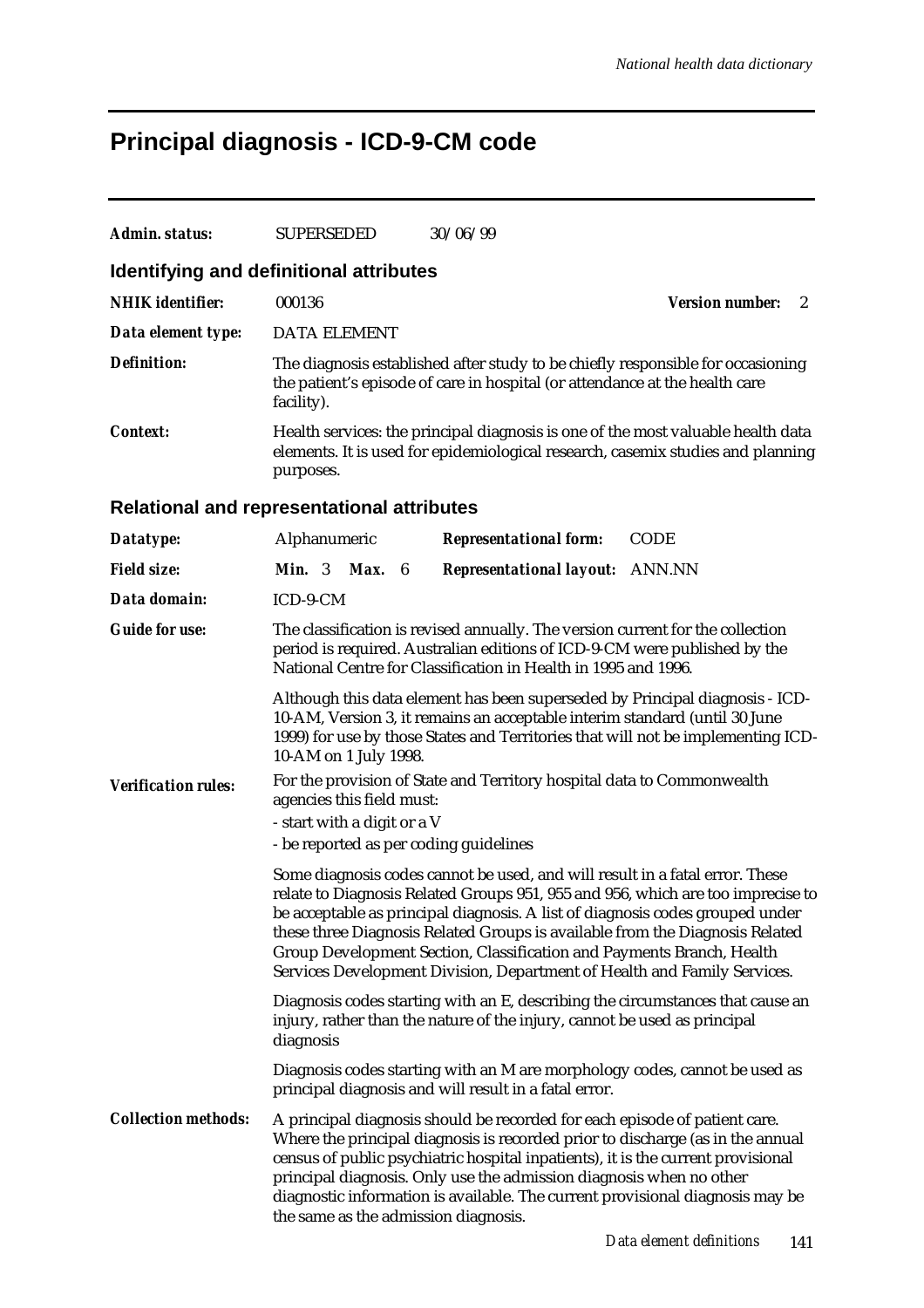## **Principal diagnosis - ICD-9-CM code (continued)**

| <b>Related data:</b> | supersedes previous data element Principal diagnosis, version 1                                                         |
|----------------------|-------------------------------------------------------------------------------------------------------------------------|
|                      | relates to the data element Additional diagnosis - ICD-9-CM code, version 3                                             |
|                      | is a qualifier of Principal procedure, version 1                                                                        |
|                      | is a qualifier of Principal procedure, version 2                                                                        |
|                      | is a qualifier of Principal procedure - ICD-9-CM code, version 3                                                        |
|                      | relates to the data element Additional procedures - ICD-9-CM code, version 3                                            |
|                      | relates to the data element External cause - major external cause, version 3                                            |
|                      | relates to the data element External cause - human intent, version 3                                                    |
|                      | relates to the data element Place of occurrence of external cause of injury -<br>admitted patient - ICD-9-CM, version 3 |
|                      | relates to the data element Place of occurrence of external cause of injury - non-<br>admitted patient, version 3       |
|                      | relates to the data element Diagnosis related group, version 1                                                          |
|                      | is used in the derivation of Major diagnostic category, version 1                                                       |
|                      | is an alternative to Nature of main injury - non-admitted patient, version 1                                            |
|                      | is an alternative to Bodily location of main injury, version 1                                                          |
|                      | relates to the data element External cause - admitted patient - ICD-9-CM code,<br>version 3                             |
|                      |                                                                                                                         |

### **Administrative attributes**

| <b>Source document:</b>          | Australian Version of the International Classification of Diseases, 9th Revision,<br>Clinical Modification, published by the National Centre for Classification in<br>Health (1996) Sydney.<br>National Health Data Committee, National Coding Centre and National Data<br>Standard for Injury Surveillance Advisory Group |                   |  |  |  |
|----------------------------------|----------------------------------------------------------------------------------------------------------------------------------------------------------------------------------------------------------------------------------------------------------------------------------------------------------------------------|-------------------|--|--|--|
| <b>Source organisation:</b>      |                                                                                                                                                                                                                                                                                                                            |                   |  |  |  |
| National minimum data sets:      |                                                                                                                                                                                                                                                                                                                            |                   |  |  |  |
| Institutional health care        |                                                                                                                                                                                                                                                                                                                            | from $1/07/89$ to |  |  |  |
| Institutional mental health care |                                                                                                                                                                                                                                                                                                                            | from $1/07/97$ to |  |  |  |
| <b>Comments:</b>                 | This item is updated annually according to advice received from the National<br>Coding Centre and is consistent with the Australian Coding Standards<br>(Volume 4, Australian Version of ICD-9-CM (1995)).                                                                                                                 |                   |  |  |  |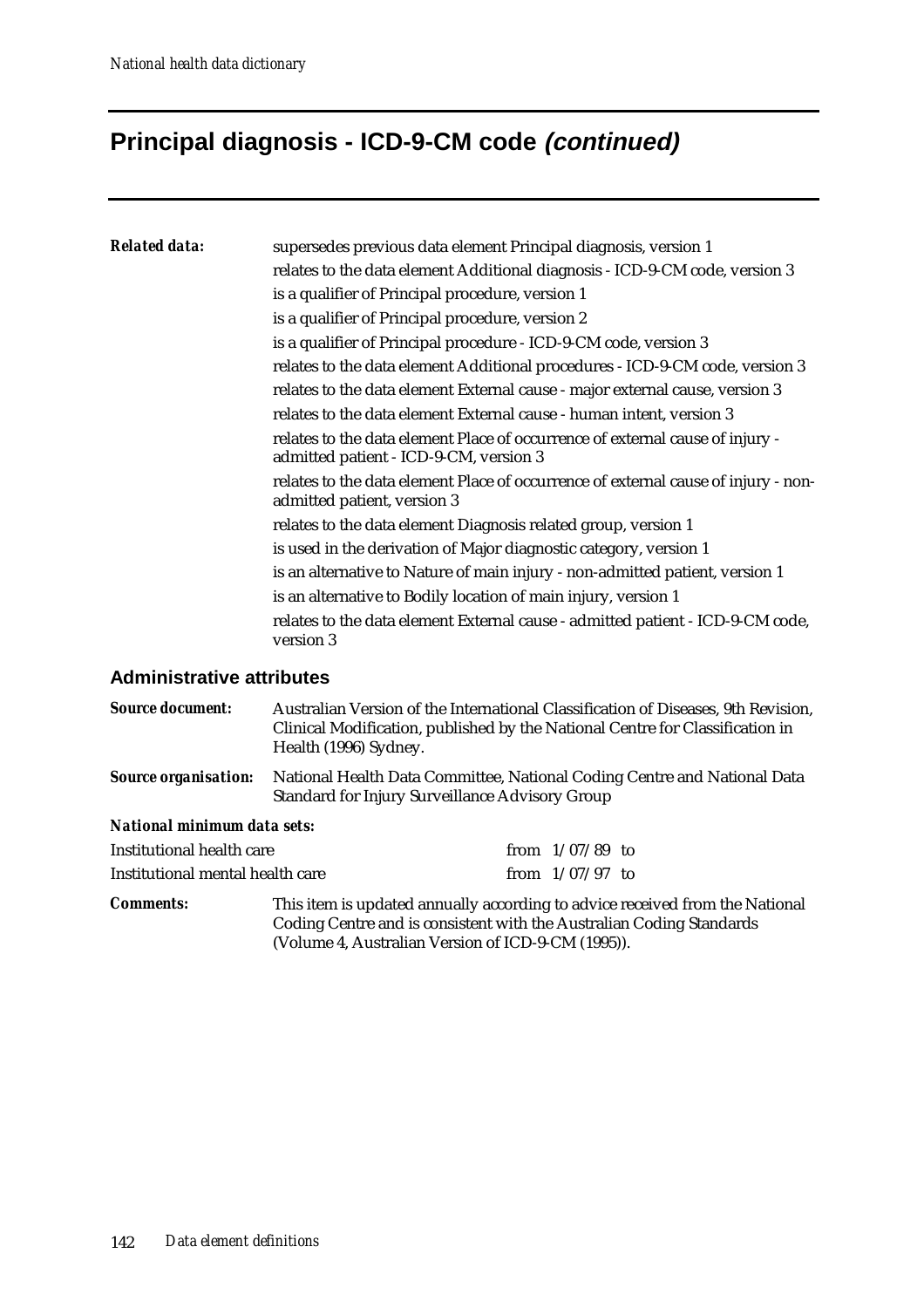## **Status of the baby**

| Admin. status:                     | <b>CURRENT</b>                                                                                                                                                                                                                                                                                                                                                                                                                                                                                                                                                                                                     | 1/07/96                                                          |             |  |  |
|------------------------------------|--------------------------------------------------------------------------------------------------------------------------------------------------------------------------------------------------------------------------------------------------------------------------------------------------------------------------------------------------------------------------------------------------------------------------------------------------------------------------------------------------------------------------------------------------------------------------------------------------------------------|------------------------------------------------------------------|-------------|--|--|
|                                    | Identifying and definitional attributes                                                                                                                                                                                                                                                                                                                                                                                                                                                                                                                                                                            |                                                                  |             |  |  |
| <b>NHIK</b> identifier:            | 000159<br><b>Version number:</b><br>-1                                                                                                                                                                                                                                                                                                                                                                                                                                                                                                                                                                             |                                                                  |             |  |  |
| Data element type:                 | <b>DATA ELEMENT</b>                                                                                                                                                                                                                                                                                                                                                                                                                                                                                                                                                                                                |                                                                  |             |  |  |
| <b>Definition:</b>                 | Status of the baby at birth.                                                                                                                                                                                                                                                                                                                                                                                                                                                                                                                                                                                       |                                                                  |             |  |  |
| <b>Context:</b>                    |                                                                                                                                                                                                                                                                                                                                                                                                                                                                                                                                                                                                                    | Perinatal statistics: essential to analyse outcome of pregnancy. |             |  |  |
|                                    | <b>Relational and representational attributes</b>                                                                                                                                                                                                                                                                                                                                                                                                                                                                                                                                                                  |                                                                  |             |  |  |
| Datatype:                          | Numeric                                                                                                                                                                                                                                                                                                                                                                                                                                                                                                                                                                                                            | <b>Representational form:</b>                                    | <b>CODE</b> |  |  |
| <b>Field size:</b>                 | Min. 1 Max. 1                                                                                                                                                                                                                                                                                                                                                                                                                                                                                                                                                                                                      | <b>Representational layout:</b>                                  | - N         |  |  |
| Data domain:                       | Live birth<br>1<br>$\boldsymbol{2}$<br>Stillbirth (foetal death)<br>9<br>Not stated                                                                                                                                                                                                                                                                                                                                                                                                                                                                                                                                |                                                                  |             |  |  |
| <b>Guide for use:</b>              | Live birth is the complete expulsion or extraction from its mother of a product<br>of conception, irrespective of the duration of the pregnancy which, after such<br>separation, breathes or shows any other evidence of life, such as beating of the<br>heart, pulsation of the umbilical cord, or definite movement of voluntary<br>muscles, whether or not the umbilical cord has been cut or the placenta is<br>attached; each product of such a birth is considered liveborn (WHO, 1992<br>definition).                                                                                                       |                                                                  |             |  |  |
|                                    | Stillbirth is a foetal death prior to the complete expulsion or extraction from its<br>mother of a product of conception of 20 or more completed weeks of gestation<br>or of 400 g or more birthweight; the death is indicated by the fact that after<br>such separation the foetus does not breathe or show any other evidence of life,<br>such as beating of the heart, pulsation of the umbilical cord, or definite<br>movement of voluntary muscles. (This is the same as the WHO definition of<br>foetal death, except that there are no limits of gestational age or birthweight for<br>the WHO definition.) |                                                                  |             |  |  |
| <b>Verification rules:</b>         |                                                                                                                                                                                                                                                                                                                                                                                                                                                                                                                                                                                                                    |                                                                  |             |  |  |
| <b>Collection methods:</b>         |                                                                                                                                                                                                                                                                                                                                                                                                                                                                                                                                                                                                                    |                                                                  |             |  |  |
| <b>Related data:</b>               | relates to the data element concept Live birth, version 1<br>relates to the data element concept Stillbirth (foetal death), version 1<br>is used in conjunction with Resuscitation of baby, version 1<br>is qualified by Apgar score at 1 minute, version 1                                                                                                                                                                                                                                                                                                                                                        |                                                                  |             |  |  |
| <b>Administrative attributes</b>   |                                                                                                                                                                                                                                                                                                                                                                                                                                                                                                                                                                                                                    |                                                                  |             |  |  |
| <b>Source document:</b>            |                                                                                                                                                                                                                                                                                                                                                                                                                                                                                                                                                                                                                    |                                                                  |             |  |  |
|                                    | <b>Source organisation:</b> National Perinatal Data Advisory Committee                                                                                                                                                                                                                                                                                                                                                                                                                                                                                                                                             |                                                                  |             |  |  |
| <b>National minimum data sets:</b> |                                                                                                                                                                                                                                                                                                                                                                                                                                                                                                                                                                                                                    |                                                                  |             |  |  |
| Perinatal collection               |                                                                                                                                                                                                                                                                                                                                                                                                                                                                                                                                                                                                                    | from $1/07/97$ to                                                |             |  |  |
| <b>Comments:</b>                   |                                                                                                                                                                                                                                                                                                                                                                                                                                                                                                                                                                                                                    |                                                                  |             |  |  |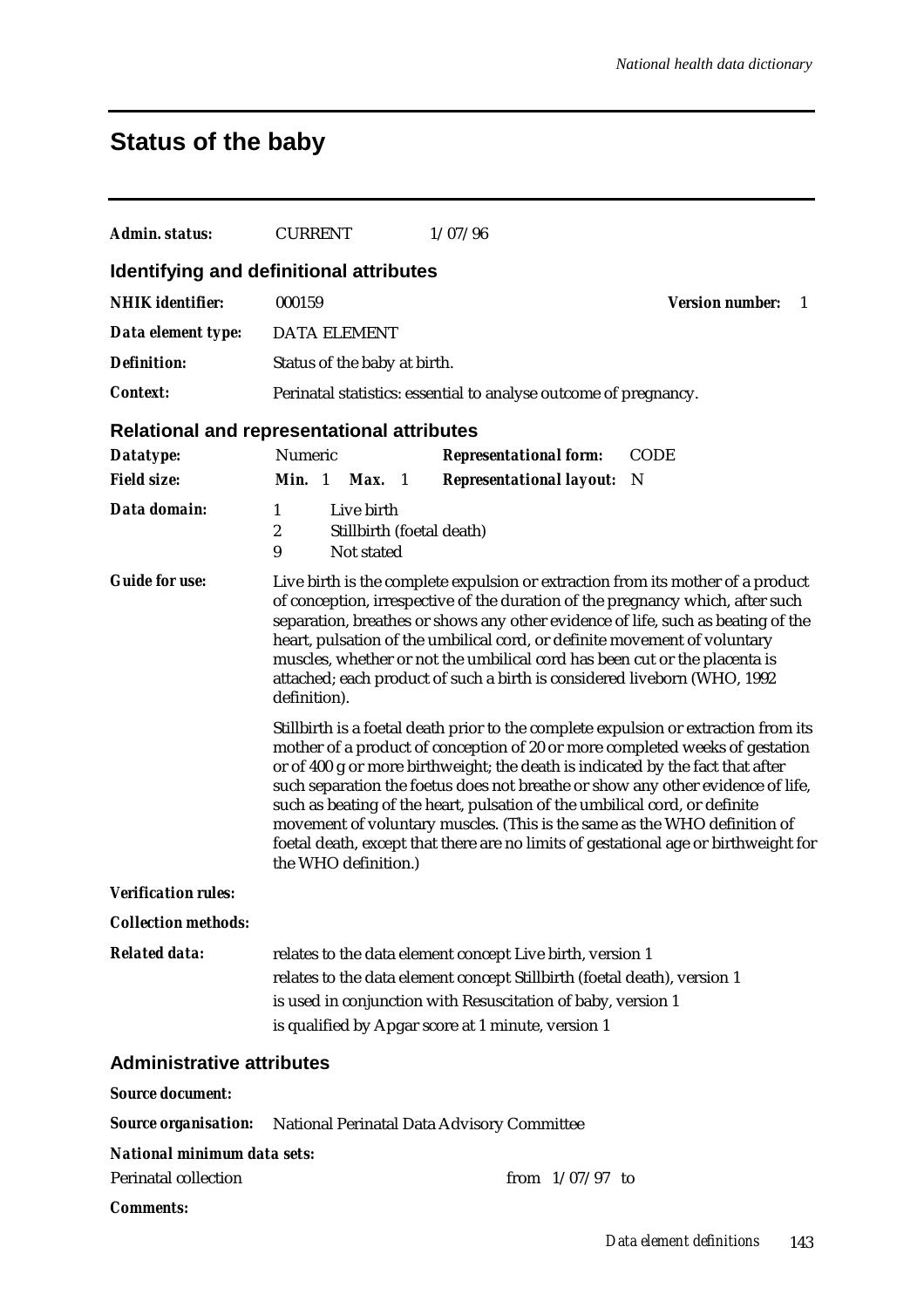## **Stillbirth (foetal death)**

| Admin. status:                                                         | <b>CURRENT</b>                                                                                                                                                                                                                                                                                                                                                                                                                             |                      | 1/07/96                                                                                                                                                                                                                                                                                                                                                                                                                                                                                                                                                                                                                                                                                                                                                                                                                                                                                                                                                           |                             |  |
|------------------------------------------------------------------------|--------------------------------------------------------------------------------------------------------------------------------------------------------------------------------------------------------------------------------------------------------------------------------------------------------------------------------------------------------------------------------------------------------------------------------------------|----------------------|-------------------------------------------------------------------------------------------------------------------------------------------------------------------------------------------------------------------------------------------------------------------------------------------------------------------------------------------------------------------------------------------------------------------------------------------------------------------------------------------------------------------------------------------------------------------------------------------------------------------------------------------------------------------------------------------------------------------------------------------------------------------------------------------------------------------------------------------------------------------------------------------------------------------------------------------------------------------|-----------------------------|--|
| Identifying and definitional attributes                                |                                                                                                                                                                                                                                                                                                                                                                                                                                            |                      |                                                                                                                                                                                                                                                                                                                                                                                                                                                                                                                                                                                                                                                                                                                                                                                                                                                                                                                                                                   |                             |  |
| <b>NHIK</b> identifier:                                                | 000160                                                                                                                                                                                                                                                                                                                                                                                                                                     |                      |                                                                                                                                                                                                                                                                                                                                                                                                                                                                                                                                                                                                                                                                                                                                                                                                                                                                                                                                                                   | <b>Version number:</b><br>1 |  |
| Data element type:                                                     |                                                                                                                                                                                                                                                                                                                                                                                                                                            | DATA ELEMENT CONCEPT |                                                                                                                                                                                                                                                                                                                                                                                                                                                                                                                                                                                                                                                                                                                                                                                                                                                                                                                                                                   |                             |  |
| <b>Definition:</b>                                                     | A foetal death prior to the complete expulsion or extraction from its mother of<br>a product of conception of 20 or more completed weeks of gestation or of 400 g<br>or more birthweight; the death is indicated by the fact that after such<br>separation the foetus does not breathe or show any other evidence of life, such<br>as beating of the heart, pulsation of the umbilical cord, or definite movement<br>of voluntary muscles. |                      |                                                                                                                                                                                                                                                                                                                                                                                                                                                                                                                                                                                                                                                                                                                                                                                                                                                                                                                                                                   |                             |  |
| <b>Context:</b>                                                        | Perinatal                                                                                                                                                                                                                                                                                                                                                                                                                                  |                      |                                                                                                                                                                                                                                                                                                                                                                                                                                                                                                                                                                                                                                                                                                                                                                                                                                                                                                                                                                   |                             |  |
| <b>Relational and representational attributes</b>                      |                                                                                                                                                                                                                                                                                                                                                                                                                                            |                      |                                                                                                                                                                                                                                                                                                                                                                                                                                                                                                                                                                                                                                                                                                                                                                                                                                                                                                                                                                   |                             |  |
| Datatype:                                                              |                                                                                                                                                                                                                                                                                                                                                                                                                                            |                      | <b>Representational form:</b>                                                                                                                                                                                                                                                                                                                                                                                                                                                                                                                                                                                                                                                                                                                                                                                                                                                                                                                                     |                             |  |
| <b>Field size:</b>                                                     | Min.                                                                                                                                                                                                                                                                                                                                                                                                                                       | Max.                 | <b>Representational layout:</b>                                                                                                                                                                                                                                                                                                                                                                                                                                                                                                                                                                                                                                                                                                                                                                                                                                                                                                                                   |                             |  |
| Data domain:                                                           |                                                                                                                                                                                                                                                                                                                                                                                                                                            |                      |                                                                                                                                                                                                                                                                                                                                                                                                                                                                                                                                                                                                                                                                                                                                                                                                                                                                                                                                                                   |                             |  |
| <b>Guide for use:</b>                                                  |                                                                                                                                                                                                                                                                                                                                                                                                                                            |                      |                                                                                                                                                                                                                                                                                                                                                                                                                                                                                                                                                                                                                                                                                                                                                                                                                                                                                                                                                                   |                             |  |
| <b>Verification rules:</b>                                             |                                                                                                                                                                                                                                                                                                                                                                                                                                            |                      |                                                                                                                                                                                                                                                                                                                                                                                                                                                                                                                                                                                                                                                                                                                                                                                                                                                                                                                                                                   |                             |  |
| <b>Collection methods:</b>                                             |                                                                                                                                                                                                                                                                                                                                                                                                                                            |                      |                                                                                                                                                                                                                                                                                                                                                                                                                                                                                                                                                                                                                                                                                                                                                                                                                                                                                                                                                                   |                             |  |
| <b>Related data:</b>                                                   |                                                                                                                                                                                                                                                                                                                                                                                                                                            |                      |                                                                                                                                                                                                                                                                                                                                                                                                                                                                                                                                                                                                                                                                                                                                                                                                                                                                                                                                                                   |                             |  |
| <b>Administrative attributes</b>                                       |                                                                                                                                                                                                                                                                                                                                                                                                                                            |                      |                                                                                                                                                                                                                                                                                                                                                                                                                                                                                                                                                                                                                                                                                                                                                                                                                                                                                                                                                                   |                             |  |
| <b>Source document:</b>                                                |                                                                                                                                                                                                                                                                                                                                                                                                                                            |                      |                                                                                                                                                                                                                                                                                                                                                                                                                                                                                                                                                                                                                                                                                                                                                                                                                                                                                                                                                                   |                             |  |
| <b>Source organisation:</b> National Perinatal Data Advisory Committee |                                                                                                                                                                                                                                                                                                                                                                                                                                            |                      |                                                                                                                                                                                                                                                                                                                                                                                                                                                                                                                                                                                                                                                                                                                                                                                                                                                                                                                                                                   |                             |  |
| <b>National minimum data sets:</b>                                     |                                                                                                                                                                                                                                                                                                                                                                                                                                            |                      |                                                                                                                                                                                                                                                                                                                                                                                                                                                                                                                                                                                                                                                                                                                                                                                                                                                                                                                                                                   |                             |  |
| <b>Perinatal collection</b>                                            |                                                                                                                                                                                                                                                                                                                                                                                                                                            |                      | from $1/07/97$ to                                                                                                                                                                                                                                                                                                                                                                                                                                                                                                                                                                                                                                                                                                                                                                                                                                                                                                                                                 |                             |  |
| <b>Comments:</b>                                                       |                                                                                                                                                                                                                                                                                                                                                                                                                                            |                      | The WHO definition of live birth, and the legal definition used in Australian<br>States and Territories, do not specify any lower limit for gestational age or<br>birthweight. In practice, liveborn foetuses of less than 20 weeks' gestation are<br>infrequently registered as live births. In analysing data from the perinatal<br>collections, it is recommended that the same criteria of gestational age and<br>birthweight should be used for live births and stillbirths. Births for which<br>gestational age and birthweight have not been recorded (usually occurring<br>outside hospitals) should be included in the perinatal collections if it seems<br>likely that the criteria have been met.<br>Terminations of pregnancy performed at gestational ages of 20 or more weeks<br>should be included in perinatal collections and should be recorded either as<br>stillbirths or, in the unlikely event of showing evidence of life, as live births. |                             |  |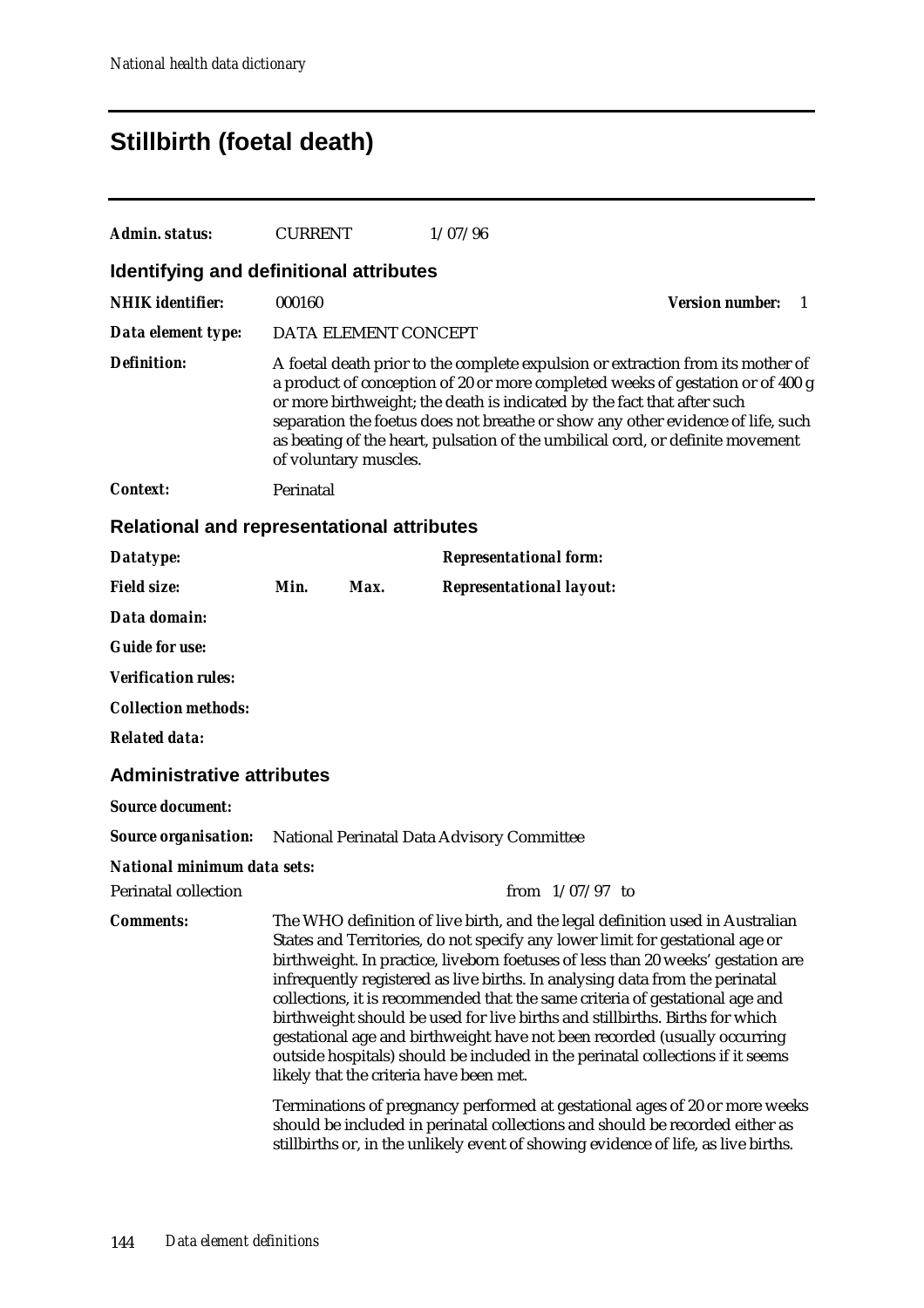### **National Health Information Model entities**

| <b>Party characteristics</b>                                       |  | <b>Data elements</b>                     |
|--------------------------------------------------------------------|--|------------------------------------------|
| State of health and wellbeing<br>Aggregate health<br>and wellbeing |  |                                          |
|                                                                    |  |                                          |
| <b>Component health and wellbeing</b>                              |  |                                          |
| <b>Health status</b>                                               |  |                                          |
| Physical wellbeing                                                 |  |                                          |
| Mental wellbeing                                                   |  |                                          |
| Functional wellbeing                                               |  | Dependency in activities of daily living |
| <b>Social wellbeing</b><br><b>Economic</b><br>wellbeing            |  |                                          |
| <b>Cultural wellbeing</b><br>Spiritual wellbeing                   |  |                                          |
|                                                                    |  |                                          |
| Party group<br><b>Person</b><br>characteristic<br>characteristic   |  |                                          |
| <b>Organisation</b><br><b>Person view</b><br>characteristic        |  |                                          |
|                                                                    |  |                                          |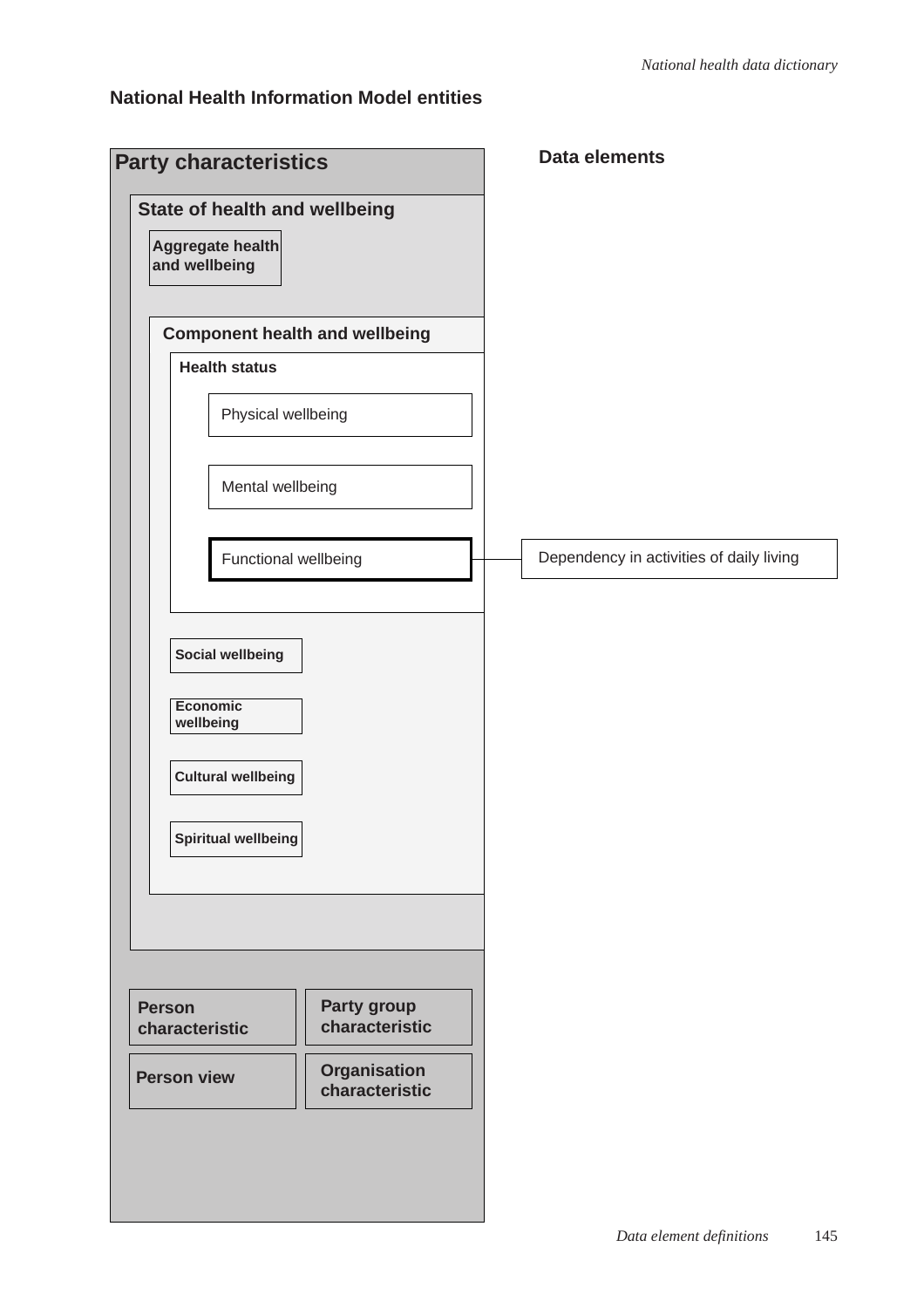# **Dependency in activities of daily living**

| Admin. status:                                    | <b>CURRENT</b>                                                                                                                                                                                                                                                                                                                                                                                                                                                                                                                                                                                                 | 1/07/98                                                                                                                                                                                                                                                                                                                                                                       |                             |  |  |  |  |
|---------------------------------------------------|----------------------------------------------------------------------------------------------------------------------------------------------------------------------------------------------------------------------------------------------------------------------------------------------------------------------------------------------------------------------------------------------------------------------------------------------------------------------------------------------------------------------------------------------------------------------------------------------------------------|-------------------------------------------------------------------------------------------------------------------------------------------------------------------------------------------------------------------------------------------------------------------------------------------------------------------------------------------------------------------------------|-----------------------------|--|--|--|--|
| Identifying and definitional attributes           |                                                                                                                                                                                                                                                                                                                                                                                                                                                                                                                                                                                                                |                                                                                                                                                                                                                                                                                                                                                                               |                             |  |  |  |  |
| <b>NHIK</b> identifier:                           | 000309                                                                                                                                                                                                                                                                                                                                                                                                                                                                                                                                                                                                         |                                                                                                                                                                                                                                                                                                                                                                               | <b>Version number:</b><br>2 |  |  |  |  |
| Data element type:                                | <b>DATA ELEMENT</b>                                                                                                                                                                                                                                                                                                                                                                                                                                                                                                                                                                                            |                                                                                                                                                                                                                                                                                                                                                                               |                             |  |  |  |  |
| <b>Definition:</b>                                | assistance.                                                                                                                                                                                                                                                                                                                                                                                                                                                                                                                                                                                                    | An indicator of a person's ability to carry out activities of daily living without                                                                                                                                                                                                                                                                                            |                             |  |  |  |  |
| <i>Context:</i>                                   | Dependency reflects the person's need, rather than the actual service provision<br>which addresses that need. This is essential information in the community<br>environment, where the relationship between a person's functional status and<br>care allocated is not direct. The involvement of 'informal' carers, the possibility<br>of resource allocation being driven by availability rather than need, and the<br>vulnerability of system to inequity, all require a 'standard' view of the person.<br>It is against this background that resource allocation and carer burden can<br>then be monitored. |                                                                                                                                                                                                                                                                                                                                                                               |                             |  |  |  |  |
|                                                   | It is important to distinguish between this view of dependency and that of the<br>institutional system, where a dependency 'measure' may be used to predict or<br>dictate staffing needs or to allocate funding.                                                                                                                                                                                                                                                                                                                                                                                               |                                                                                                                                                                                                                                                                                                                                                                               |                             |  |  |  |  |
|                                                   | dependency.                                                                                                                                                                                                                                                                                                                                                                                                                                                                                                                                                                                                    | The following is an example of the minimum items, which are indicative of                                                                                                                                                                                                                                                                                                     |                             |  |  |  |  |
| <b>Relational and representational attributes</b> |                                                                                                                                                                                                                                                                                                                                                                                                                                                                                                                                                                                                                |                                                                                                                                                                                                                                                                                                                                                                               |                             |  |  |  |  |
| Datatype:                                         | Numeric                                                                                                                                                                                                                                                                                                                                                                                                                                                                                                                                                                                                        | <b>Representational form:</b>                                                                                                                                                                                                                                                                                                                                                 | <b>CODE</b>                 |  |  |  |  |
| <b>Field size:</b>                                | Min. 1<br>Max. 3                                                                                                                                                                                                                                                                                                                                                                                                                                                                                                                                                                                               | <b>Representational layout:</b>                                                                                                                                                                                                                                                                                                                                               | <b>NNN</b>                  |  |  |  |  |
| Data domain:                                      | - All items must be completed. Select the appropriate code from the options<br>provided for each of the above dependency items.                                                                                                                                                                                                                                                                                                                                                                                                                                                                                |                                                                                                                                                                                                                                                                                                                                                                               |                             |  |  |  |  |
|                                                   | a)                                                                                                                                                                                                                                                                                                                                                                                                                                                                                                                                                                                                             | Mobility* $1\ 2\ 3\ 4$                                                                                                                                                                                                                                                                                                                                                        |                             |  |  |  |  |
|                                                   | b)                                                                                                                                                                                                                                                                                                                                                                                                                                                                                                                                                                                                             | Toileting 1 2 3 4                                                                                                                                                                                                                                                                                                                                                             |                             |  |  |  |  |
|                                                   | $\mathbf{c}$                                                                                                                                                                                                                                                                                                                                                                                                                                                                                                                                                                                                   | Transferring 1 2 3 4 5                                                                                                                                                                                                                                                                                                                                                        |                             |  |  |  |  |
|                                                   | Bathing 1 2 3 4<br>d)                                                                                                                                                                                                                                                                                                                                                                                                                                                                                                                                                                                          |                                                                                                                                                                                                                                                                                                                                                                               |                             |  |  |  |  |
|                                                   | $\bf{e})$                                                                                                                                                                                                                                                                                                                                                                                                                                                                                                                                                                                                      | Dressing 1 2 3 4                                                                                                                                                                                                                                                                                                                                                              |                             |  |  |  |  |
|                                                   | f)                                                                                                                                                                                                                                                                                                                                                                                                                                                                                                                                                                                                             | Eating 1 2 3 4 5                                                                                                                                                                                                                                                                                                                                                              |                             |  |  |  |  |
|                                                   | g)                                                                                                                                                                                                                                                                                                                                                                                                                                                                                                                                                                                                             | Bed mobility 1 2 3 4 5                                                                                                                                                                                                                                                                                                                                                        |                             |  |  |  |  |
|                                                   | h)<br>i)                                                                                                                                                                                                                                                                                                                                                                                                                                                                                                                                                                                                       | Bladder continence 1 2 3 4 5 6<br>Bowel continence 1 2 3 4 5                                                                                                                                                                                                                                                                                                                  |                             |  |  |  |  |
|                                                   | j)                                                                                                                                                                                                                                                                                                                                                                                                                                                                                                                                                                                                             | Extra surveillance* 1 2 3 4 5 6 7                                                                                                                                                                                                                                                                                                                                             |                             |  |  |  |  |
|                                                   | $\bf k)$                                                                                                                                                                                                                                                                                                                                                                                                                                                                                                                                                                                                       | Technical care** not required, or time in minutes                                                                                                                                                                                                                                                                                                                             |                             |  |  |  |  |
| <b>Guide for use:</b>                             | All items must be completed                                                                                                                                                                                                                                                                                                                                                                                                                                                                                                                                                                                    | Services may elect to adopt the measures as defined in this item or adopt one<br>of the following tools now available, such as the Bryan, Barthel, Katz,<br>Functional Independence Measure, Resource Utilisation Groups etc. Each<br>agency should seek to adopt a dependency classification, which can be<br>mapped to other classifications and produce equivalent scores. |                             |  |  |  |  |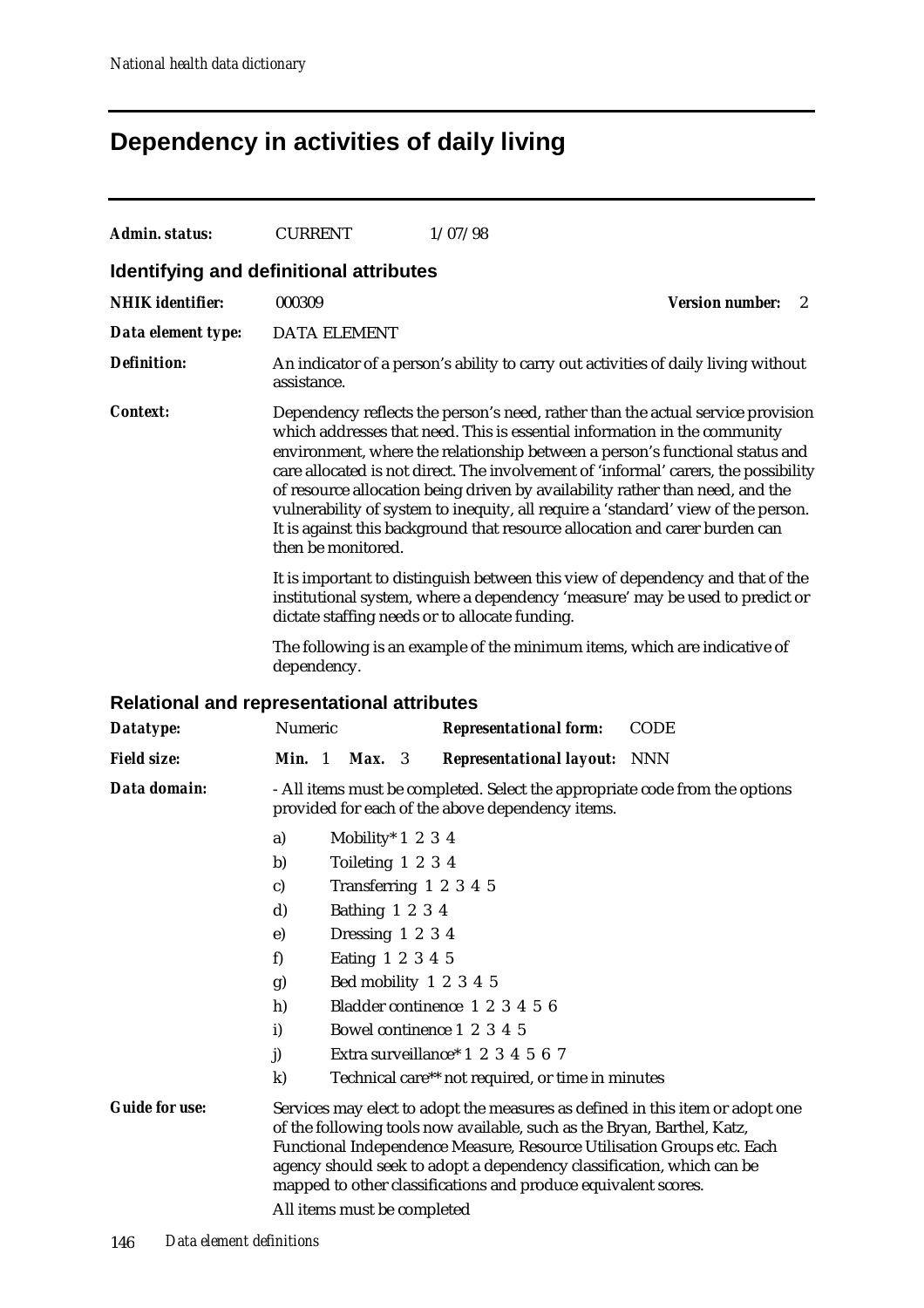# **Dependency in activities of daily living (continued)**

| <b>Guide for use</b><br>(cont'd): | Select the appropriate code from the options provided for activities a) to g)<br>when:                                                                 |
|-----------------------------------|--------------------------------------------------------------------------------------------------------------------------------------------------------|
|                                   | $1 = Independent$                                                                                                                                      |
|                                   | $2$ = Requires observation or rare physical assistance                                                                                                 |
|                                   | 3 = Cannot perform the activity without some assistance                                                                                                |
|                                   | 4 = Full assistance required (totally dependent); for bed mobility - a hoist is<br>used                                                                |
|                                   | 5 = For transferring - person is bedfast; for eating - tube-fed only; for bed<br>mobility - 2 persons physical assist is required                      |
|                                   | * applies to walking, walking aid or wheelchair                                                                                                        |
|                                   | Select the appropriate code for h) Bladder continence when:                                                                                            |
|                                   | 1=Continent of urine (includes independence in use of device)                                                                                          |
|                                   | 2=Incontinent less than daily                                                                                                                          |
|                                   | 3=Incontinent once per 24 hour period                                                                                                                  |
|                                   | 4=Incontinent 2-6 times per 24 hour period                                                                                                             |
|                                   | 5=Incontinent more than 6 times per 24 hour period                                                                                                     |
|                                   | 6=Incontinent more than once at night only                                                                                                             |
|                                   | Select the appropriate code for I) Bowel continence when:                                                                                              |
|                                   | 1 = Continent of faeces (includes independence in use of device)                                                                                       |
|                                   | $2 =$ Incontinent less than daily                                                                                                                      |
|                                   | $3 =$ Incontinent once per 24 hour period                                                                                                              |
|                                   | 4 = Incontinent regularly, more than once per 24 hour period                                                                                           |
|                                   | $5 =$ Incontinent more than once at night only                                                                                                         |
|                                   | Select the appropriate code for j) Extra surveillance* when:                                                                                           |
|                                   | $1 = No$ additional attention required                                                                                                                 |
|                                   | $2 =$ Less than 30 minutes individual attention per day                                                                                                |
|                                   | 3 = More than 30 and more than or equal to 90 minutes individual attention                                                                             |
|                                   | per day<br>4 = Requires at least two hours intervention per week on an episodic basis                                                                  |
|                                   | 5 = More than 90 minutes but less than almost constant individual attention                                                                            |
|                                   | $6$ = Requires almost constant individual attention                                                                                                    |
|                                   | 7 = Cannot be left alone at all                                                                                                                        |
|                                   | * Extra surveillance refers to behaviour, which requires individual attention<br>and/or planned intervention. Some examples of extra surveillance are: |
|                                   | - aggressiveness;                                                                                                                                      |
|                                   | - wandering;                                                                                                                                           |
|                                   | - impaired memory or attention;                                                                                                                        |
|                                   | disinhibition and other cognitive impairment.                                                                                                          |